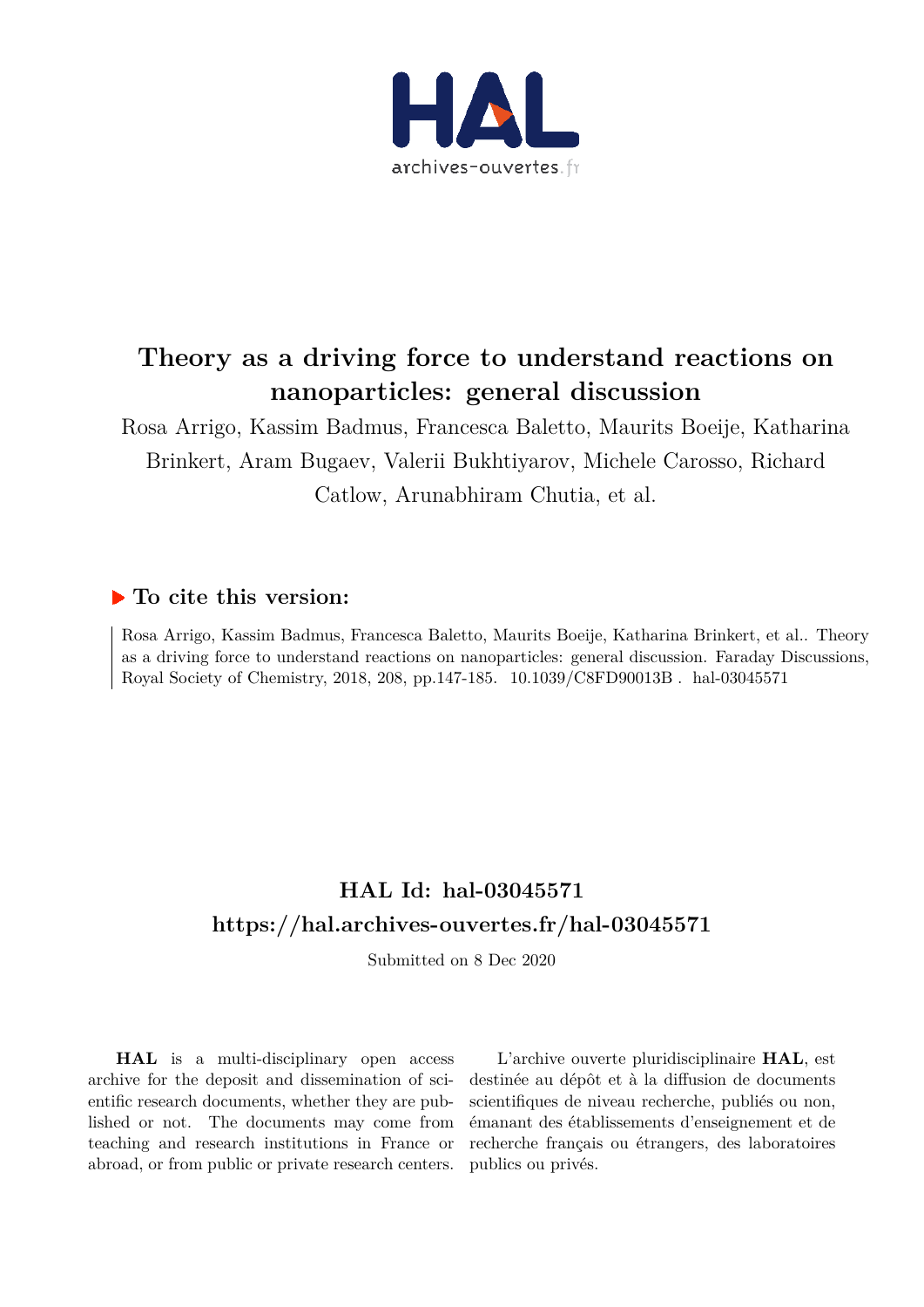# Faraday Discussions

**Cite this: DOI: 10.1039/C8FD90013B** 208



**DISCUSSIONS** 

# **I** Theory as a driving force to understand reactions on nanoparticles: general discussion

Rosa Arrigo, Kassim Badmus, Francesca Baletto, Maurits Boeije, Katharina Brinkert, Aram Bugaev, Valerii Bukhtiyarov, Michele Carosso, Richard Catlow, Arunabhiram Chutia, Philip Davies, Nora de Leeuw, Wilke Dononelli, Hans-Joachim Freund, Cynthia Friend, Bruce Gates, Alexander Genest, Justin Hargreaves, Graham Hutchings, Roy Johnston, Carlo Lamberti, Julien Marbaix, Caetano Rodrigues Miranda, Yaroslav Odarchenko, Nia Richards, Andrea Russell, Parasuraman Selvam, Paul Sermon, Parag Shah, Stephen Shevlin, Mzamo Shozi, Chris-Kriton Skylaris, Laura Torrente-Murciano, Annette Trunschke, Rutger van Santen, Lucas Garcia Verga, Keith Whiston and David Willock

### DOI: 10.1039/C8FD90013B 20

(100:[100]100) Carlo Lamberti opened discussion of the introductory lecture by Bruce Gates: As you have shown, EXAFS plays a crucial role in determining the structure and the nuclearity of nanoparticles (NPs). For each shell, the accuracy of this determination depends on the error bar associated to the coordination number, that strongly correlates with the corresponding Debye–Waller (DW) parameter. This becomes even more important when in situ operando experiments are performed at reaction temperature. Based on your experience, what suggestions can you give to reduce this correlation and increase the potentiality of the technique? Do you believe it is possible to fix or to determine, in a reliable way, DW parameters from independent experimental or computational works? Do you believe that in temperature-dependent experiments it is reliable to adopt the Debye or the Einstein model<sup>1,2</sup> to parametrize the evolution of DW parameters?

1 G. Dalba, P. Fornasini, R. Grisenti and J. Purans, Phys. Rev. Lett., 1999, 82, 4240–4243.

2 S. Øien, G. Agostini, S. Svelle, E. Borfecchia, K. A. Lomachenko, L. Mino, E. Gallo, S. Bordiga, U. Olsbye, K. P. Lillerud and C. Lamberti, Chem. Mater., 2015, 27, 1042–1056.

40

35

1

5

10

15

25

30

Bruce Gates answered: You raise good points, and all I would like to state is that it is valuable to have corroborating evidence from other techniques to determine the coordination number. For example, triosmium clusters on a support, if synthesized with high precision, can be characterized by STEM to determine the cluster nuclearity (hence the Os–Os coordination number) for comparison with the EXAFS value. Furthermore, IR spectra of triosmium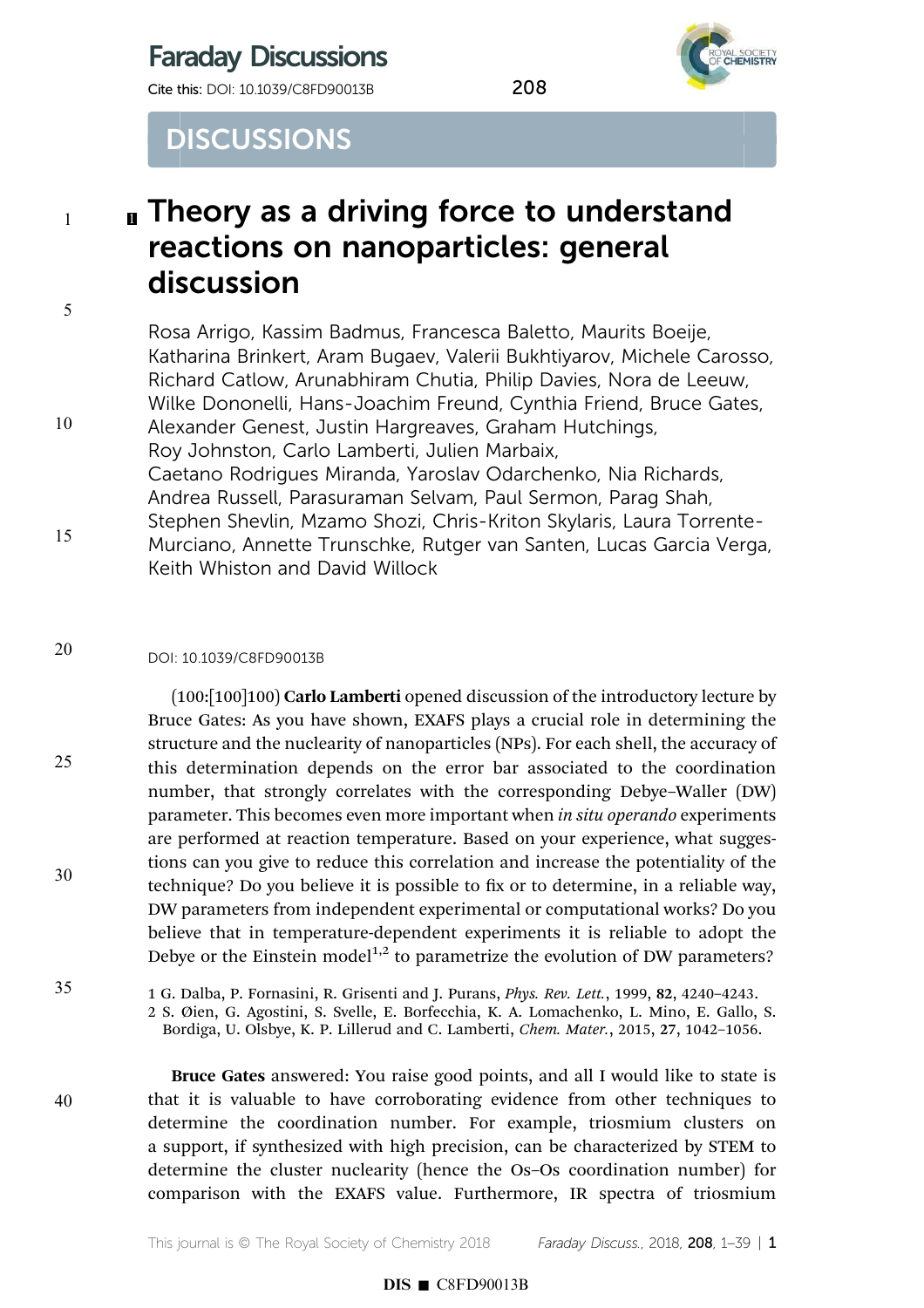1

5

10

15

20

25

30

35

40

45

50

carbonyls provide evidence of the structure (including the cluster nuclearity). Insofar as such comparisons have been made, for various osmium clusters on supports, the data confirm the Os-Os coordination number determined by EXAFS spectroscopy. See, for example, ref. 1–3. Perhaps samples such as these can be used in experimentation to address the questions you have raised.

1 N. L. Okamoto, B. W. Reed, S. Mehraeen, A. Kulkarni, D. G. Morgan, B. C. Gates and N. D. Browning, Determination of Nanocluster Sizes from Dark-Field Scanning Transmission Electron Microscopy Images, J. Phys. Chem. C, 2008, 112, 1759.

2 A. Kulkarni, S. Mehraeen, B. W. Reed, N. L. Okamoto, N. D. Browning and B. C. Gates, Nearly Uniform Decaosmium Clusters Supported on MgO: Characterization by X-ray Absorption Spectroscopy and Scanning Transmission Electron Microscopy, J. Phys. Chem. C, 2009, 113, 13377.

3 S. Mehraeen, A. Kulkarni, M. Chi, B. W. Reed, N. L. Okamoto, N. D. Browning and B. C. Gates, Triosmium Clusters on a Support: Determination of Structure by X-Ray Absorption Spectroscopy and High-Resolution Microscopy, Chem. - Eur. J., 2011, 17, 1000.

(101:[101]101) Rutger van Santen said: You mentioned the unique stability of cubic Ir nanoparticles of particular size. Do the total number of atoms in these particles agree with the ideal structures? Can one exclude the possibility that the presence of particular surface edge features or surface reconstruction, that is only stable when a particular surface size is reached, are the explanations?

Bruce Gates responded: The TEM images show a range of sizes of Ir species, ranging from the single-atom complexes to the nanoparticles that are all about 1 nm in diameter or less. The images indicate various nanoparticle morphologies, and one that was emphasized in the presentation is evidently cubic. Whether the distribution of nanoparticles evolves to cubic nanoparticles after long times is not determined by the data. Neither the experimental results nor the theory of Pawlik et al. (ref. 51 in the paper) exclude the possibilities you have suggested.

 $(102:[102]102)$  Justin Hargreaves asked: Taking the analogy with organometallic chemistry further, to what extent is it possible to produce an empirical ranking of supports in terms of some parameter akin to the Tolman electronic parameter?

Bruce Gates replied: The expectations one would have on the basis of organometallic catalysis in solution, in my view, extend seamlessly to supported metal complex (and, presumably, metal cluster) catalysts when they have a high degree of uniformity. For example, ref. 1 reported correlations of the activities of supported mononuclear iridium complexes (measured as turnover frequencies) for ethylene hydrogenation and for ethylene dimerization with the carbonyl stretching frequencies of the iridium complexes in the catalysts after they were exposed to CO to form anchored iridium *gem*-dicarbonyls. These frequencies are a measure of the electron-donor tendency of the supports, which are ligands. Thus, the correlations provide the kind of empirical ranking that you are referring to, and they represent a family of supports, some being electron donating and some being electron withdrawing, and account for orders of magnitude ranges in the catalytic activities. It is important in this context that the supported catalysts are not highly non-uniform on the supports and thus nearly unique (and essentially molecular).

2 | Faraday Discuss., 2018, 208, 1-39 This journal is © The Royal Society of Chemistry 2018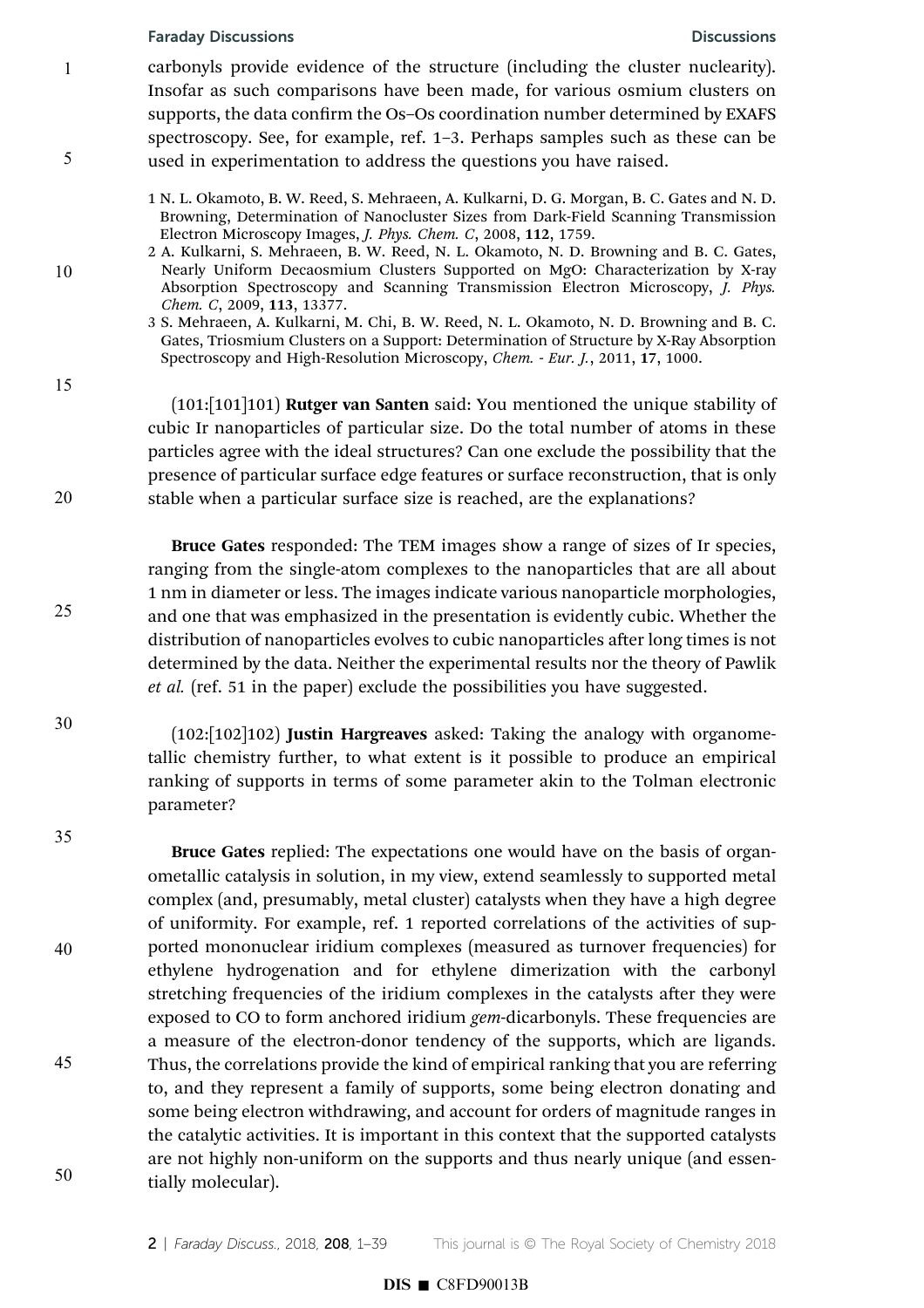## Discussions Faraday Discussions

1

5

1 D. Yang, S. O. Odoh, T. C. Wang, O. K. Farha, J. T. Hupp, C. J. Cramer, L. Gagliardi and B. C. Gates, J. Am. Chem. Soc., 2015, 137, 7391–7396.

(103:[103]103) Kassim Badmus commented: Why does a zeolite not give consistent result in its characterization and when it is used as a support? Can you tell us the factors that must be considered before we choose a support for a nanoparticle? Can the pore size be responsible for the inconsistency in characterization of zeolite systems?

Bruce Gates replied: For a given zeolite sample, our data show good reproducibility. But zeolite syntheses give samples with variable compositions (distributions of Si and Al sites) and the initially formed crystals of a zeolite generally don't match the ones formed later in a batch synthesis; furthermore, synthesis of many zeolites is challenging to reproduce. Some syntheses give more than one zeolite, and some samples of zeolites incorporate amorphous material. In general, in finding porous supports (zeolites or others) for metal nanoparticle catalysts, one must consider the support surface chemistry, because it influences the synthesis of the supported species, and the pore size distribution, because mass transfer of reactants and products in the pores can affect rates of catalytic reactions (and blocking of small pores by the nanoparticles can occur). 10 15 20

> $(143:[106]106)$  Maurits Boeije asked: Based on your previous work, $^{1}$  can you draw the general conclusion that partially encapsulated nanoparticles in a matrix can improve stability of a catalyst by restricting nanoparticle motion and preventing coalescence?

> 1 J. Zhang, L. Wang, Y. Shao, Y. Wang, B. C. Gates and F.-S. Xiao, Angew. Chem., Int. Ed., 2017, 56, 9628.

Bruce Gates answered: With proper preparation, zeolite-encapsulated nanoparticles of various metals can indeed be stabilized against sintering and coke formation; details are to be published soon; see ref. 48 of the paper.

(144:[105]105) Carlo Lamberti asked: Based on your experience, do you believe that EXAFS is able to discriminate among metal–carbon, metal–oxygen and metal–nitrogen bonds? Do you believe that the recent experimental and theoretical progress of X-ray Emission spectroscopy  $(XES)^{1,2}$  will promote the technique as a standard characterization tool in the near future? Recently XES has been able to discriminate between first-shell Cu-O and Cu-N bonds in Cu-CHA catalyst during NH<sub>3</sub>-assisted selective catalytic reduction of NO $_{\rm x}^{3,4}$  In this regard, XES even succeeded in the discrimination between Al and P in the second shell environment of Ti-AlPO-5 catalyst.<sup>5</sup> An exhaustive understanding of the XES spectra however requires the theoretical support of DFT calculations.  $6,7$ 

50

25

30

35

40

<sup>45</sup>

<sup>1</sup> P. Glatzel and U. Bergmann, Coord. Chem. Rev., 2005, 249, 65–95.

<sup>2</sup> J. Singh, C. Lamberti and J. A. van Bokhoven, Chem. Soc. Rev., 2010, 39, 4754–4766.

<sup>3</sup> F. Giordanino, E. Borfecchia, K. A. Lomachenko, A. Lazzarini, G. Agostini, E. Gallo, A. V. Soldatov, P. Beato, S. Bordiga and C. Lamberti, J. Phys. Chem. Lett., 2014, 5, 1552–1559.

<sup>4</sup> K. A. Lomachenko, E. Borfecchia, C. Negri, G. Berlier, C. Lamberti, P. Beato, H. Falsig and S. Bordiga, J. Am. Chem. Soc., 2016, 138, 12025–12028.

<sup>5</sup> E. Gallo, A. Piovano, C. Marini, O. Mathon, S. Pascarelli, P. Glatzel, C. Lamberti and G. Berlier, J. Phys. Chem. C, 2014, 118, 11745–11751.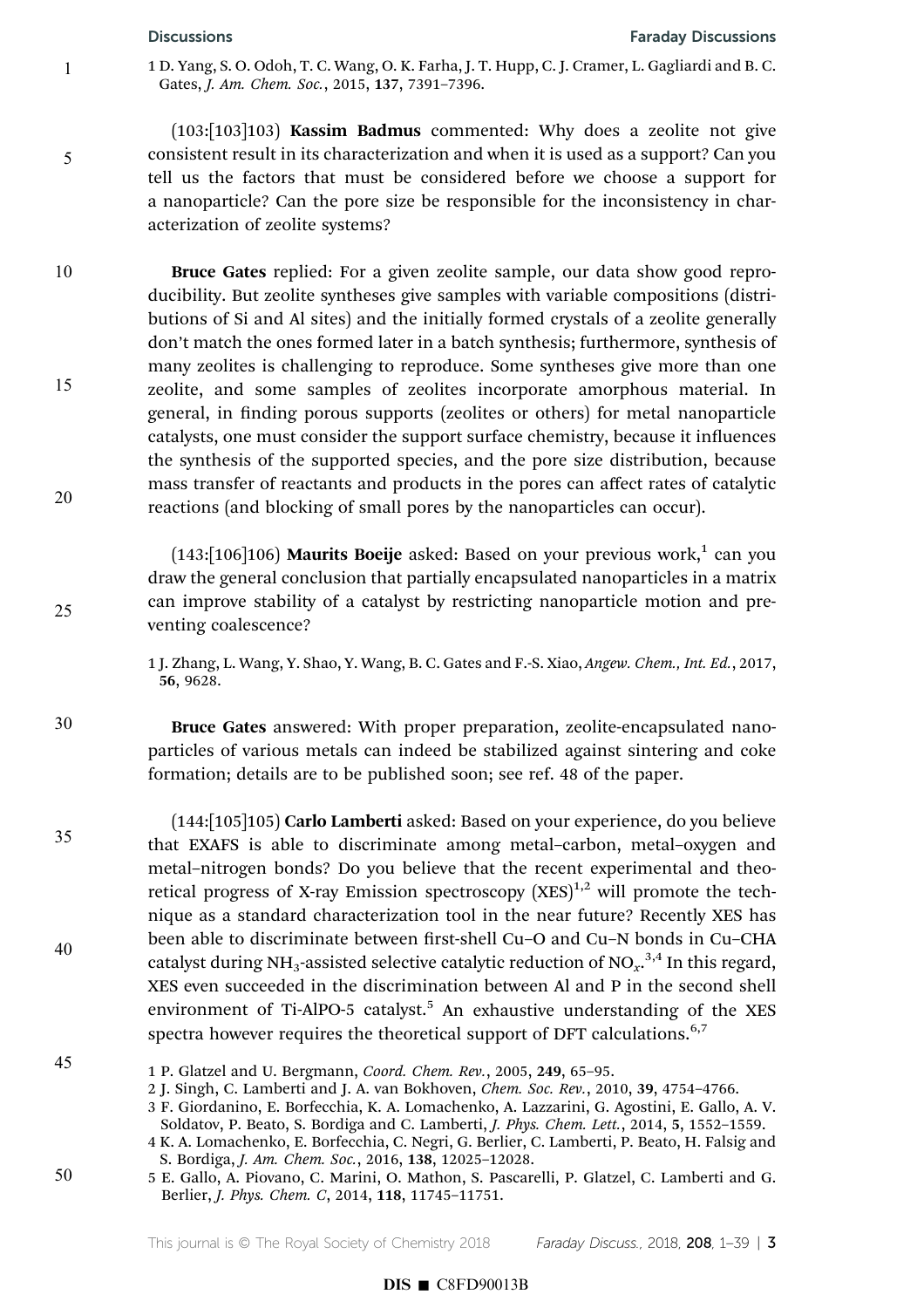1

5

10

15

20

50

- 6 E. Gallo, C. Lamberti and P. Glatzel, Phys. Chem. Chem. Phys., 2011, 13, 19409–19419.
- 7 E. Borfecchia, K. A. Lomachenko, F. Giordanino, H. Falsig, P. Beato, A. V. Soldatov, S. Bordiga and C. Lamberti, Chem. Sci., 2015, 6, 548–563.

Bruce Gates responded: Thanks for this timely question. I am basically in agreement with your views stated in your question. I believe that structures determined by EXAFS spectroscopy have substantially more value when they are bolstered by results determined by complementary characterization methods, such as vibrational spectroscopies, TEM imaging, and theory. Structures inferred from EXAFS spectra, in my view, are far better justified when they are based on data characterizing structurally nearly uniform samples – and most solid catalysts incorporate surface structures that are non-uniform, with the catalytically relevant species often being minorities, sometimes too sparse to even characterize by EXAFS spectroscopy. I believe your point about XES is pertinent and that the value of this technique in catalysis will become even more evident when XES is applied to structurally well-defined samples such as the Ti-AlPO-5 you mention and catalysts like the ones I mentioned in my talk.

(145:[107]107) Graham Hutchings remarked: You have shown some very elegant microscopy, in which there are Ir dimers in one example and Os trimers in another example; what happens if you put a second metal e.g. Ir into the osmium system or vice versa, would you still observe separate dimers and trimers?

Bruce Gates answered: With today's aberration-corrected STEM capabilities, the experiments you have suggested are quite challenging, because a good structure determination requires that the two metals in a bimetallic be readily distinguished from each other, which requires that they have significantly different atomic numbers. Os and Ir are too close in atomic number. In principle, one could distinguish, say, Rh and Ir, although Rh is so light that there are still only a few examples in the literature showing Rh atoms with atomic resolution on a support. A further limitation of investigating bimetallics on supports by aberration-corrected STEM is that the metals on the support need to be quite different in atomic number from the atoms of the support; thus, for example, Ir atoms or Os atoms on MgO yield excellent images; it helps that the MgO (powder), if properly prepared, is highly crystalline and allows identification of various MgO crystal faces. 25 30 35

(146:[104]104) Annette Trunschke commented: Thank you very much for your interesting lecture. I was particularly impressed by your results that clearly show the structural changes of metal clusters depending on the reaction conditions. In this regard, I am interested in your opinion on general approaches in catalyst characterization in the future. Is it worth or necessary to investigate the fresh catalyst with high precision or should we concentrate our efforts on operando experiments? 40 45

> Bruce Gates replied: No doubt careful characterization of fresh catalysts is valuable, especially insofar as it helps us to understand what is going on in catalyst synthesis. But I agree that, at least in prospect, in operando investigations provide the most valuable catalyst characterizations. This is easy to say and not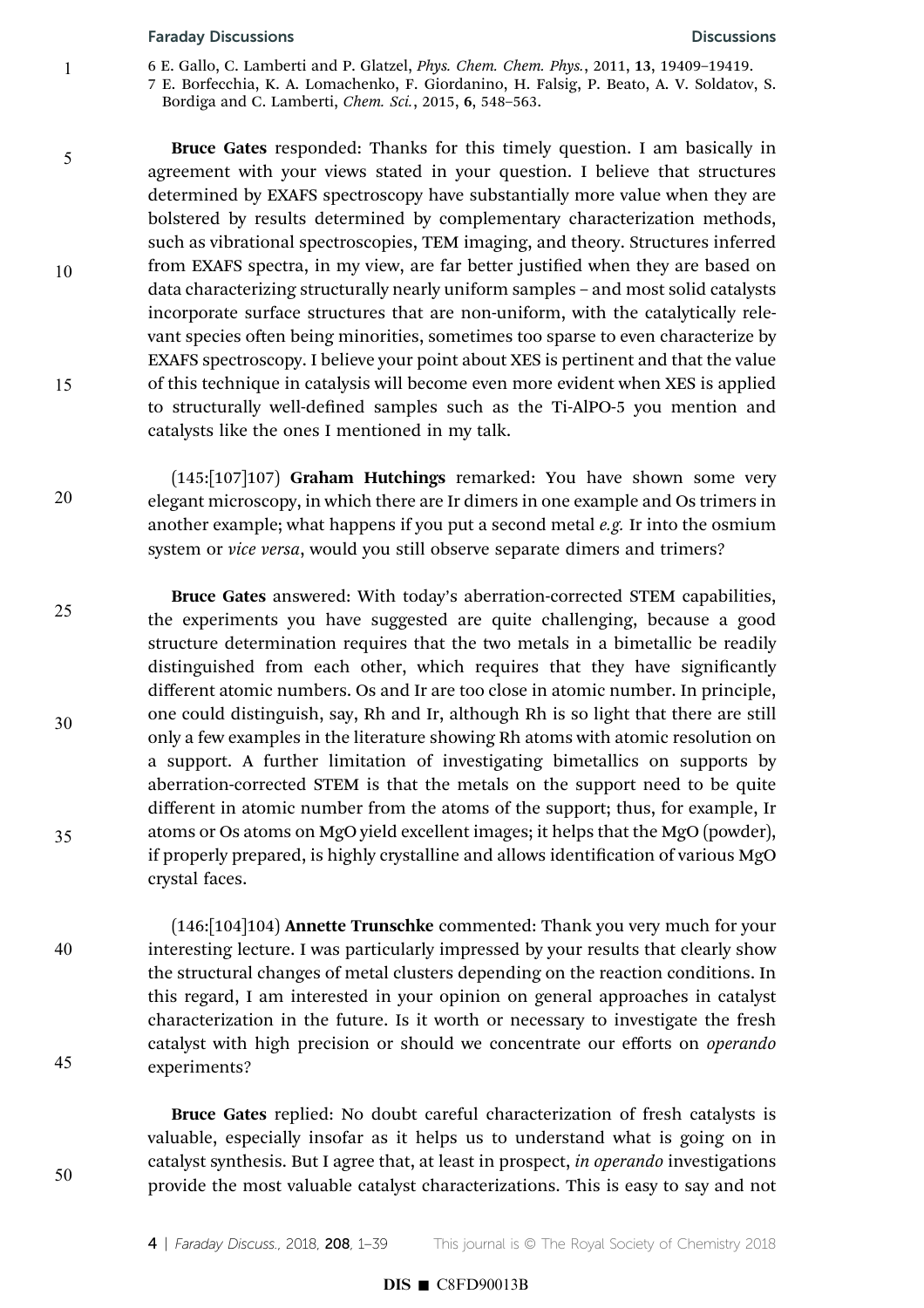5

10

15

20

25

30

35

40

45

50

## Discussions Faraday Discussions

always easy to do; in part because it can be challenging (especially when the relevant conditions involve complex feedstocks, high pressures, and high temperatures) to apply the methods to ensure that they all provide characterization of the same catalyst. In principle, the more such methods can be applied the better, and it is advantageous when all the measurements are done with the same apparatus – optimally, in my view, this prospect would allow measurement of vibrational spectra, X-ray absorption spectra, images, and more, along with catalyst performance data. This is in my opinion an essential question and can help motivate advances in the characterization methods.

(105:[108]108) Philip Davies opened the discussion of the paper by Rutger van Santen: In your very interesting paper you highlight the difficulties of building accurate kinetic models of catalytic systems. What, in your view, are the experimental advances needed to provide the data necessary to make calculations more realistic?

Rutger van Santen responded: Reliability of the microkinetics simulated predictions is improved by validation of the supporting quantum-chemically calculated elementary reaction rates by experiments that focus on a comparison of such rates measured at a molecular level rather than comparison with macroscopic kinetics. Agreement with the latter is never a guarantee that the predicted mechanism of the reaction is actually correct, because kinetics will lump the molecular information together.

(106:[109]109) Richard Catlow commented: One general issue that needs to be considered when discussing the interplay between theory and experiment is often the state of the catalysts is not well defined making detailed comparisons difficult. This problem needs to be addressed by a joint computational–experimental approach.

Cynthia Friend responded: I wholeheartedly agree.

Bruce Gates said: I concur and would emphasize that comparisons of experiment with theoretical predictions of supported catalysts can be especially fruitful when the supported species are synthesized precisely to give samples that have a high degree of uniformity, and there are now some examples showing good agreement between theory and experiment and opportunities for further work in this direction. For some recent examples, see ref. 1.

1 B. C. Gates, M. Flytzani-Stephanopoulos, D. A. Dixon and A. Katz, Atomically dispersed supported metal catalysts: perspectives and suggestions for future research, Catal. Sci. Technol., 2017, 7, 4259

Katerina Soulantica stated: I strongly agree with this comment and I am persuaded that synthetic protocols which reproducibly afford a variety of realcatalysts with the specific characteristics predicted to be necessary from modeling and mechanistic studies on model systems, are a prerequisite. The standard existing procedures for real-catalyst preparation are not well adapted for such a high degree of control. The best catalyst configuration may correspond to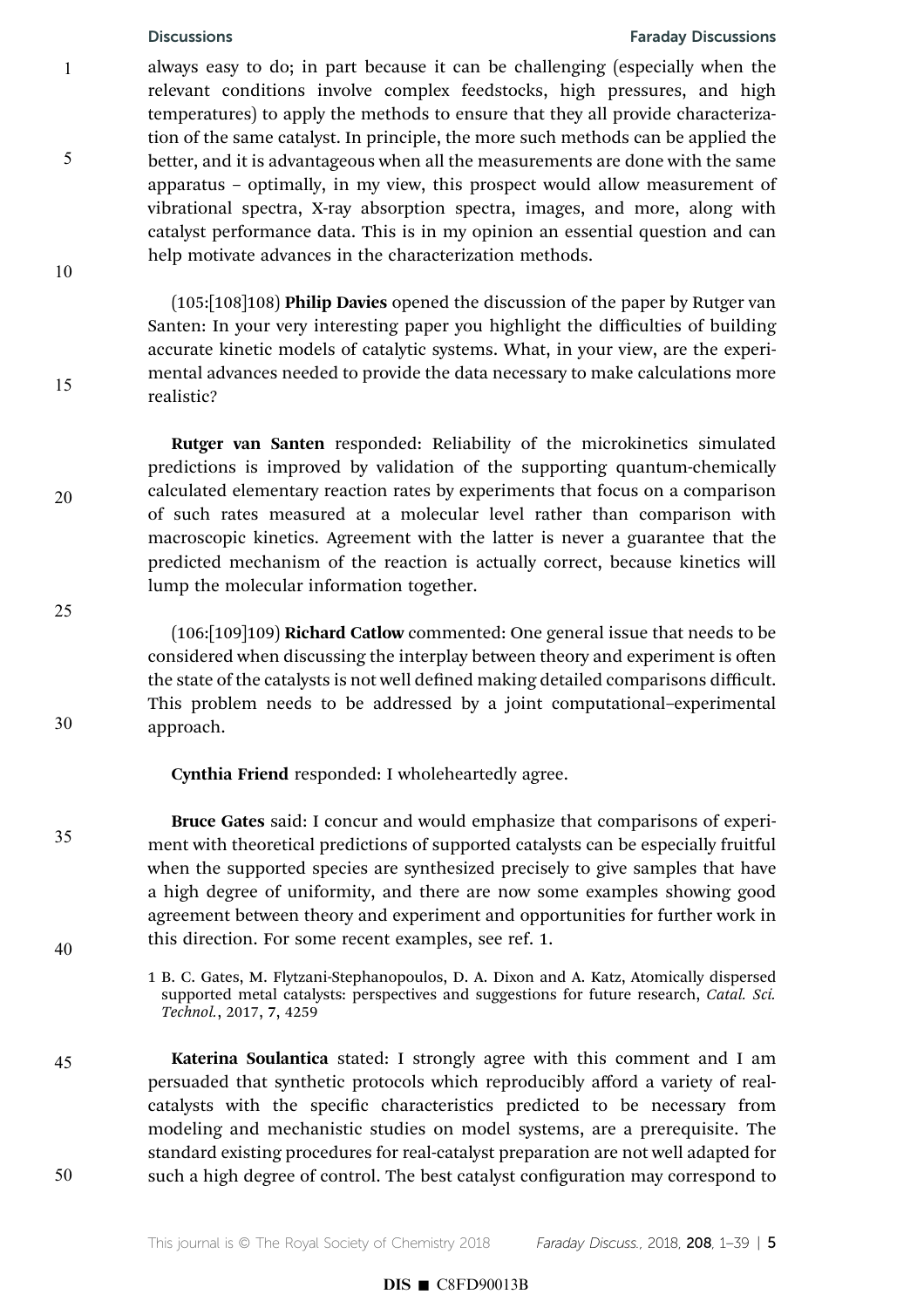1

5

10

15

20

25

30

35

40

45

50

a real synthetic challenge, but several procedures of well-defined nanoparticles are already available and this is a good starting point. I believe that in the future we could think about creating a library of benchmark synthetic procedures in parallel to benchmark modeling techniques in order to be able to make the optimal calculated catalyst as predicted from theory and in situ measurements a reality.

Rutger van Santen commented: Yes, I completely agree. Methods are available to study surface reconstruction, using molecular dynamics or equilibrium approaches that establish the state of a surface in equilibrium with a reactant medium. It may even be necessary to consider the transition between different surface states when reactions are oscillatory. For not too complex reactions (oxidation of CO by transition metals or oxides) kinetic Monte Carlo simulations are available that demonstrate this computationally. However the timescales of surface reconstruction (sometimes activated and slow) will usually not match the timescale of the catalytic reaction cycle and then the two have to be simulated independently. There is usually very limited information on the state of the working catalyst under practical conditions. The latter is essential because it often sensitively depends on conditions (the pressure, temperature gap). Such measurements will help to validate kinetics simulations.

(107:[110]110) Keith Whiston asked: Is it possible using your microkinetic modelling approach to incorporate aspects of zeolite geometry as predictors within the model? Either by using them to represent the Brønsted acidic properties of the catalysts and also to predict the effects of diffusion on product distribution and deactivation rate?

Rutger van Santen answered: One property that is very sensitive to zeolite pore geometry is the adsorption isotherm of hydrocarbons. There is a very approximate relation between matching molecular size and cavity shape. But there are methods, such as the Configurational-Bias Monte Carlo (CB-MC) method, that provide the relevant numbers directly.

The case of diffusion is more complicated. Knudsen diffusion does not apply to zeolites, since diffusion in zeolites is of the ballistic type. Also for this case excellent molecular dynamics approaches are available to estimate the corresponding diffusion constants. If one would like to define predictors, they relate again to a match between molecule shape and volume with that of the microcavity.

A Monte Carlo approach would enable the inclusion of diffusion in the kinetics modelling. This implies definition of size of crystallite and explicit consideration of zeolite nanopore topology. Since the diffusion of the small reactant molecules we consider is fast compared to reaction rate, we did not include diffusion explicitly in our microkinetics modelling.

The effect of varying proton acidity, assuming that zeolite structure remains the same, can be readily incorporated in the microkinetics simulations by varying the activation energies of the elementary reaction steps using the BEP linear activation energy–reaction energy relationships, that are valid as long as the structure of the reaction intermediates does not vary. A probe of the proton reactivity is its bond strength, which can be measured in several ways.

6 | Faraday Discuss., 2018, 208, 1-39 This journal is © The Royal Society of Chemistry 2018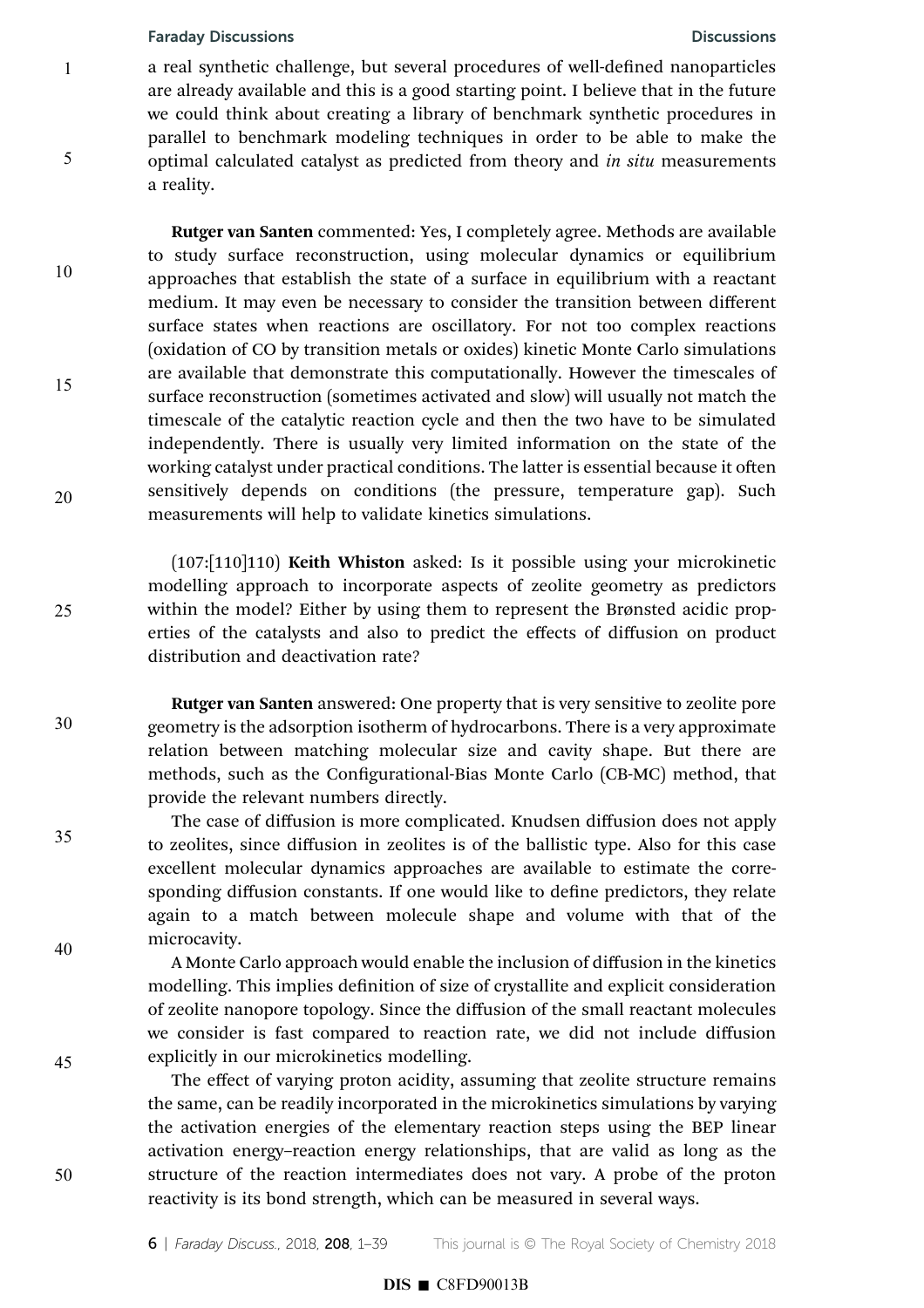5

10

15

20

25

### Discussions Faraday Discussions

There is no general rule to describe activation free energies as a function of curvature. Generally one expects them to increase when curvature increases, because it inhibits approach of reactant to proton site.

(108:[111]111) Andrea Russell commented: When reading Prof. van Santen's paper and then also listening to Prof. Gates' opening address to this conference, a recent opinion piece published in Chemistry World<sup>1</sup> came to mind. In that article the author speculated that developments in machine learning would make synthetic chemists, especially organic chemists, redundant when it came to the discovery of new reactions and reaction schemes. Do you think that the same can be said for catalysis and, if so, what information needs to be provided in experimental reports to facilitate such an advance?

1 Derek Lowe, Will robots make you redundant?, Chem. World, 29 March 2018.

Bruce Gates responded: This is a provocative thought, but my sense is that robots will not in the foreseeable future take many jobs away from scientists working to find better catalysts, because of the complexity and subtlety of catalysis and the complexity of the structures of the surfaces of solid catalysts. Even if robots could predict optimal catalyst structures, they would be challenged (as we are) to synthesize them and find ways to stabilize them. Nonetheless, the idea seems to be an extension of the technology of rapid-throughput testing in catalyst discovery, and its value is, in my judgement, well demonstrated (if not well documented), but mostly for indications of material compositions offering tantalizing initial catalytic activities and selectivities. Professor van Santen has written thoughtful books about the future of technology, and his thoughts about this matter will have much more substance than what I have stated here.

30

35

40

45

Rutger van Santen remarked: Machine learning requires training of systems on correlations between existing data. This process is not model based. Empirically it would be useful to have ready access to such a database, but it can be hardly be considered to be predictive. It would be a poor expert system, that so far for catalysis has been of little use. Essentially because we still have no ultimate predictive understanding.

With machine learning, data are not used to construct a mechanistic model of the relationship between the performance of a reaction and the catalyst structure and composition. For many reactions such mechanistic understanding, including information on the structure of the catalyst during a reaction, is absent, so the machine does not have the information to be trained on. Whereas such mechanistic models are necessary to be predictive. The theoretical catalysis programme that has been of increasing relevance the past twenty years has as its very aim to provide performance–structure relationships based on mechanistic models of the reactions and catalyst site reorganisation. It seems that machine learning techniques when applied to a large data set that contain substantial errors in accuracy are useful to reduce the error margin of the actual numbers to be used. Then it can be a useful tool to reduce the accuracy of calculations using approximate methods only applicable to very large and complex systems.

50

This journal is  $\odot$  The Royal Society of Chemistry 2018 Faraday Discuss., 2018, 208, 1–39 | 7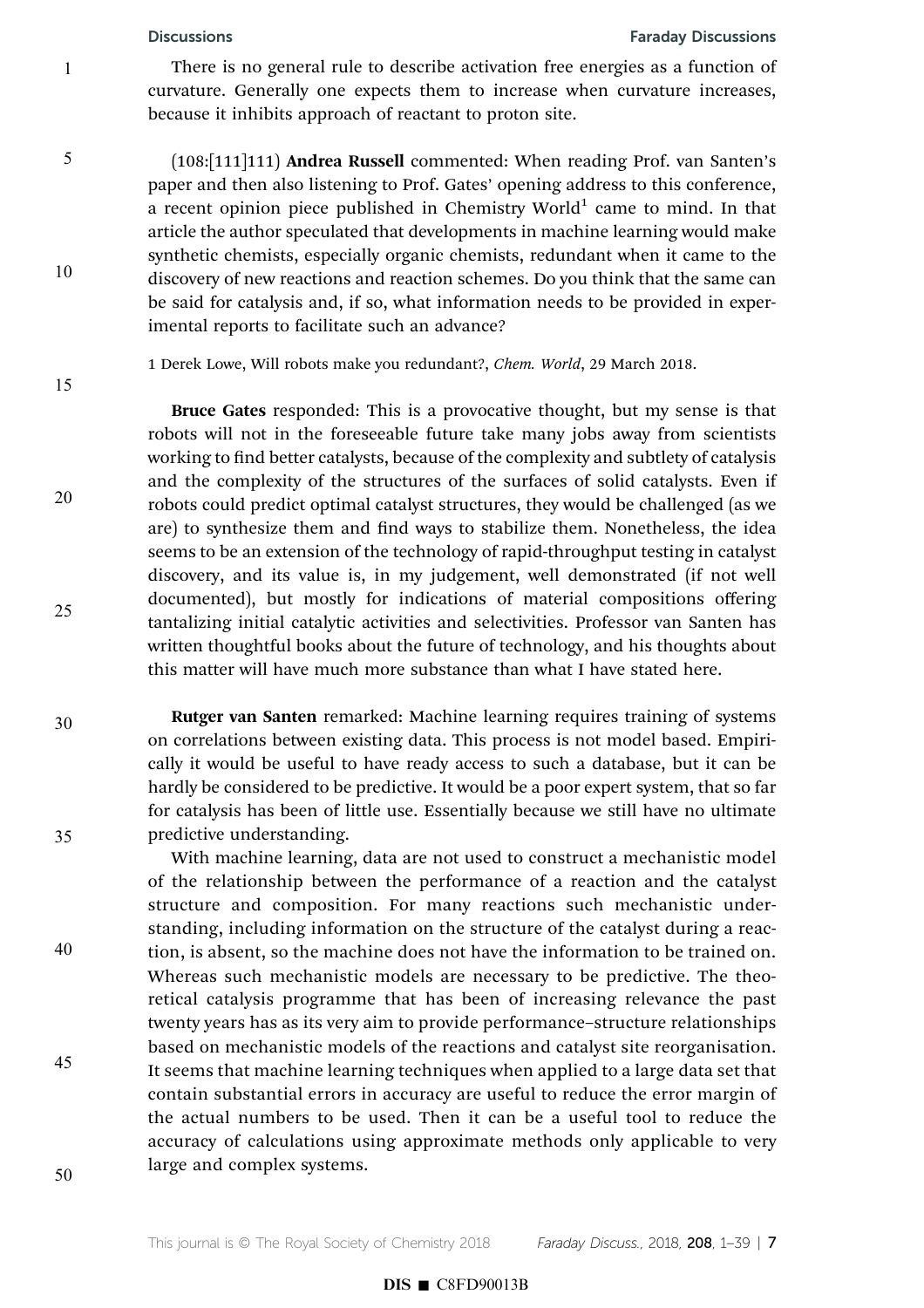1

5

10

15

20

25

30

35

40

45

50

(109:[112]112) Francesca Baletto asked: Could you provide more information on the importance of site reconstruction and comment whether the lattice mobility should be include into a microkinetic model?

Rutger van Santen answered: Especially in transition metal catalysis the phenomenon of site reconstruction when the catalyst is exposed to a reactive medium is quite general. In order to actually determine the structure and composition of the surface overlayer that forms, displacement of the lattice atoms has to be taken into account. However the timescale of a catalytic reaction cycle is such that on that timescale the reaction can usually be assumed to take place on a surface where the transition atom mobility is slow. Then the determination of the surface structure and composition can be done independently once an overlayer concentration of adatoms has been established.

This however is not generally the case. Exceptions are surface reactions that self-organize, as the Ertl-related systems and systems where a liquid overlayer forms, as is most likely the case in oxychloride systems.

(110:[113]113) Carlo Lamberti said: Concerning the machine learning (ML) approach, it is worth mentioning the recent work of Frenkel and co-workers, $<sup>1</sup>$ </sup> which has shown that the size, shape and morphology of Pt nanoparticles (NPs) can be obtained from XANES spectroscopy supported by a ML approach. The ML method was trained with *ab initio* XANES simulations on a huge library of clusters. Consistent results were obtained simulating the spectra with both  $FEFF-9<sup>2</sup>$ and FDMNES $^3$  codes, resulting in the correct 3D reconstruction of the NPs. On the other hand, a library of XANES spectra for Pd hydrate and Pd carbide phases has been created, on DFT-optimized geometries, changing the Pd–Pd distance and the x and y stoichiometries of the PdH<sub>x</sub> or PdC<sub>y</sub> phases (ref. 4 and DOI: 10.1039/ C7FD00211D) This allowed the authors to determine both structure and composition of Pd NPs under hydrogenation reactions. These kinds of studies demonstrated that XANES spectroscopy can be applied for high-throughput, timedependent, studies typical of *operando* investigation of a catalytic system.

1 J. Timoshenko, D. Lu, Y. Lin and A. I. Frenkel, J. Phys. Chem. Lett., 2017, 8, 5091–5098.

- 2 J. J. Rehr, J. J. Kas, F. D. Vila, M. P. Prange and K. Jorissen, Phys. Chem. Chem. Phys., 2010, 12, 5503–5513.
	- 3 S. A. Guda, A. A. Guda, M. A. Soldatov, K. A. Lomachenko, A. L. Bugaev, C. Lamberti, W. Gawelda, C. Bressler, G. Smolentsev, A. V. Soldatov and Y. Joly, J. Chem. Theory Comput., 2015, 11, 4512–4521.
- 4 A. L. Bugaev, O. A. Usoltsev, A. A. Guda, K. A. Lomachenko, I. A. Pankin, Y. V. Rusalev, H. Emerich, E. Groppo, R. Pellegrini, A. V. Soldatov, J. A. van Bokhoven and C. Lamberti, J. Phys. Chem. C, 2018, 122, doi: 10.1021/acs.jpcc.1027b11473.

Bruce Gates replied: I would add the thought that further progress in this direction might be facilitated by work with structurally well-defined and nearly uniform supported species and not just samples such as those of Frenkel et al. that consist of a smear of structures.

(111:[114]114) Yaroslav Odarchenko said: Thank you very much for your talk. Our group is also studying the deactivation mechanism of the FTS catalyst. In your paper you discuss only the promotional effect of water. However, in our experimental work on Co-based catalyst<sup>1</sup> we have observed that metal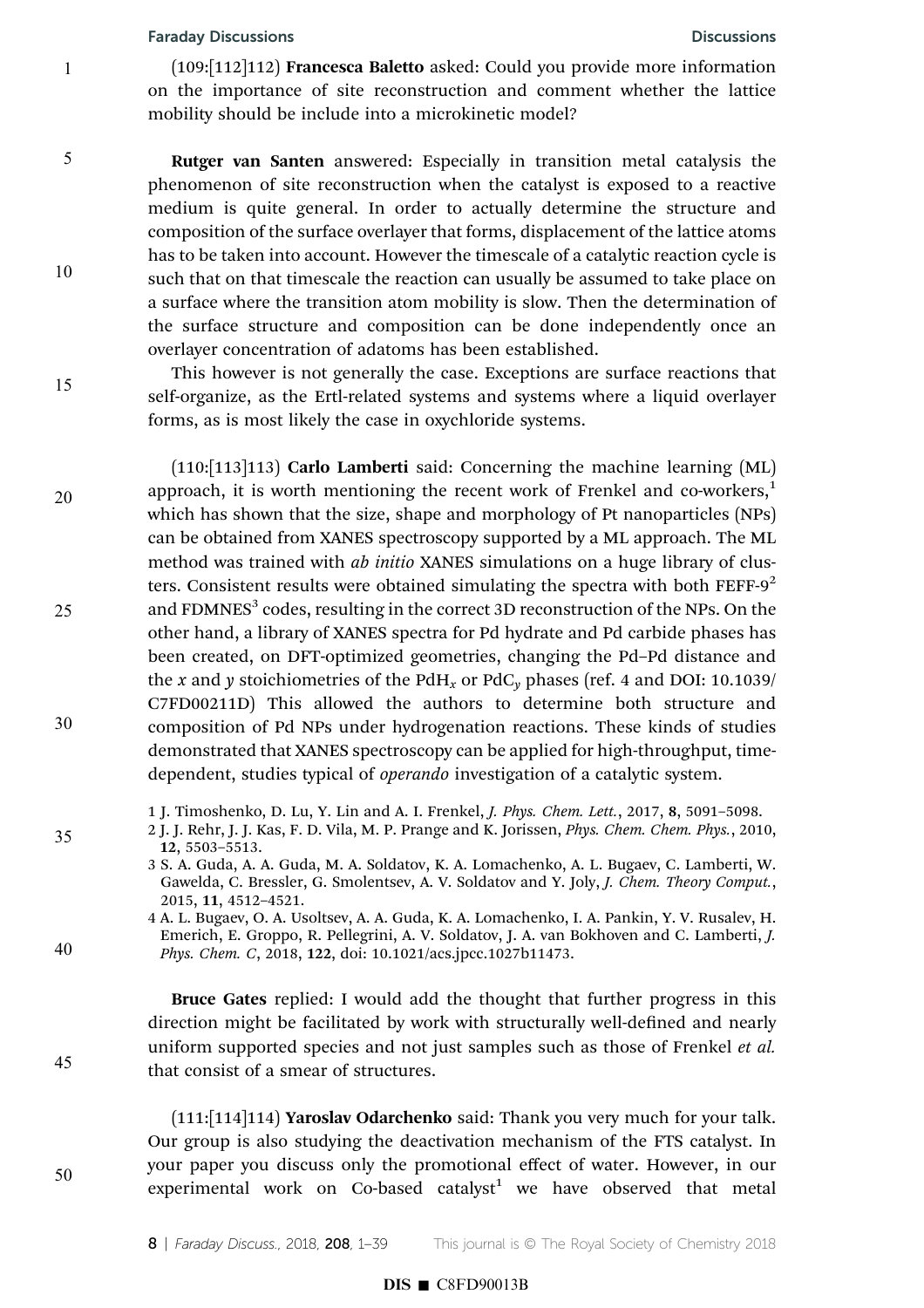nanoparticles oxidize most probably due to the presence of water. What are your thoughts about this?

1 P. Senecal et al., ACS Catal., 2017, 7, 2284–2293.

5

10

15

20

25

30

35

40

1

Rutger van Santen replied: This is a well known phenomenon that is observed for many transition metal particles when on the nanoscale. It will be a strong function of particle size. In Fischer–Tropsch catalysis it has been a long open question whether the deactivation of the catalyst for Co particles less than 6 nm in size is due to oxidation or intrinsic. The consensus now is that this deactivation is an intrinsic property of the small particles.

(104:[115]115) Cynthia Friend opened the discussion of the paper by Roy Johnston: Because your motivation for studying these systems was hydrogenation reactions, the titania support will be partially reduced under catalytic conditions. Prior work has shown that this leads to overgrowth of metal nanoparticles, including Rh (so-called strong metal support interactions (SMSI)). Did you consider such changes? If not, how would you approach this using theory? What methodology is required?

Roy Johnston answered: No we have not considered partial reduction of the titania support, though I agree this will be important in a future study of hydrogenation on AuRh catalysts. There should not be too much of a problem actually carrying out these calculations, though we would probably have to use a larger surface cell, so they will be more computationally expensive. However, generating configurations with overgrowth of partially reduced titania maybe more of a problem. In the absence of reliable empirical potentials to describe all of the required interactions, it may be necessary to carry out short DFT molecular dynamics simulations.

(112:[116]116) Aram Bugaev asked: Have you considered the effect of the thickness of the support on the bonding energies and geometries?

Roy Johnston answered: For the titania support we tested the convergence of the energy with the slab thickness. Reasonable convergence (when balanced against computational cost) was found for a slab of three  $TiO<sub>2</sub> (110)$  layers, corresponding to 9 layers of atoms. When calculating the surface binding energies of the AuRh and PdIr nanoparticles, the bottom  $TiO<sub>2</sub>$  layer was kept fixed, to mimic bulk  $TiO<sub>2</sub>$ , and the top two layers were allowed to relax. However, we have not investigated how the cluster surface binding energy or geometry depends on the slab thickness. This is a good idea for a future study.

45

(113:[117]117) Hans-Joachim Freund queried: Have you considered charge transfer as a function of the distribution of Au and Rh with respect to the distance to the surface and in particular how that would be influenced by defects on the surface of  $TiO<sub>2</sub>$  or even below the surface.

50

Roy Johnston answered: No we have not investigated these aspects of charge transfer, but I agree that this would be a useful future study.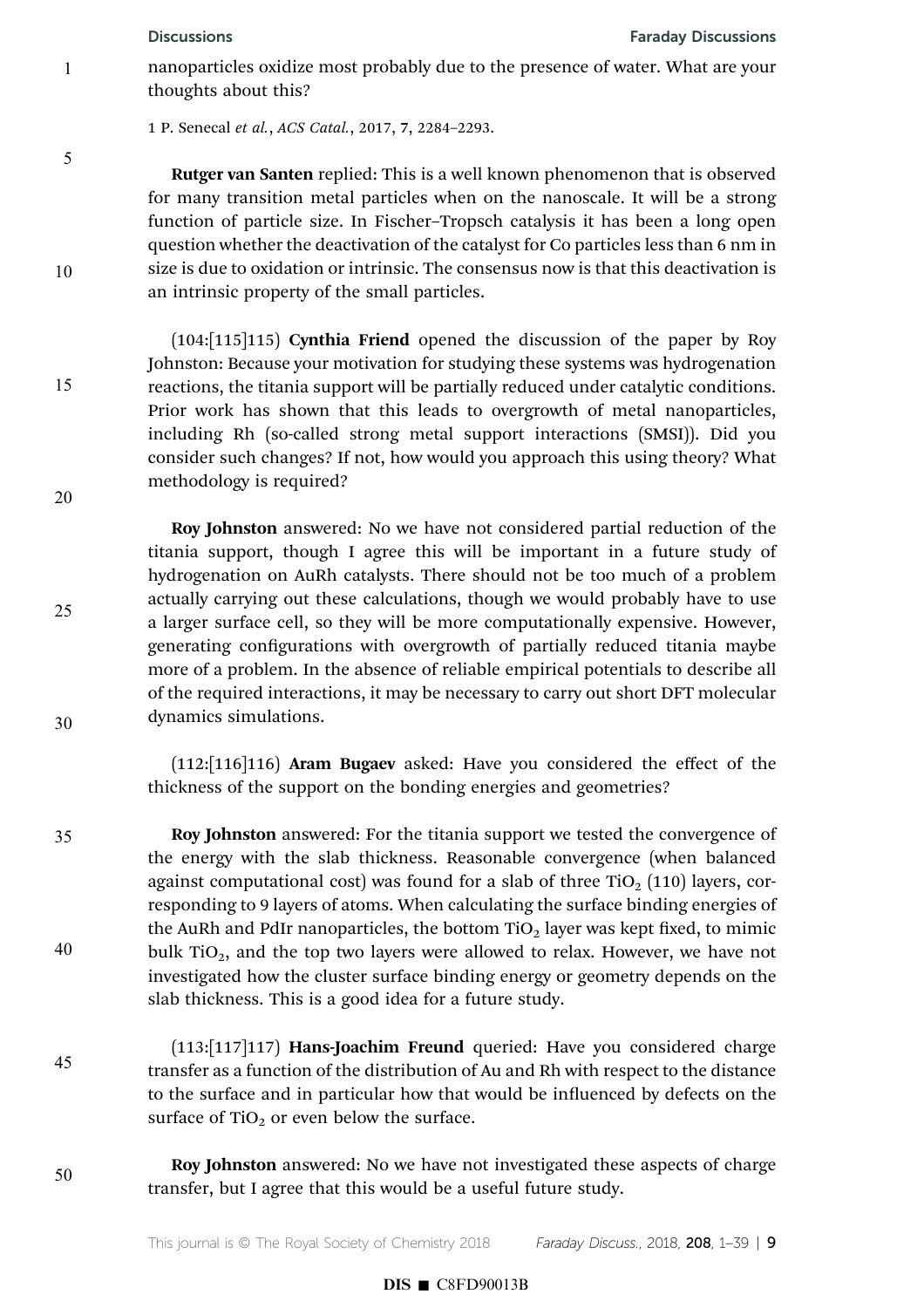1

5

10

15

20

25

30

35

40

45

50

(114:[118]118) Philip Davies remarked: In a real catalytic system there is always a solvent present and the surface of the support will change accordingly. In particular, there is a lot of experimental evidence for the important role played by hydroxyls on the surface, see for example the review by Davis.<sup>1</sup> Have you considered the role of these species on the stability of the nanoparticles you have studied?

1 M. S. Ide and R. J. Davis, Acc. Chem. Res., 2014, 47, 825–833.

Roy Johnston responded: I agree that the explicit inclusion of solvent and solvent-induced changes to the substrate will be important when modelling catalysts under realistic operating conditions. So far, we have studied idealised nanoparticles and substrates, in order to establish the effect of chemical order (in the bimetallic nanoparticles) on cluster–substrate and cluster–adsorbate binding. In our future work, we plan to include solvent effects and surface modification.

(115:[119]119) Arunabhiram Chutia said: Your study on the interaction of Au– Rh and Pd–Ir on  $TiO<sub>2</sub>$  is really very interesting. Could you please comment on the distribution of charges on these nanoalloys due to their interaction with the  $TiO<sub>2</sub>$ surface, and secondly have you seen any electron transfer phenomenon from these nanolloys to the  $TiO<sub>2</sub>$  surface and vice versa?

Roy Johnston replied: In our calculations on titania-supported AuRh nanoparticles (ref. 24 in the paper), we observe electron transfer from the nanoparticle to the TiO<sub>2</sub> surface, which is greater when Rh (rather than Au) is bound to the surface. In the free AuRh nanoparticles, there is Rh to Au electron transfer. Due to the effect of the surface (mentioned above), for the supported AuRh nanoparticles, the Au-Rh charge separation increases significantly when Rh is in contact with the TiO<sub>2</sub> surface (for Janus-Rh and Au@Rh configurations), but there is little change when the Au is in contact with the surface (Janus-Au and Rh@Au). So far, we have not performed this analysis for the supported Pd–Ir nanoparticles.

(116:[120]120) Michele Carosso remarked: In your paper you suggest a strategy for stabilizing supported metal nanoparticles by adding a small amount of a second element, in order to increase the strength of the metal–support interaction. However, you studied this effect on a reducible, strongly interacting support such as  $TiO<sub>2</sub>$ . Do you think that it could be possible to take advantage of this strategy also with a less-interacting support, such as, for example, an activated carbon? Do you expect that in these cases your nanoalloys will display a behavior intermediate between the unsupported and the  $TiO<sub>2</sub>$ -supported ones?

Roy Johnston answered: Yes, I believe this is definitely possible. If the nanoparticle–substrate interaction is weaker than the effect on the nanoalloys (in terms of stabilising Janus or ball–cup structures) is indeed likely to be less than for the titania surface.

 $(117:[121]121)$  Valerii Bukhtiyarov commented: The aim of your paper is the understanding of elemental composition for different types of alloy catalysts, including surface composition. So I would like to ask did you analyse the ratio

# $DIS \blacksquare$  C8FD90013B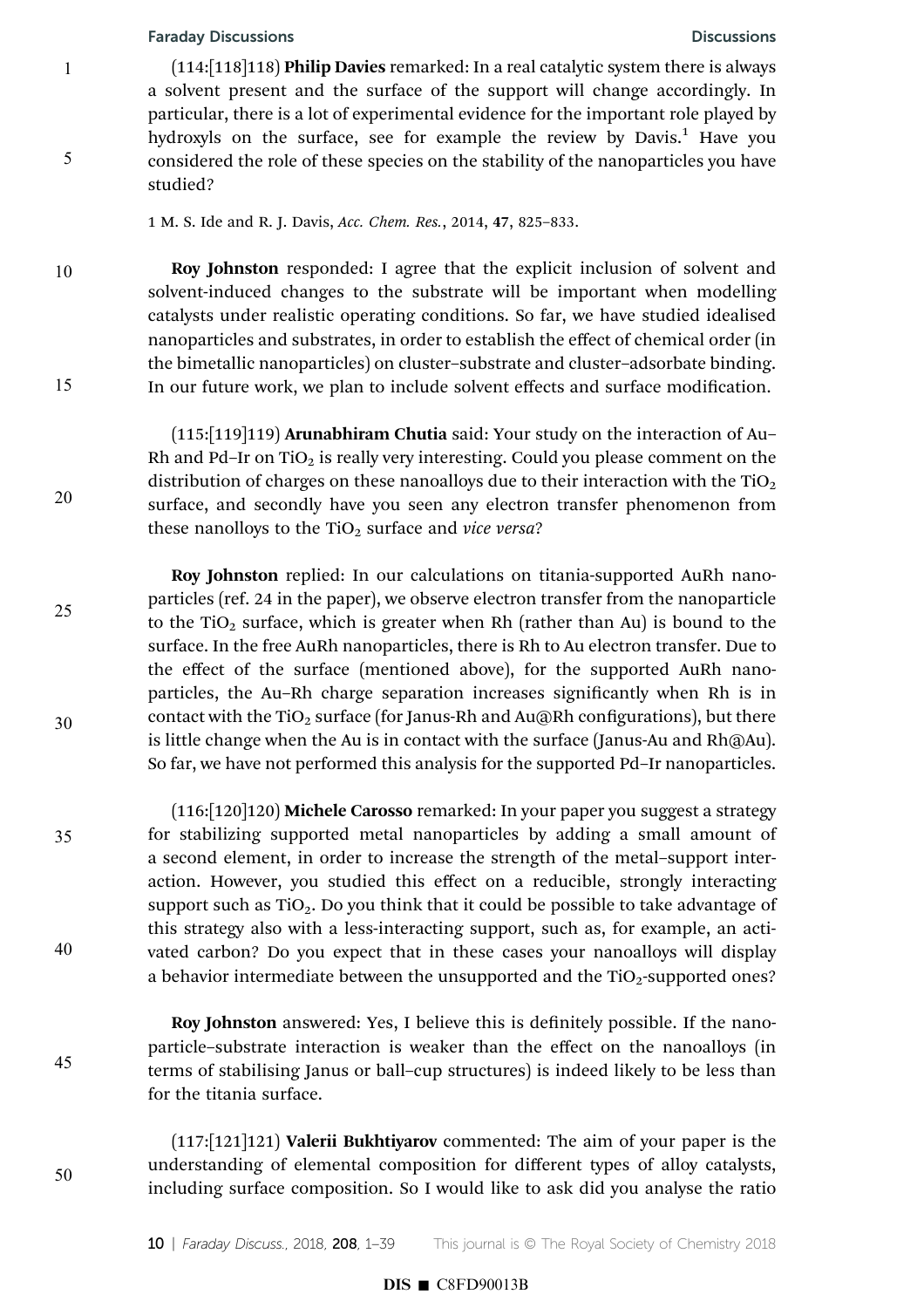5

10

15

20

25

30

35

40

45

50

### Discussions Faraday Discussions

between metals on the catalyst surface in reaction conditions? Indeed, in the conditions of preferential CO oxidation, both CO and oxygen adsorbed on the catalysts can change the surface composition due to selective segregation of one of the elements.

Roy Johnston answered: Although we have not yet investigated thermal effects, for the 38-atom AuRh particles we found that the greater adsorption energies of CO and  $O_2$  to Rh (as compared to Au) means that (in the presence of these molecules) configurations with some degree of Rh migration to the surface are lower in energy than the Rh@Au core–shell structure (ref. 23 in the paper).

(118:[122]122) Graham Hutchings remarked: The method of preparation you have used for your supported bimetallic nanoparticles is an impregnation technique and will produce atoms, clusters and nanoparticles which are evident in your micrographs. Do the clusters contain both metals? Or is there a minimum cluster size at which the second metal can be included or become stable? For some reaction such bimetallic clusters could be very effective and so accessing such structures could be useful if such structures can be readily made.

Roy Johnston replied: I believe that most of the clusters contain both elements. After heat treatment (700 $^{\circ}$ C) of the AuRh system, some pure Au and Rh NPs are indeed observed, in addition to Janus AuRh particles, with predominantly Rh at the nanoparticle–TiO<sub>2</sub> interface.<sup>1</sup> Since there is some degree of Au overgrowth at the edges of the Rh sub-clusters, these can be described as "ball–cup" configurations.

1 L. Piccolo et al., Sci. Rep., 2016, 6, 35226.

(119:[123]123) Chris-Kriton Skylaris asked: Have you included or examined including thermal effects in your calculations of binding of metal nanoparticles to titania? As they stand, binding energies are computed at 0 K while we know that in real applications we have finite temperatures and the binding is determined by the free energy. What are your thoughts about possible ways of including thermal and entropic contributions to your binding energies?

Roy Johnston responded: We haven't included any thermal effects in our calculations yet. I agree that, going forward, it will be important to calculate free energies to enable us to get closer to the experimental studies, which of course are at finite temperatures. The simplest approach would be to include vibrational contributions (at least in the harmonic approximation) to both the energy and the entropy, as these will lead to quantitative changes in the surface binding and adsorption energies, and (probably more importantly) may cause qualitative differences as regards to adsorption site preferences and kinetically preferred reaction pathways.

(120:[124]124) Stephen Shevlin asked: Is there a signicant difference in the binding *(i.e.* atomic charge distribution) of your Janus nanoparticles depending on which face binds to the surface? Would this also have implications for catalytic properties?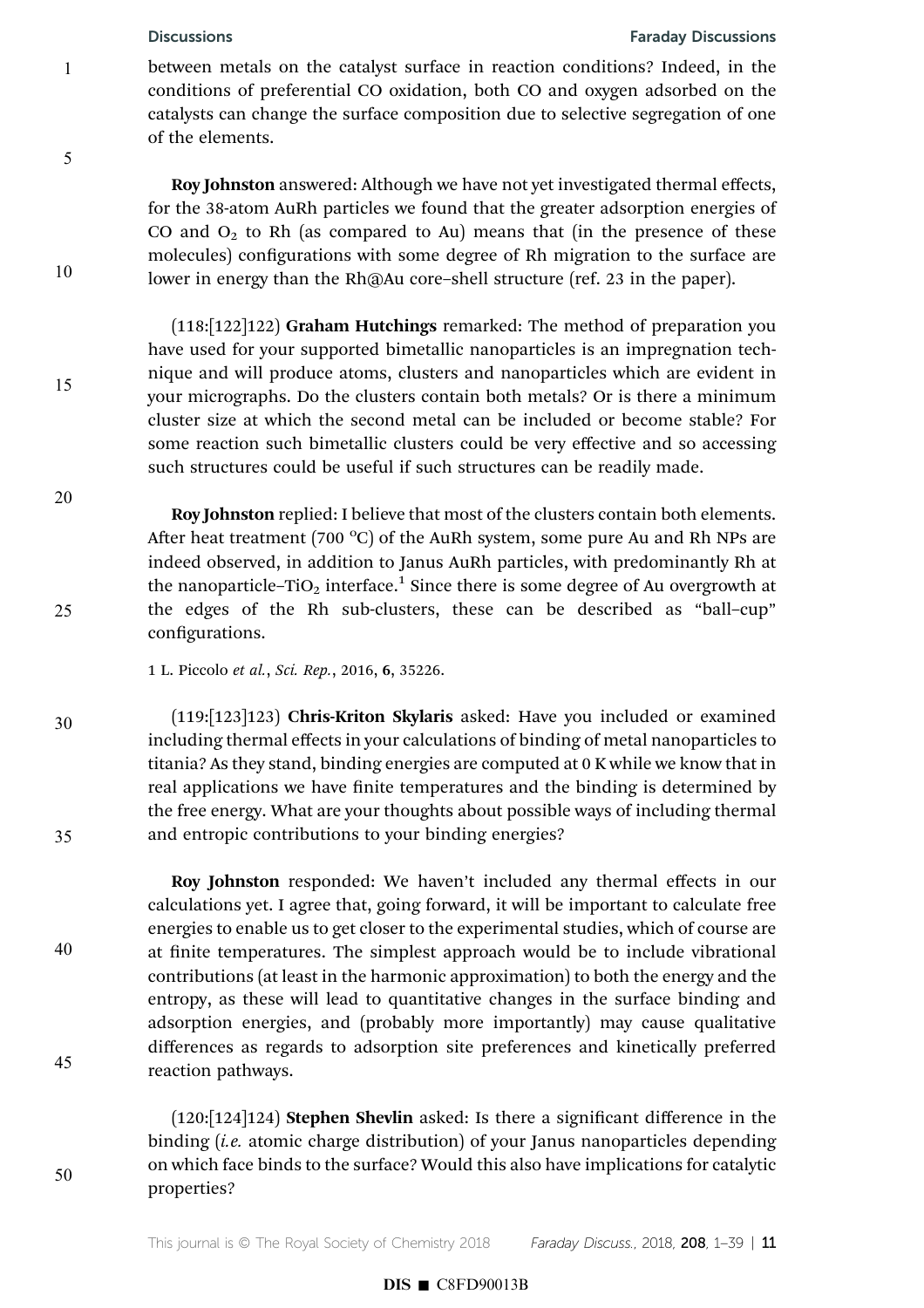1

5

10

15

20

25

Roy Johnston replied: We have calculated the overall metal-to-metal and cluster-to-support charge transfer for the Janus and core shell AuRh clusters (ref. 22 in the paper). For the  $Au_{19}Rh_{19}$  Janus cluster, the Bader charges indicate that a total of 1.31 electrons are transferred from the Rh to the Au half of the cluster. For the Janus-Rh supported cluster (*i.e.* where Rh is in contact with the  $TiO<sub>2</sub>$ support), overall 2.50 electrons are transferred to the support, with the resulting total Rh and Au charges being  $+3.35$  and  $-0.85$ , respectively. For the Janus-Au supported cluster, only 1.78 electrons are transferred to the support and the Au half of the cluster (which is now in contact with the support) has a small  $(+0.34)$ positive charge, with a higher charge (+1.44) on the Rh half. We have not yet analysed the charges on a facet-by-facet basis, but I believe that the surface charge distribution should indeed have an important influence on molecular adsorption and catalytic properties.

(151:[125]125) Lucas Garcia Verga remarked: I found this paper extremely interesting, especially the analysis about how the support affects different nanoalloys. Your results show that the interactions between metal nanoalloys and the support induce changes in the metal–metal bond lengths for metallic facets close to and far from the support. In the literature, these effects are usually followed by changes in the d-band centres and widths. These are useful electronic descriptors for the binding energies of reactive species such as O and CO in the metallic surface.

I understand that the focus of the work was to assess the stability of the isolated and supported nanoalloys; however, I was wondering if you calculated the shifts of the d-band centres for metallic facets close to and far from the support? If yes, do you see a trend between the shifts of the d-band centres and the binding strengths between nanoalloy and support?

Roy Johnston answered: We have carried out an analysis of the relationships between d-band centres and adsorption energies for CO and  $O_2$  on free 38-atom Au–Rh clusters (ref. 23 in the paper) and for CO on free 38-atom Pd–Ir clusters (ref. 25 in the paper). In all cases, there is no simple correlation due to the importance of elastic (strain) effects in addition to the electronic effects. We have also investigated the relationship between d-band centre and adsorption energy for CO and  $O_2$  on TiO<sub>2</sub>-supported 38-atom Au–Rh clusters (ref. 24 in the paper). For the supported clusters, the elastic effects are reduced relative to the free clusters and there is a better correlation between d-band centre and adsorption energy. Going from the free to the supported clusters, there is a downward shift in the d-band centre, which is accompanied by a slight reduction in CO and  $O_2$ adsorption energies. This is consistent with a net transfer of electron density from the nanoalloy to the support (as measured by Bader charges). Finally, I should say that we have calculated overall d-band shifts, not for specific facets, though this would be a good idea for future work. 30 35 40 45

> (150:[126]126) Caetano Rodrigues Miranda asked: Can you rationalize your ndings based on the electronic properties of the systems studied (difference charge densities, bands, size effects, etc.)?

50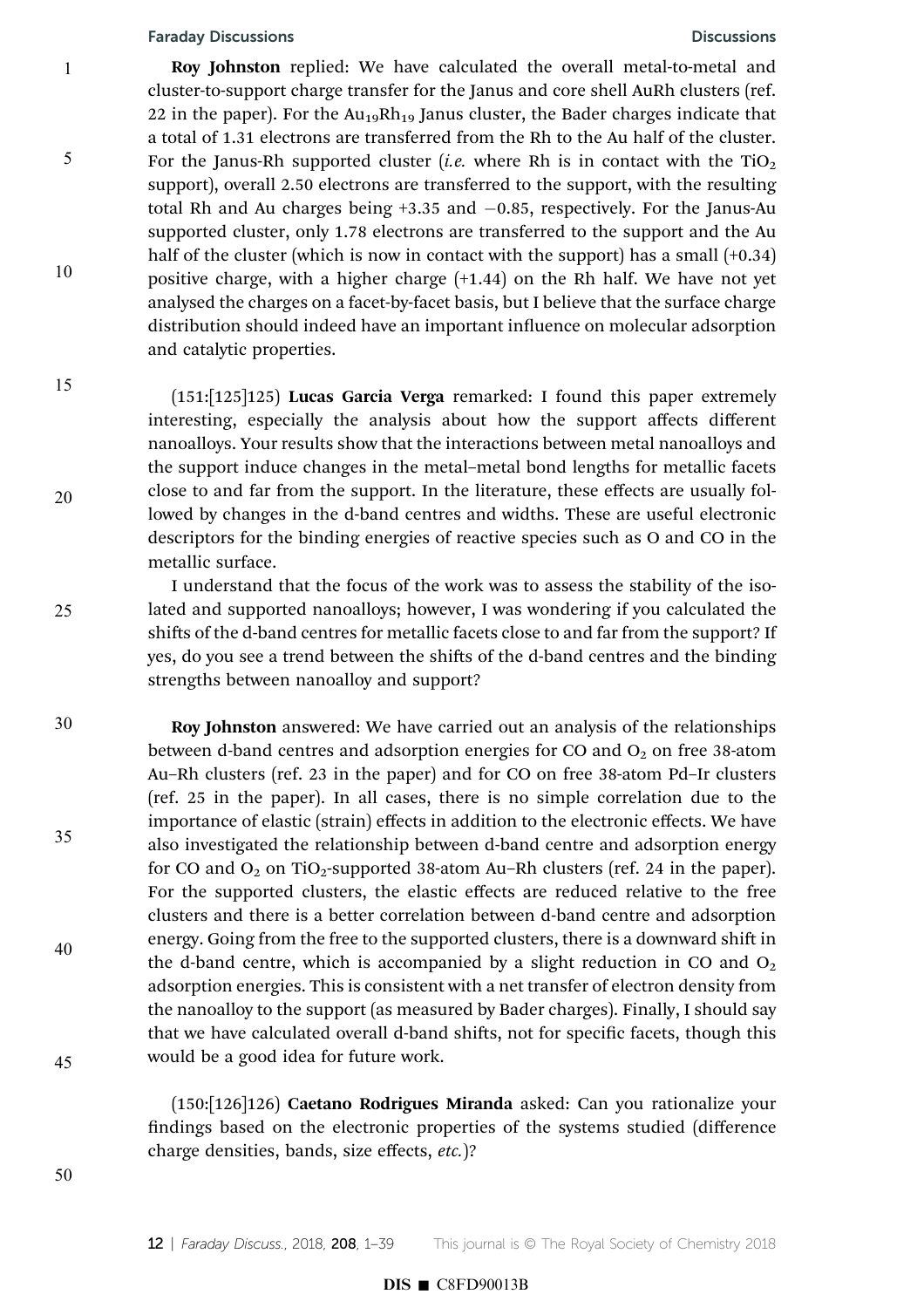## Discussions Faraday Discussions

Roy Johnston answered: In the Faraday Discussions paper and our other papers cited therein, we have performed analyses based on d-band filling, charge transfer and elastic (strain) effects and their contribution to the relative stabilities of free and supported pure and bimetallic nanoparticles and to the adsorption energies of small molecules. In some cases, we have found that these effects support each other, but sometimes they act against each other. In particular, surface binding and adsorption energies trends seem to be clearer for Au–Rh than for Pd–Ir.

(147:[127]127) Nia Richards asked: In your conclusion you use the term "Januslike structure". Does this imply that the structures you see are intermediate structures and not fully Janus structures?

Roy Johnston replied: Yes. For example, some of the AuRh nanoparticles are like Janus structures but often with Au overgrowth at the sides of the Rh part (but leaving Rh atoms in contact with the TiO<sub>2</sub> surface), giving rise to "ball-cup" structures, which are intermediate between core–shell and true Janus particles.

(121:[128]128) Cynthia Friend asked a general question to Rutger van Santen, Roy Johnston and David Willock: In modeling reactions, entropy is important to include. For complex reaction networks, low frequency modes need to be included and we need to go beyond the harmonic approximation. Can you all comment on what advances are needed to accurately include entropy?

25

30

35

40

45

50

1

5

10

15

20

David Willock answered: I agree, entropy is an important factor in chemical processes and is largely ignored in most theoretical approaches based on a transition state theory interpretation of potential energy surfaces. As you mention a common way to talk about reaction "Free energy" is to take these minima structures and transition states, perform a frequency calculation and the use the harmonic approximation to extract entropy changes. This is very approximate as low frequency modes have closely spaced energy levels which contribute significantly to the entropy. These are also the modes that have the greatest effect from non-harmonic effects. Entropy due to changes in translational and rotational degrees of freedom are also added in a general way based just on the mass and moments of inertia of the molecules involved in the reaction and the temperature.

What is needed are techniques that sample the immediate region around the key minima and transition states on the potential energy surface so that the number of states that are thermally accessible around each point can be estimated and so the entropy extracted directly. There are many more advanced methods that do this and that have been around for a number of years; Umbrella sampling,<sup>1</sup> transition path sampling,<sup>2</sup> metadynamics<sup>3</sup> among many others. Each of these techniques use some form of molecular dynamics or Monte Carlo simulation to carry out the required sampling. They have been widely applied in biological systems and enzyme catalysis $4,5$  with the use of QM/MM methods to speed up the sampling calculations.

These methods have also been applied to some homogeneous<sup>6</sup> and heterogeneous catalysis reactions for example in ZnO catalysed methanol synthesis.<sup>7</sup> These methods do require additional computational time and investment by the

This journal is  $\circ$  The Royal Society of Chemistry 2018 Faraday Discuss., 2018, 208, 1–39 | 13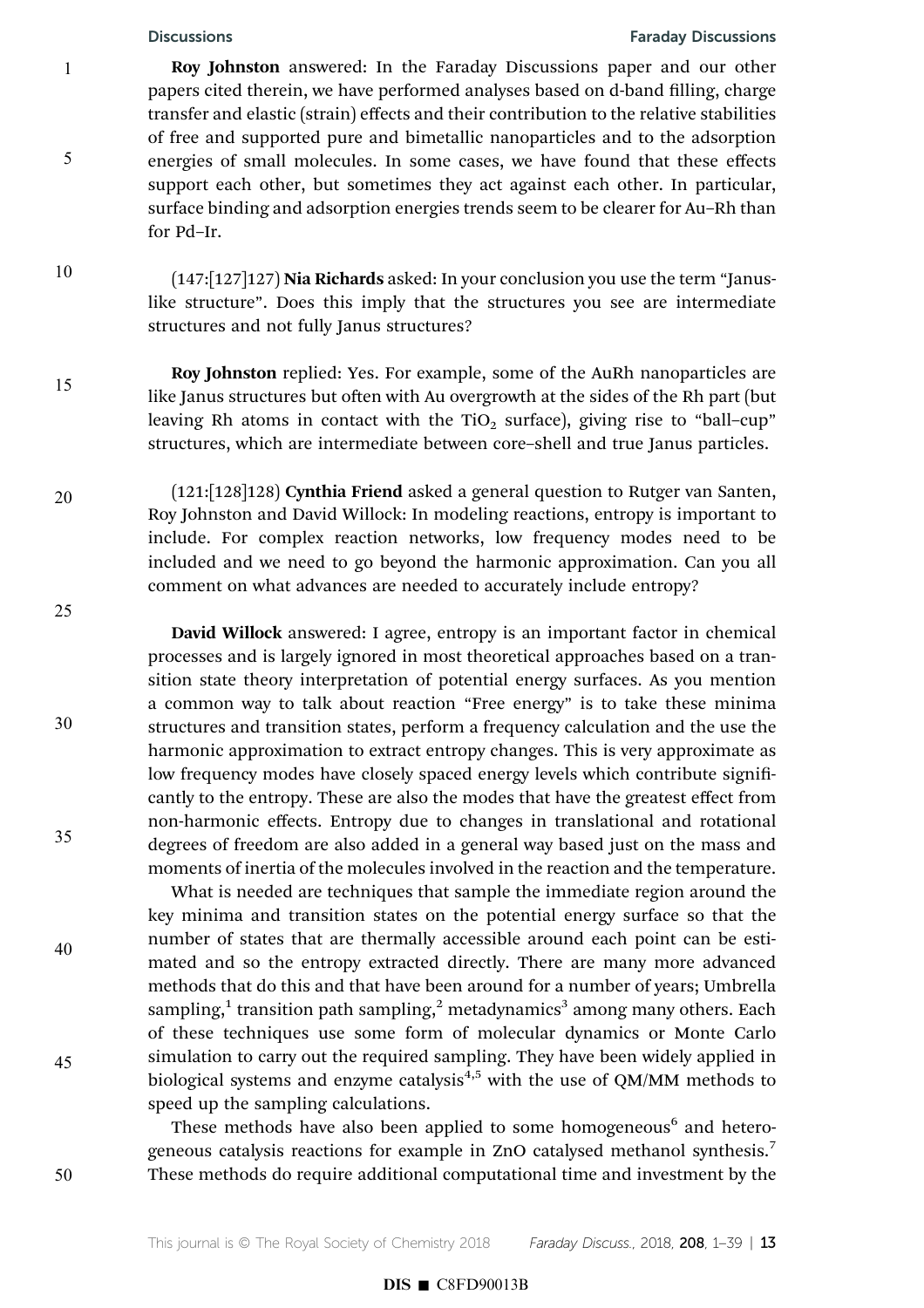1

5

10

15

20

25

30

35

40

45

- researchers to interpret the data in terms of reaction rates. Even so I would expect these methods to become increasingly important in the future.
	- 1 S. Kumar, J. M. Rosenberg, D. Bouzida, R. H. Swendsen and P. A. Kollman, J. Comput. Chem., 1992, 13, 1011–1021.
	- 2 P. G. Bolhuis, D. Chandler, C. Dellago and P. L. Geissler, Annu. Rev. Phys. Chem., 2002, 53, 291–318.
	- 3 A. Barducci, G. Bussi and M. Parrinello, Phys. Rev. Lett., 2008, 100, 020603.
	- 4 J. L. Gao and D. G. Truhlar, Annu. Rev. Phys. Chem., 2002, 53, 467–505.
	- 5 K. Swiderek, I. Tuñón, I. H. Williams and V. Moliner, *J. Am. Chem. Soc.*, 2018, 140, 4327– 4334.
- 6 A. Urakawa, M. Iannuzzi, J. Hutter and A. Baiker, Chem. Eur. J., 2007, 13, 6828–6840.
	- 7 J. Kiss, J. Frenzel, N. N. Nair, B. Meyer and D. Marx, J. Chem. Phys., 2011, 134, 064710.

Roy Johnston answered: Manzhos  $et$   $al$ <sup>1</sup> have reported the calculation of anharmonic vibrational frequencies and couplings for water on Pt(111) based on DFT calculations and solving the vibrational Schrödinger equation using a neural network. Perhaps such an approach could be used to fit parameters for cubic or quartic vibrational energy functions for cluster-adsorbed molecules.

1 S. Manzhos, T. Carrington, K. Yamashita, Surf. Sci., 2011, 605, 616–622.

Rutger van Santen answered: Since elementary reaction rates depend on activation free energies, it is essential to include properly calculated or estimated activation free energies. Partition functions can be used to calculate those. However the harmonic approximation can only be used for vibrational energies that are large compared to  $kT$ . Frustrated rotations are typical examples of modes where non harmonic corrections apply. Especially in zeolite catalysis this is a critical issue, since the intermediate carbenium ions are often nearly free moving. Molecular dynamics-related approaches, quantum-mechanical or quasiclassical have been fruitfully applied. Metadynamics is a quickly developing tool to address this issue.

(122:[129]129) Richard Catlow remarked: As I commented elsewhere, the landmark paper from Sauer's group $^1$  calculated entropies and free energies including the contributions of anharmonic terms to the former.

1 Piccini et al., Angew. Chem., Int. Ed., 2016, 55, 5235.

(123:[130]130) Carlo Lamberti opened discussion of the paper by David Willock: Our experimental evidence on oxides,<sup>1</sup> zeolites<sup>2</sup> and MOFs<sup>3</sup> support your theoretical prediction (DOI: 10.1039/C8FD00005K) that you need to have a reduced  $Cu(i)$  site to efficiently bond CO. It will be very interesting if you could extend your theoretical study on the overall redox cycle for CO oxychlorination in order to have a deeper understanding of the structure of the oxychloride phase, the formation of which has been foreseen after interaction of the reduced form of the catalyst with oxygen. $^{1,4-8}$  Finally, as your catalyst contains 10% CuCl $_2$  and also 8% KCl, if you want to have a realistic picture of its redox property, you should include potassium in your model, because it is known that its presence strongly favors the oxidized state of copper chloride. $4-6$ 

1 G. Leofanti, A. Marsella, B. Cremaschi, M. Garilli, A. Zecchina, G. Spoto, S. Bordiga, P. Fisicaro, G. Berlier, C. Prestipino, G. Casali and C. Lamberti, J. Catal., 2001, 202, 279–295. 50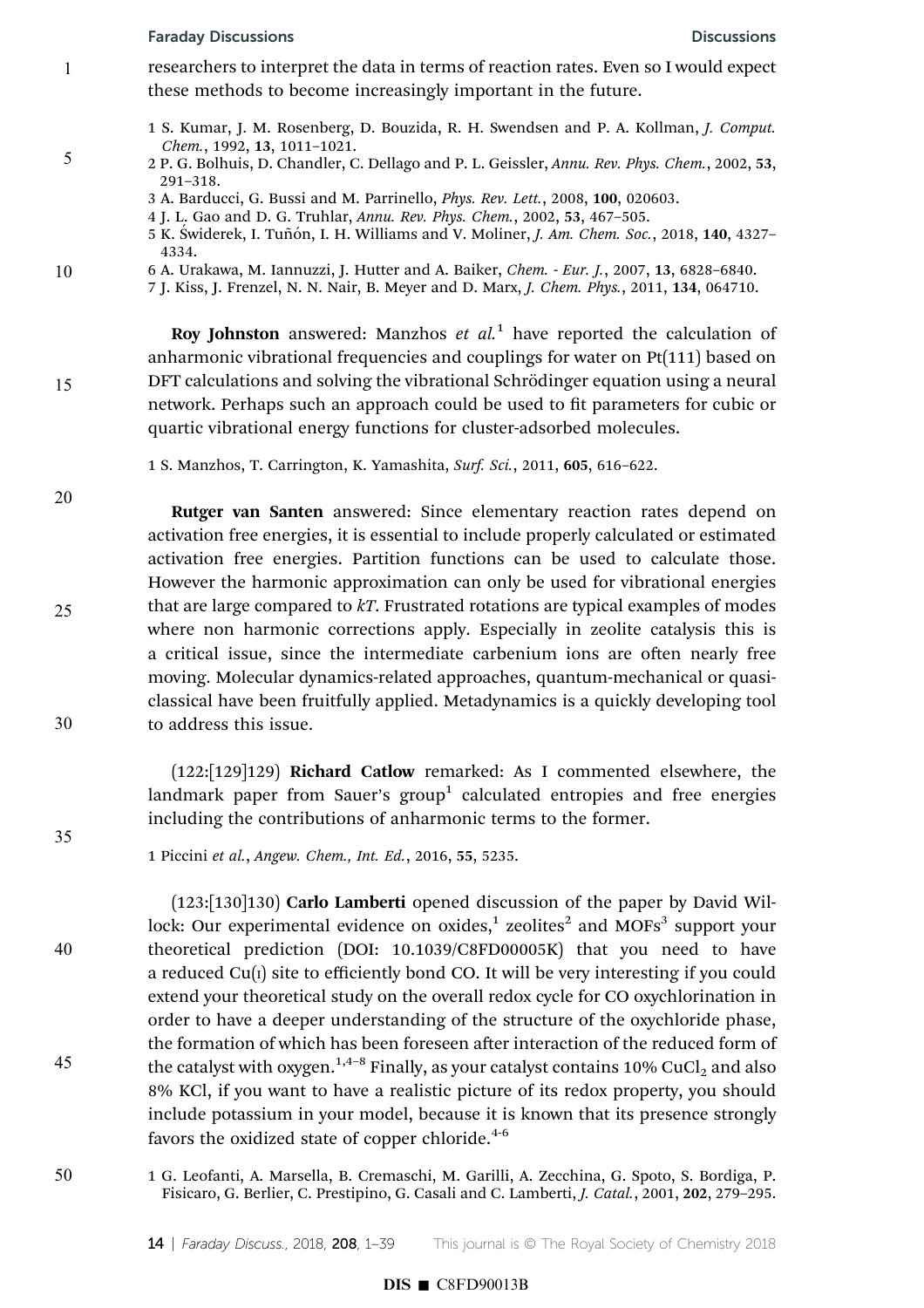5

10

15

20

25

30

- 2 F. Giordanino, P. N. R. Vennestrøm, L. F. Lundegaard, F. N. Stappen, S. Mossin, P. Beato, S. Bordiga and C. Lamberti, Dalton Trans., 2013, 42, 12741–12761.
- 3 L. Braglia, E. Borfecchia, K. A. Lomachenko, A. L. Bugaev, A. A. Guda, A. V. Soldatov, B. T. L. Bleken, S. Øien-Ødegaard, U. Olsbye, K. P. Lillerud, S. Bordiga, G. Agostini, M. Manzoli and C. Lamberti, Faraday Discuss., 2017, 201, 265–286.
- 4 C. Lamberti, C. Prestipino, F. Bonino, L. Capello, S. Bordiga, G. Spoto, A. Zecchina, S. D. Moreno, B. Cremaschi, M. Garilli, A. Marsella, D. Carmello, S. Vidotto and G. Leofanti, Angew. Chem., Int. Ed., 2002, 41, 2341–2344.
- 5 G. Leofanti, A. Marsella, B. Cremaschi, M. Garilli, A. Zecchina, G. Spoto, S. Bordiga, P. Fisicaro, C. Prestipino, F. Villain and C. Lamberti, J. Catal., 2002, 205, 375–381.
	- 6 N. B. Muddada, U. Olsbye, L. Caccialupi, F. Cavani, G. Leofanti, D. Gianolio, S. Bordiga and C. Lamberti, Phys. Chem. Chem. Phys., 2010, 12, 5605–5618.
- 7 N. B. Muddada, U. Olsbye, G. Leofanti, D. Gianolio, F. Bonino, S. Bordiga, T. Fuglerud, S. Vidotto, A. Marsella and C. Lamberti, Dalton Trans., 2010, 39, 8437–8449.
- 8 T. Zhang, C. Troll, B. Rieger, J. Kintrup, O. F.-K. Schlüter and R. Weber, J. Catal., 2010, 270, 76–85.

David Willock responded: It is good to hear that the experimental evidence from your experimental work also shows this requirement to have  $Cu(I)$  present to adsorb CO. We are currently working on models of the chlorination process itself, i.e. the transfer of Cl from the lattice to the adsorbed CO. We have also created some higher index planes which require termination with water or OH groups so that the competition between phosgene synthesis and oxidation to  $CO<sub>2</sub>$  can be modelled. The introduction of KCl would be a separate study; we have no structural model for the location of the KCl and the way the two chlorides are mixed. This means that constructing a reliable model with KCl present is difficult. A starting point may be to simply dope the CuCl $_2$  lattice with  $\mathrm{K}^{\mathrm{+}}$  and see the effect on the defect formation energies for the Cl defects that we have presented here.

(124:[131]131) **Paul Sermon** remarked: Your paper mentions  $CuCl<sub>2</sub>/alumina$ ethene oxychlorination catalysts. You characterize your CuCl<sub>2</sub>/attapulgite catalyst by CO conversion to Cl<sub>2</sub>C=O at 633 K. Your results reminded me of the ethene (1kPa)/He temperature-programmed titration (from 298–773 K at 5 K min<sup>-1</sup> (*i.e.*) below the melting point of bulk CuCl<sub>2</sub>)) of 100 mg CuCl<sub>2</sub>/alumina, silica and titania and PdCl $_2$ –CuCl $_2$ /titania catalysts by Keith Rollins. $^1$  This revealed different peaks  $(T<sub>max</sub>)$  of maximum rates of 1,2-ethylene dichloride (EDC) and vinyl chloride (VCM) production, along with integrated numbers of EDC molecules produced overall, that varied with the support and the addition of Pd. Might one be able to titrate your catalysts with CO and see maximum rates of phosgene and  $CO<sub>2</sub>$  production (kinetically limited at low temperature and thermodynamically limited above 473 K)? Does the  $CO<sub>2</sub>$  come from a shift reaction?

40

35

1 K. Rollins and P. A. Sermon, J. Chem. Soc., Chem. Commun., 1986, 1171–1173.

David Willock responded: This is a very good point. In the current paper we have concentrated on the structure of the material used and the removal of Cl from the CuCl<sub>2</sub> lattice during phosgene production. We are also working now on a publication which covers our reactor work in more detail. As you suggest we can titrate the Cl active site with CO monitoring the reduction of phosgene production as a function of time.  $CO<sub>2</sub>$  activity follows a similar trend although we have not checked if we can quantify the number of sites involved with  $CO<sub>2</sub>$  production and so rule out a water gas shift reaction. Even so the levels of water in the gas feeds are kept as low as possible during these reactions; as we monitor the products

50

45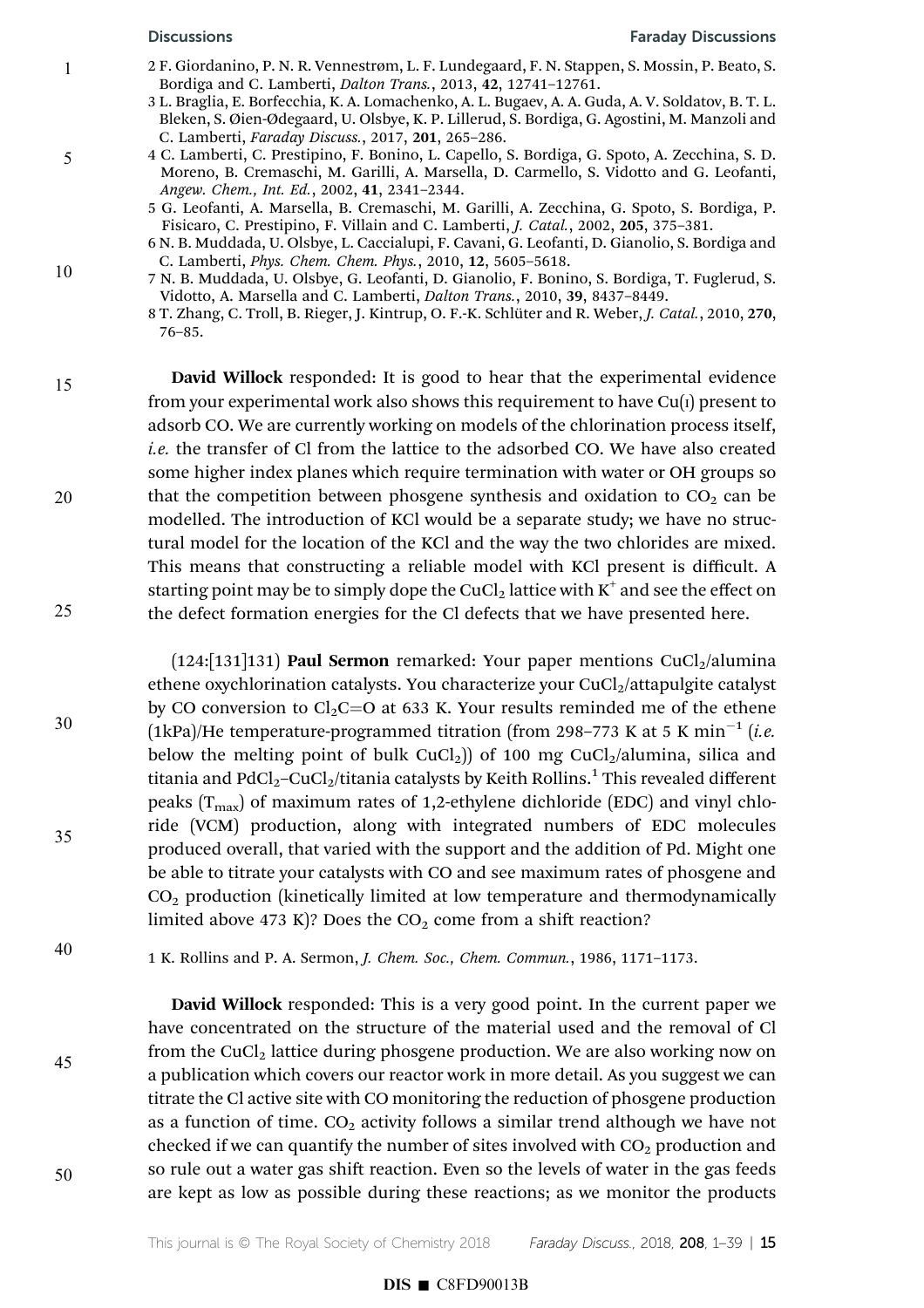1

5

10

15

20

25

30

35

40

45

with FTIR we can confirm that there are no significant bands in the water stretching region of the spectra.

(125:[132]132) Graham Hutchings said: You have carried out a very interesting combined experimental and theoretical study and your conclusion is that a  $Cu(1)$ – Cu(II) redox cycle is active. Copper(II) chloride at 370  $\degree$ C will have an appreciable vapour pressure; it was the catalyst in the original Deacon process and is known to deactivate rapidly. Can you predict or suggest alternative metals to copper that could be more stable? For example, ruthenium oxide is a more stable Deacon catalyst.

David Willock replied: We would point out that the reaction temperature used here is lower than that for the Deacon process which operates at 400–450  $\degree$ C. The commercial catalyst used in our experiments also contains KCl which is thought to act as a stabiliser for the CuCl<sub>2</sub> supported on the clay. Even so we would agree that stability would need to be carefully tested for long term application of the catalyst for phosgene production. It would be interesting for us to carry out calculations on the ruthenium chloride system too for comparison. In our latest calculations we are examining the elementary steps that lead to  $CO_2$  or  $\text{Cl}_2\text{O}$  over a higher index termination of the CuCl<sub>2</sub> structure terminated with a mixture of OH and Cl. This will allow the selectivity of the catalyst to be examined. It would be interesting to find a chloride that was more selective to phosgene over carbon dioxide.

(126:[133]133) Andrea Russell remarked: As an electrochemist, I recognise that  $Cu^{+}$  is not a stable species, with the reaction  $2Cu^{+} \rightarrow Cu + Cu^{2+}$  being spontaneous. In your paper you present a conundrum in that you observe the Cu species being oxidised upon the addition of CO, which is more normally thought of as a reducing agent. Do you think that it is really the spontaneous reaction between two Cu<sup>+</sup> ions that is occurring, which becomes possible as the Cl is consumed in the reaction? It appears you rejected this idea in your paper as you did not observe much Cu<sup>0</sup>, but it looks to me that the post edge features in the XANES may be indicative of this species. I don't think that a Cu foil is necessarily the best reference for Cu $^0$  in this case, as the local coordination environment also influences the XANES features.

David Willock responded: The stability of  $Cu<sup>+</sup>$  will depend on reaction conditions; we agree that in the aqueous chemistry of an electrochemical cell this disproportionation will take place. Indeed we thought about this when trying to understand the apparent Cu oxidation on introduction of CO. However we saw no evidence of Cu $^0$  in our data and in the overlayered XANES spectra of Fig.5a in the paper we note an isobestic point which would suggest direct interconversion of Cu<sup>+</sup> and Cu<sup>2+</sup> without the generation of any Cu<sup>0</sup>. This is a high temperature gas/ solid reaction and we know that in the solid state  $Cu<sup>+</sup>$  can be stabilised, for example in the synthesis of  $Cu<sub>2</sub>O$ .

50

(127:[134]134) Keith Whiston asked: What is the effect of the clay support on the reducibility and performance of the CuCl<sub>2</sub> catalyst? Does the KCl modifier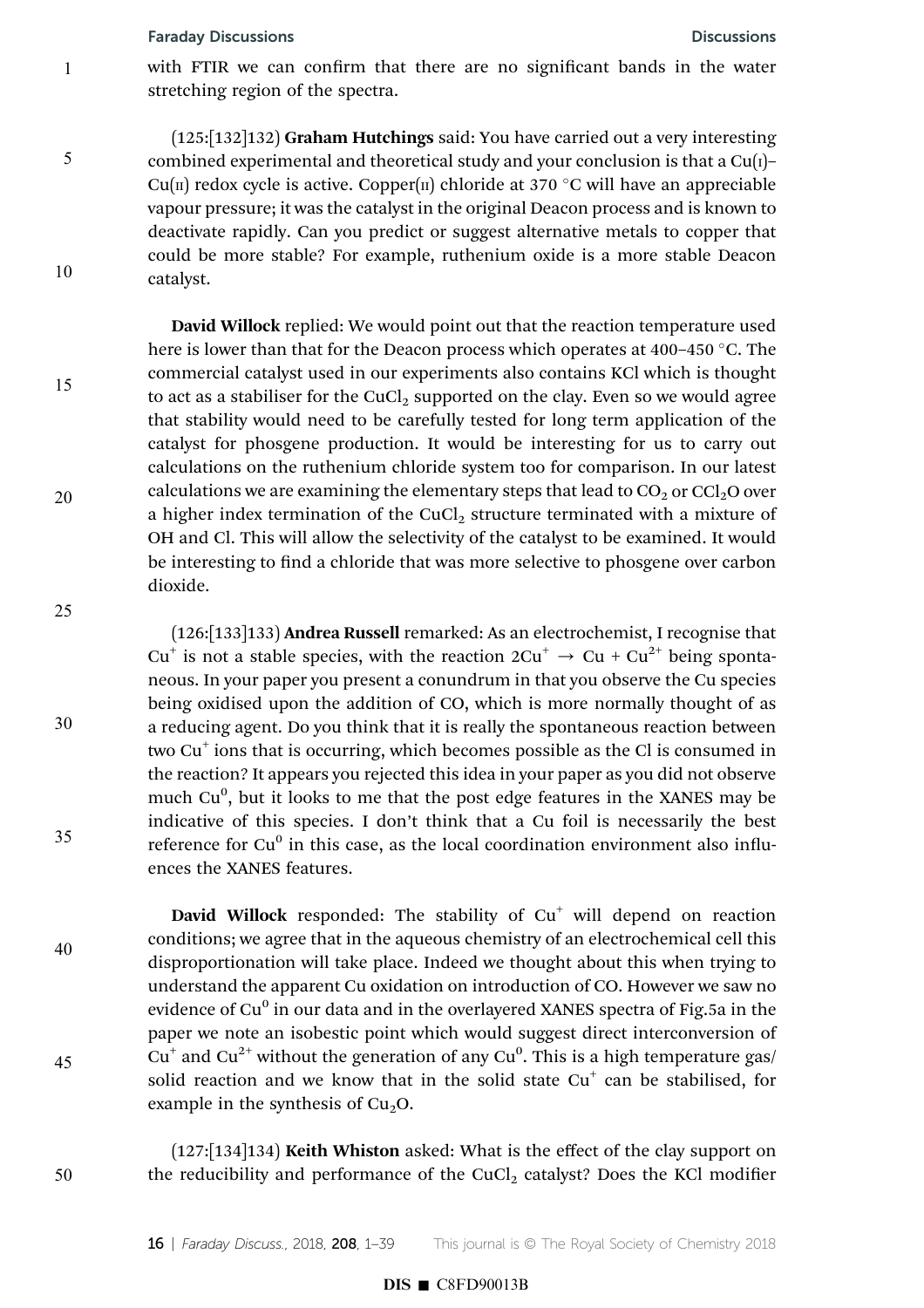5

10

15

20

25

30

used in the commercial catalyst inhibit copper reduction or otherwise improve the lifetime or performance of the reaction?

David Willock responded: We have not studied the role of the support and KCl modifier ourselves as we have only presented results for the commercial catalyst. Experiments making a direct comparison of alumina supported  $CuCl<sub>2</sub>$  with and without KCl modifiers have been reported. $^1$  These show that KCl acts to stabilise the higher Cu oxidation state chloride which allows higher temperature operation of the catalysts.

1 C. Lamberti, C. Prestipino, F. Bonino, L. Capello, S. Bordiga, G. Spoto, A. Zecchina, S. D. Moreno, B. Cremaschi, M. Garilli, A. Marsella, D. Carmello, S. Vidotto and G. Leofanti, Angew. Chem., Int. Ed., 2002, 41, 2341.

(128:[135]135) Francesca Baletto remarked: In your paper you have shown calculations using two different versions of U, namely 4 and 7, which provide considerably different band gaps of 0.3 and 0.9 eV, respectively. Could you comment on the U effects on surface defect formation, binding energy of CO and charge transfer?

**David Willock** answered: We have chosen to look at  $U = 4$  as a lower limit of the parameter at which a clear band gap appears in the calculation and  $U = 7$  which seems to be more widely used in the literature for calculations on Cu salts. The  $U = 7$  parameter tends to give defect formation energies around 0.1 eV higher than  $U = 4$ . However, the trends on comparing the surface defect formation with second layer defects and comparing the small and large supercell results are the same irrespective of the choice of U. So both sets of data show the second layer defect formation energy around 0.1 eV higher than that for the surface layer and the larger supercell giving lower defect formation energies (by up to 0.06 eV). We rationalised this by thinking about the electronic character of the defect. When a Cl<sup>-</sup> ion is removed as  $1/2$  Cl<sub>2</sub> the electron remaining will reduce one Cu centre. The U parameter ensures that this electron is localised on one of the Cu centres neighbouring the defect, while a calculation without a U correction would tend to delocalise the electron in the conduction band. It appears that once the U parameter is large enough to introduce a band gap the electron localisation at a Cu centre is ensured and so the results are only relatively weakly affected by the choice of U. For the adsorption of CO the calculated energies also seem to be only weakly affected by the choice of U.

40

35

45

50

(129:[136]136) Carlo Lamberti said: I would like to add two comments here. First, in all our studies on the ethylene oxychlorination reaction,<sup>1-9</sup> we never observed evidence of a measurable fraction of Cu(0) species. Second, there is evidence suggesting that  $CuCl<sub>2</sub>$  and  $CuCl<sub>2</sub>/CuCl$  supported catalysts should be in the form of a molten salt under oxychlorination reactions. This holds for both ethylene and CO oxychlorination, that are performed around 200 and 370  $^{\circ}$ C, respectively. This is obviously very difficult to prove on a structural point of view. Indeed, in our experience the 10 wt% CuCl<sub>2</sub> loaded catalyst on  $\gamma$ -alumina, even at room temperature, exhibits a CuCl<sub>2</sub> phase that is highly dispersed and probably of amorphous nature, as it has been well detected by EXAFS, being however XRD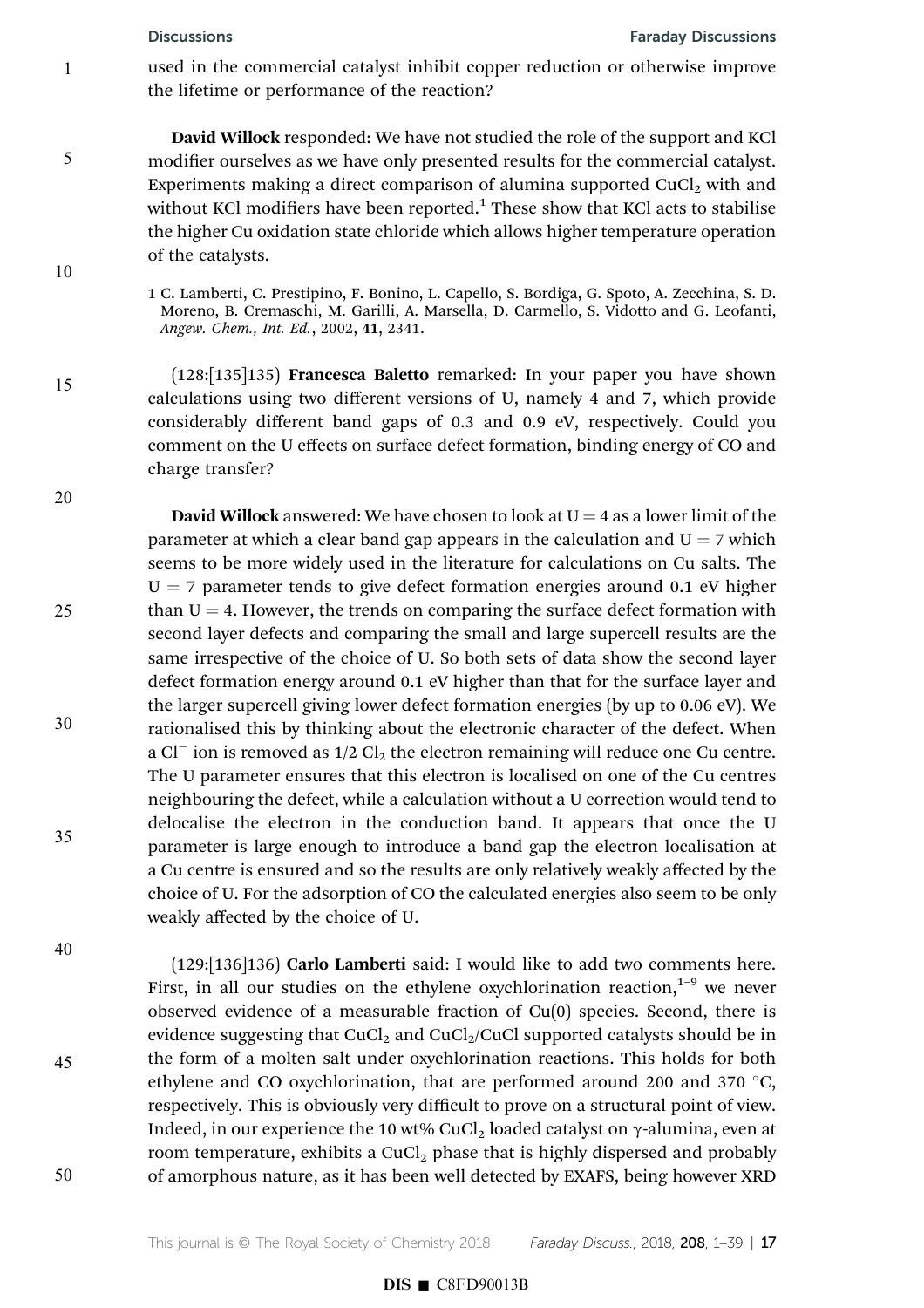5

10

15

20

25

30

35

40

45

50

- silent. Probably an *in situ* PDF study would be required to fully understand this point.
	- 1 G. Leofanti, M. Padovan, M. Garilli, D. Carmello, G. L. Marra, A. Zecchina, G. Spoto, S. Bordiga and C. Lamberti, J. Catal., 2000, 189, 105–116.
	- 2 G. Leofanti, M. Padovan, M. Garilli, D. Carmello, A. Zecchina, G. Spoto, S. Bordiga, G. T. Palomino and C. Lamberti, J. Catal., 2000, 189, 91–104.
	- 3 G. Leofanti, A. Marsella, B. Cremaschi, M. Garilli, A. Zecchina, G. Spoto, S. Bordiga, P. Fisicaro, G. Berlier, C. Prestipino, G. Casali and C. Lamberti, J. Catal., 2001, 202, 279–295.
	- 4 G. Leofanti, A. Marsella, B. Cremaschi, M. Garilli, A. Zecchina, G. Spoto, S. Bordiga, P. Fisicaro, C. Prestipino, F. Villain and C. Lamberti, J. Catal., 2002, 205, 375–381.
	- 5 C. Lamberti, C. Prestipino, F. Bonino, L. Capello, S. Bordiga, G. Spoto, A. Zecchina, S. D. Moreno, B. Cremaschi, M. Garilli, A. Marsella, D. Carmello, S. Vidotto and G. Leofanti, Angew. Chem., Int. Ed., 2002, 41, 2341–2344.
	- 7 C. Prestipino, S. Bordiga, C. Lamberti, S. Vidotto, M. Garilli, B. Cremaschi, A. Marsella, G. Leofanti, P. Fisicaro, G. Spoto and A. Zecchina, J. Phys. Chem. B, 2003, 107, 5022–5030.
	- 8 N. B. Muddada, U. Olsbye, L. Caccialupi, F. Cavani, G. Leofanti, D. Gianolio, S. Bordiga and C. Lamberti, Phys. Chem. Chem. Phys., 2010, 12, 5605–5618.
- 9 N. B. Muddada, U. Olsbye, G. Leofanti, D. Gianolio, F. Bonino, S. Bordiga, T. Fuglerud, S. Vidotto, A. Marsella and C. Lamberti, Dalton Trans., 2010, 39, 8437–8449.

(130:[138]138) Nia Richards asked: Have you investigated the effect of chlorine concentration in the pre-treatment stream, and how does this effect phosgene selectivity?

David Willock replied: In the laboratory experiments for testing phosgene production (see Fig. 1 in the paper), we have tried different concentrations of  $Cl<sub>2</sub>$ pre-treatment. The more and the longer  $Cl<sub>2</sub>$  is passed, the more phosgene (and less  $CO<sub>2</sub>$ ) is observed. Eventually, the saturation of Cl in the clay was reached and the amount of phosgene produced became constant. In the samples prepared for XANES analysis this saturation level of  $Cl<sub>2</sub>$  was used.

- (148:[137]137) Mzamo Shozi asked: Could electron spin resonance be used to detect formation of chlorine radicals during pre-treatment of the catalysts with  $Cl<sub>2</sub>$  gas?
- David Willock responded: Electron spin resonance would be useful in this area to show how chlorine is stored in the material. We see the formation of  $CuCl<sub>2</sub>$  via X-ray diffraction and the XANES data of the chloride catalyst. However, our observations of the oxidation state of Cu as CO flow is introduced may suggest that there are other Cl species on the catalyst and the way that  $Cl<sub>2</sub>$  is taken up by this material would be an interesting study in its own right.

(131:[140]140) Richard Catlow continued the discussion of the paper by Rutger van Santen: How far can we simulate full reaction cycles? There are many examples in the literature and there is no doubt that the field has made great progress in recent years, but can you comment on how reliable the quantitative aspects of the results are?

Rutger van Santen replied: Once the mechanism of the catalytic reaction has been formulated and on this basis elementary reaction rate constants have been computed and the catalytic reaction cycle has been closed, the ordinary differential equations can be formulated that enable us to calculate kinetics of the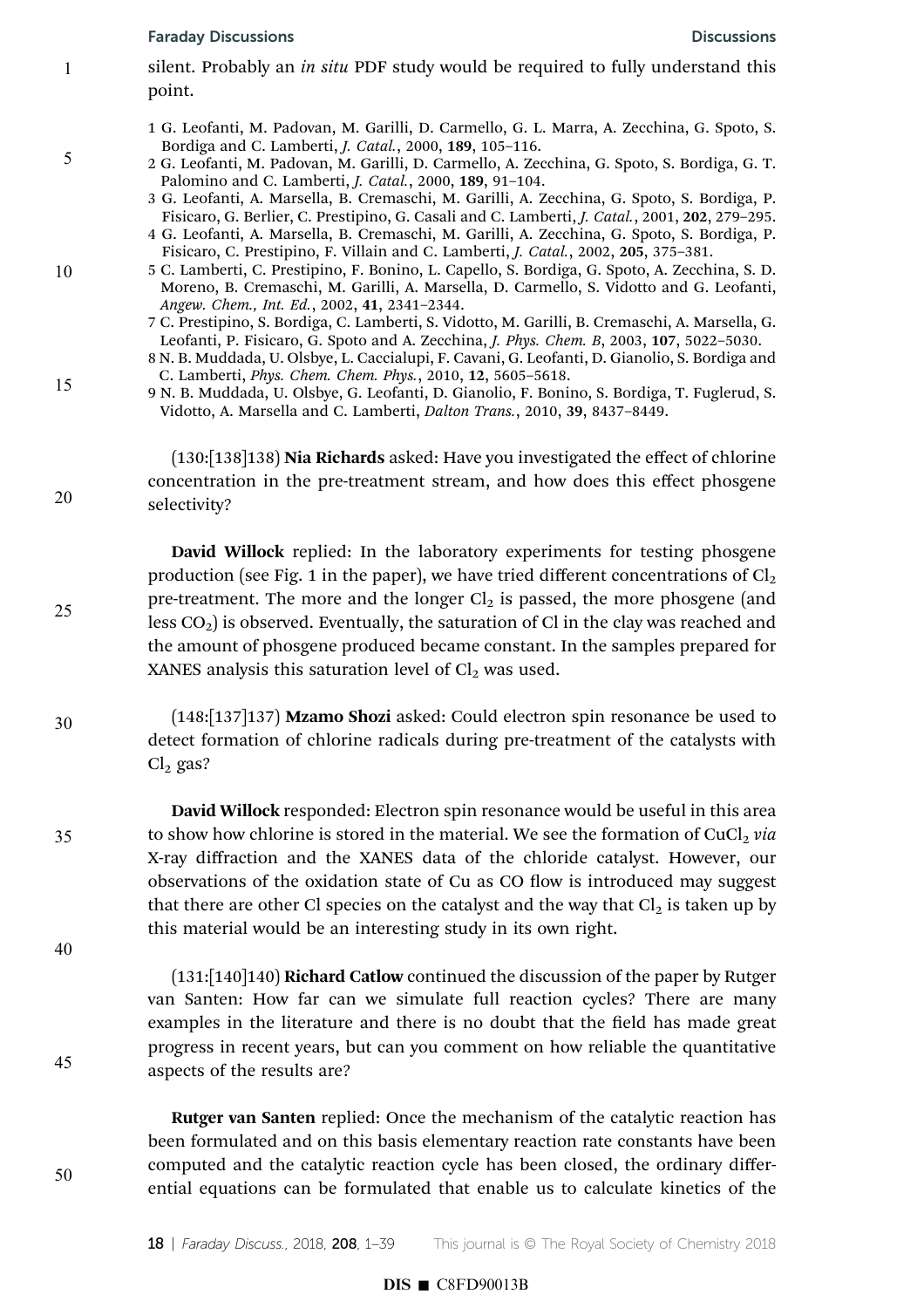5

10

15

20

25

30

35

40

45

### Discussions Faraday Discussions

reaction. There is no automatic procedure to establish the reaction mechanism. One needs to use available experimental or additional computational information to make a proposal and several alternatives have sometimes to be included in the calculations. They may be operated in parallel. It is essential then to, as we do, solve the corresponding microkinetics equations without making an assumption on a rate controlling step. This should come automatically from the simulation. Implicit to this procedure is the assumption of the mean field approximation. In case reaction intermediates show an inhomogeneous surface distribution, the ODE's may have to be replaced by correponding Monte Carlo simulations and surface diffusion has to be explicitly taken into account.

When direct comparison is made with experiment, a decision has to be made whether simulations should be done at differential or integral conditions. In the latter case, convection as in reaction engineering simulations has to be at least taken into account. Also, in relation to experiment, one has to be aware that dependent on the evolution of the reaction, the surface state may be close to the initial state, may have converged to a steady state configuration or composition, or is a in a state of deactivation. Theory is available that is able to predict the state of a surface in equilibrium with a reactive medium. It may be required to establish this separately from the kinetic simulations because the timescale of surface equilibration or reconstruction may be long compared to that of the catalytic cycle. When simulations are completely "ab initio" reliability of the calculations will depend on the accuracy of the used molecular information that is contained in the elementary reaction rate constants.

Generally when DFT simulations are used, activation energies have at least an error of 10 kJ mol<sup>-1</sup> and pre-exponents may have substantial errors if only calculated within the harmonic approximation. Care has to be taken that elementary reaction equilibria are correct. Systematic energy errors usually cancel out (except between gas phase and surface), but this will not be the case for reaction entropies. So the use of proper pre-exponents of the elementary reaction rates is essential.

To predict an overall reaction rate properly the temperature of reaction has to be predicted right. This very often depends on the equilibrium of a molecule between the gas phase and the surface. When based on DFT this equilibrium has to be usually adjusted to experiment. In the case of the zeolite simulations we discussed in our paper, the adsorption isotherms of propylene and isobutane based on experimental values took care of this. An additional issue is the question whether the interaction between adsorbates or reaction centers can be considered ideal and lateral interactions can be ignored. In addition to concentration dependent correction terms to reaction energies this may also lead to surface reconstruction effects and island formation. This may be a strong function of conditions.

Clearly absolute catalyst performace prediction by full kinetics simulations have to be considered with care. However, when used to predict trends as a function of surface reactivity, as when Sabatier volcano's are constructed, due to cancellation of systematic errors such simulations may provide considerable insight into the microscopic interactions that determine activity or selectivity differences.

(149:[139]139) Caetano Rodrigues Miranda asked: How do the variation and errors at DFT level (accuracy and functional dependency) affect and propagate 50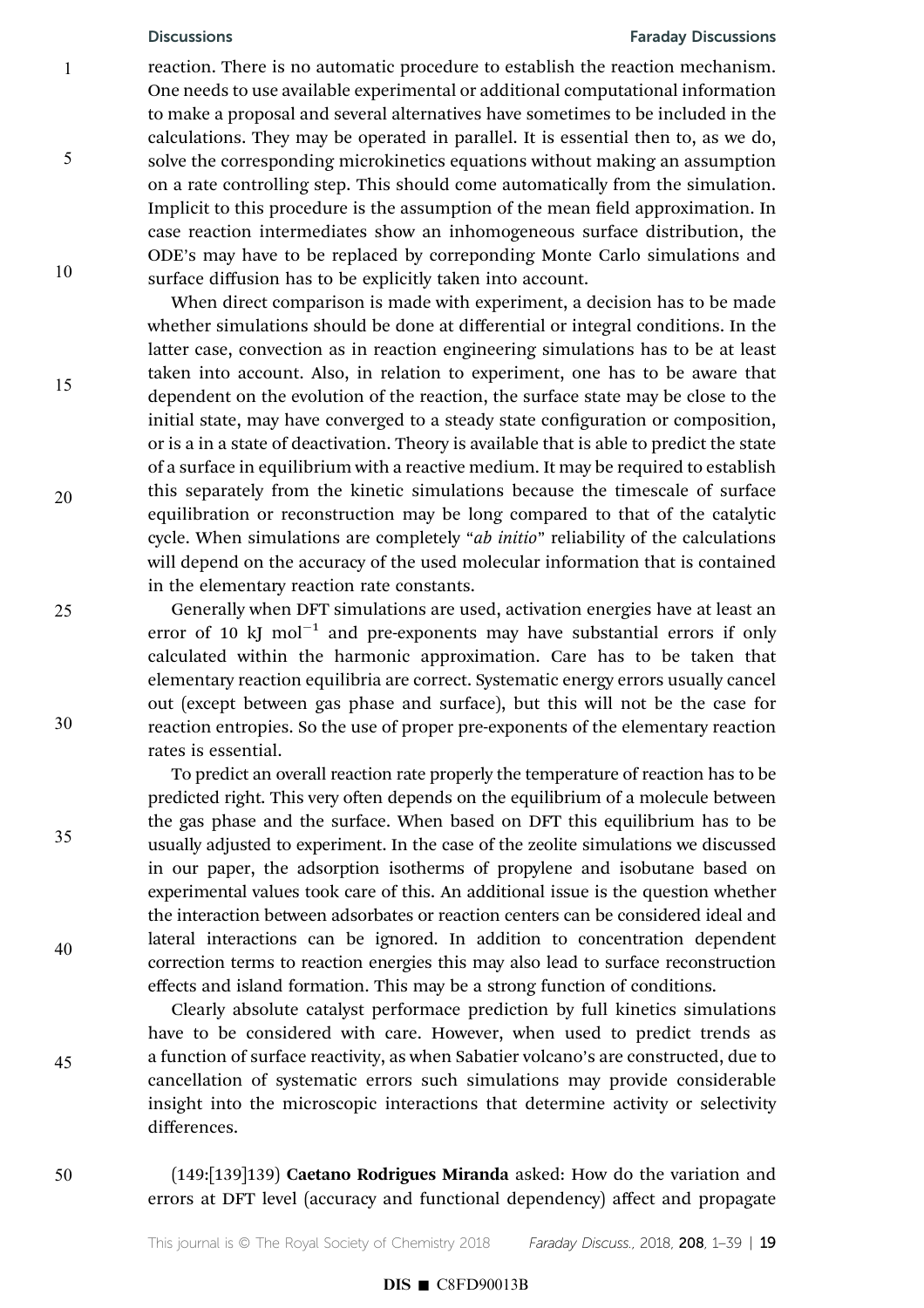1

5

10

15

20

25

30

35

40

45

50

within the microkinetic calculations? Are there studies in this direction on how sensitive or robust the microkinetics model results are regarding the variation of DFT ones?

Rutger van Santen answered: See also my reply to the previous question. The general comment is that for surface reactions that can be considered quasiequilibrated, systematic errors will largely cancel. This is not the case for equilibria between the gas phase and the surface. Critical also are the free energy values used for those reaction steps that are rate controlling. When adsorption equilibria between gas and surface determine largely surface vacancies, such as for low temperature reactions or with reactants that strongly adsorb, the temperature of reaction will strongly depend on adsorption free energies. Then it is advisable to use experimental data or computed data of higher accuracy than DFT calculations can provide.

(132:[141]141) Bruce Gates commented: You mentioned the importance of curvatures or shapes of zeolite pores in the modeling of your hydrocarbon reactions. In a recent report from the U.S. DOE (Basic Research Needs for Catalysis), a prominent recommendation was for research about the environments immediately surrounding catalytic sites. Please let us know your thoughts about how important this issue is and whether you have some suggestions about how to formulate questions about it.

Rutger van Santen replied: In zeolite catalysis the size and shape of zeolite cavities play an important role, because they determine the strength of the van der Waals interaction with occluded molecules. The adsorption isotherms of reactant and product molecules are a sensitive function. Steric matches of reactant structure and size and zeolite nanopore dimensions are relevant. This affects rates of diffusion as well as reaction. The curvature of the zeolite cavity inhibits sterically extended intermediates to become close to catalyst reaction centers. In acid catalysis this will strongly affect activation energies for protonation and deprotonation and relative stability of carbenium ions versus alcoxy species.

Medium effects due to the presence of a high concentration of molecules in the zeolite micropore may be important and act quite differently from comparable effects in solvents or solution. Medium effects in apolar media are well understood in high pressure hydrocarbon conversion catalysis<sup>1</sup> where it has been demonstrated in hydrocracking catalysis that packing of hydrocarbon fragments in the zeolite, that equilibrate, determine the selectivity of the reaction. The interplay between polar solvent molecules as water and proton catalysis is physico-chemically complex. It relates for instance to the difficulty to predict computational prediction of the pH of an acid.

It is known from enzyme catalysis that the presence of a few water molecules in a hydrophobic environment will have a dramatic effect on rates of proton transfer reactions. Proton channeling through the water proton bridges has been demonstrated to play an important role in redox reactions as the Wacker reaction or in the selective oxidation reaction of glucose and related molecules in zeolites.

Computational complexity arises due to the need to combine through molecular dynamics the mobile adjustments of solvent molecules around the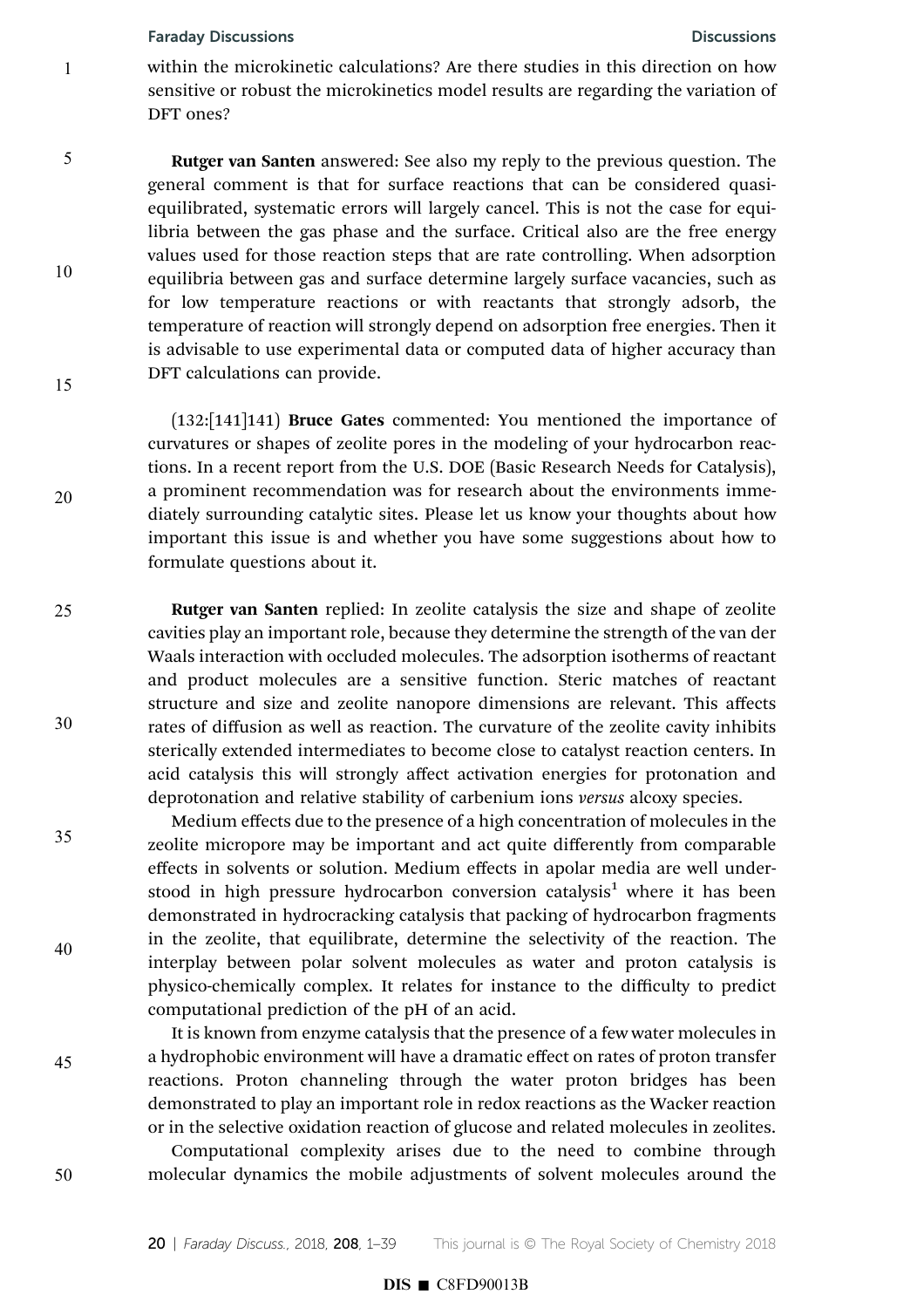5

10

15

20

25

30

35

reacting complex with calculations of (partially) ionic transition states or reaction intermediates.

1 B. Smit et.al., Chem. Rev., 2008, 108, 4125.

(133:[142]142) Katharina Brinkert asked: Could you comment on the limitations of DFT calculations/simulations for catalysis? Which theoretical tools do we need to describe catalytic systems in a better way? Which information would you like to obtain from experimentalists in this respect?

Rutger van Santen replied: There is a great variety in DFT computational methods in the way they deal with functionals or basis functions. The advantage of the technique is that many now allow for calculation on complex systems close to those in practice of reaction intermediates as well as transition states in combination with molecular dynamics simulations around local energy minima or maxima. A drawback is the still substantial error in energy accuracy, that is typically still at least 10 kJ  $mol^{-1}$  and that it is not trivial to obtain calculated preexponents of elementary reaction rates beyond the harmonic approximation. Those are needed for systems with frustrated bending or rotational frequencies or other low frequencies related to the reaction coordinate.

The aim should be to predict properly the spectroscopic properties of adsorption intermediates (less challenging and often doable with spectroscopic accuracy, unless one deals with highly electron correlated systems as the oxides or sulfides. Here there is a need for detailed information of electron structure. High quality first principle calculations embedded in larger matrices are probably the solution) or elementary reaction rates or adsorption energies (for the latter two, experimental numbers of high quality are highly needed.

(134:[143]143) Richard Catlow opened a general discussion of the papers by Rutger van Santen, Roy Johnston and David Willock: It is important to stress the progress that has been made in the application of modelling techniques in catalytic science. A notable recent development was the landmark paper from Sauer's group<sup>1</sup> which calculated rate constants of catalytic reactions within zeolites with chemical accuracy. These techniques are far from routine, but they illustrate what can now be achieved.

1 Piccini et al., Angew. Chem., Int. Ed., 2016, 55, 5235.

(136:[144]144) Roy Johnston commented: At present, it is feasible to perform computational studies at a higher level of theory (e.g. coupled cluster and Time Dependent DFT) on small clusters in the gas phase, which can be compared with experimental UV-vis and IR spectroscopy (generally involving photodepletion coupled with mass spectrometry), and magnetic or electrostatic deflection measurements. With the development of faster computers and more efficient computer codes (e.g. linear scaling DFT), it will be possible to extend these methods to larger clusters and nanoparticles. 40 45

(137:[145]145) Carlo Lamberti asked: Concerning the theoretical work of Sautet et  $al$ ,<sup>1</sup> predicting the coverage-dependent reshaping of a 13-atoms Pt 50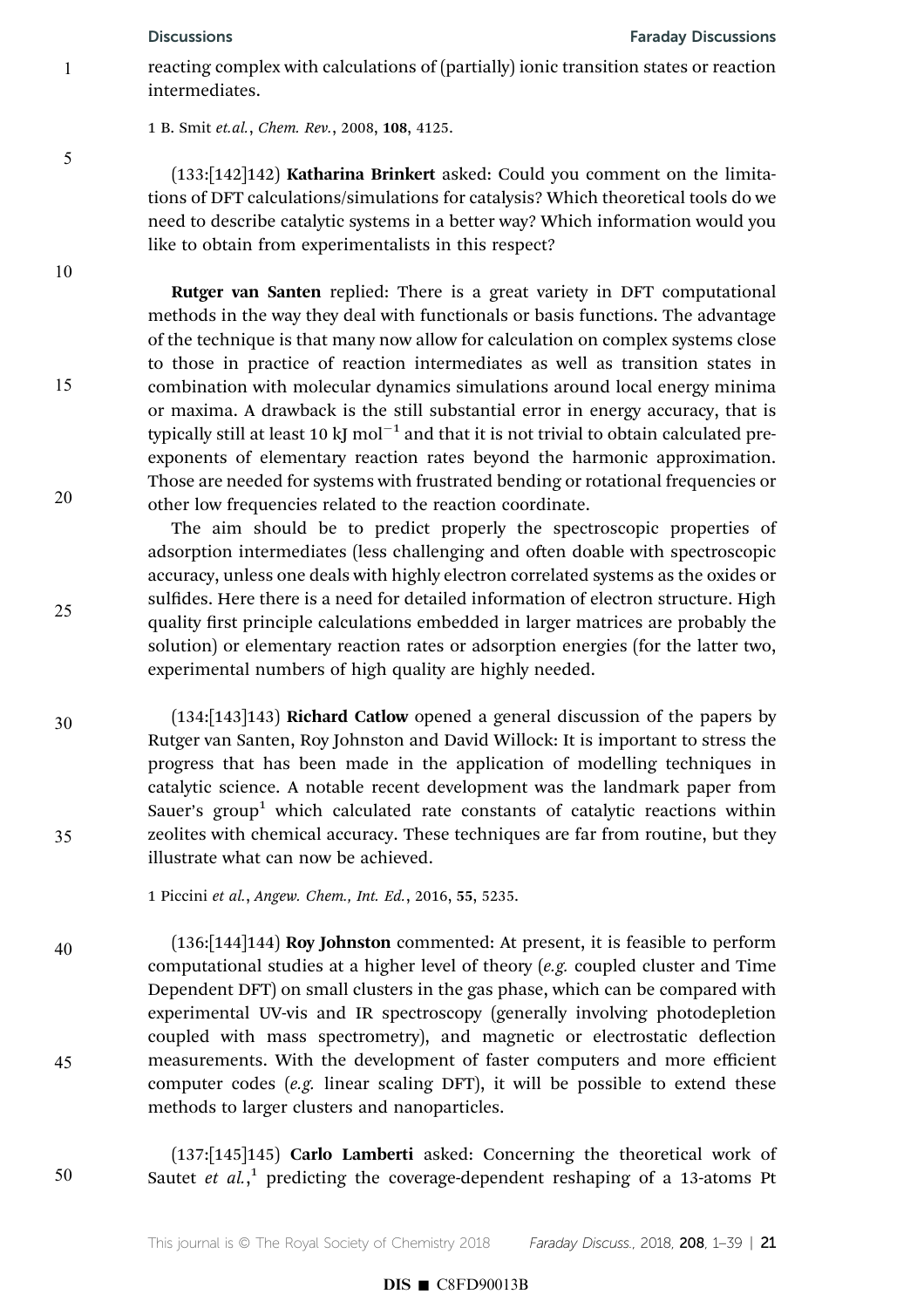# **Faraday Discussions Discussions Discussions Discussions**

cluster supported on  $\gamma$ -Al<sub>2</sub>O<sub>3</sub> in the presence of different numbers of adsorbed H atoms, it is worth mentioning that at the Operando VI conference Prof. E. Groppo presented work<sup>2</sup> where she showed synchronous IR (in DRIFT mode), XANES/ EXAFS (in transmission mode) and MS data supporting on an experimental ground the theoretical predictions of Prof. Sautet.<sup>1</sup>

1 C. Mager-Maury, G. Bonnard, C. Chizallet, P. Sautet and P. Raybaud, ChemCatChem, 2011, 3, 200–207.

2 E. Groppo, Dynamics of reactive species and reactant-induced reconstruction of Pt clusters in  $Pt/Al_2O_3$  catalysts, presented at Operando VI conference (Estepona, Spain, April 15–19, 2018).

Rutger van Santen replied: This is very nice confirmation of agreement between state of the art computational prediction of the state of small transition metal nanoparticles at ambient conditions and experiment.

15

20

10

1

5

(138:[146]146) Rosa Arrigo commented: With respect to the challenge of electrocatalyst prediction and in particular to the case of the carbon dioxide electrochemical reduction, the computational studies present in the literature use the binding energy of carbon monoxide to the surface as a reactivity descriptor. While this approach could explain the reactivity towards the formation of carbon monoxide and methane, to explain the formation of  $C_3$  molecules one intuitively would invoke a more complex structure of the active sites. To complicate things further, in the case of metals such as Fe which is able to dissolve C and form carbides (as opposed to Cu), it could well be that metastable subsurface carbide could be involved in the reaction mechanism. Would it be possible by means of the computational tools available nowadays to model such surface/subsurface dynamics, which are possibly driven by kinetic factors rather than thermodynamics?

30

35

40

45

50

25

Rutger van Santen responded: For Fischer–Tropsch catalysis there is no correlation between chain growth selectivity and CO adsorption energy. The electrochemically active system that is most selective with respect to hydrogen evolution is the Cu electrode. Also in this case there is no correlation with the CO adsorption strength. The electrocatalytic mechanism that produces longer hydrocarbons is substantially different from that of the Fischer–Tropsch reaction.

As I discuss in the paper, molecular dynamics simulations based on fitted forcefields can be done to study the dynamics and surface reconstruction that result from high adatom coverage and subsurface adatom incorporation.

(139:[147]147) Graham Hutchings remarked: Returning to the complexity of supported catalysts when made by deposition precipitation it is apparent that atoms, clusters and nanoparticles are all present. The support will have a different influence on each of these as one can envisage a single atom being affected more so than a nanoparticle. Is theory now at a level that it can comment on the reactivity of these different species so we can refine what catalysts we prepare?

David Willock responded: Computer simulation can build models of the structures that we think are important in the catalysis. We have seen in this conference examples of single metal atoms on oxide supports, isolated clusters of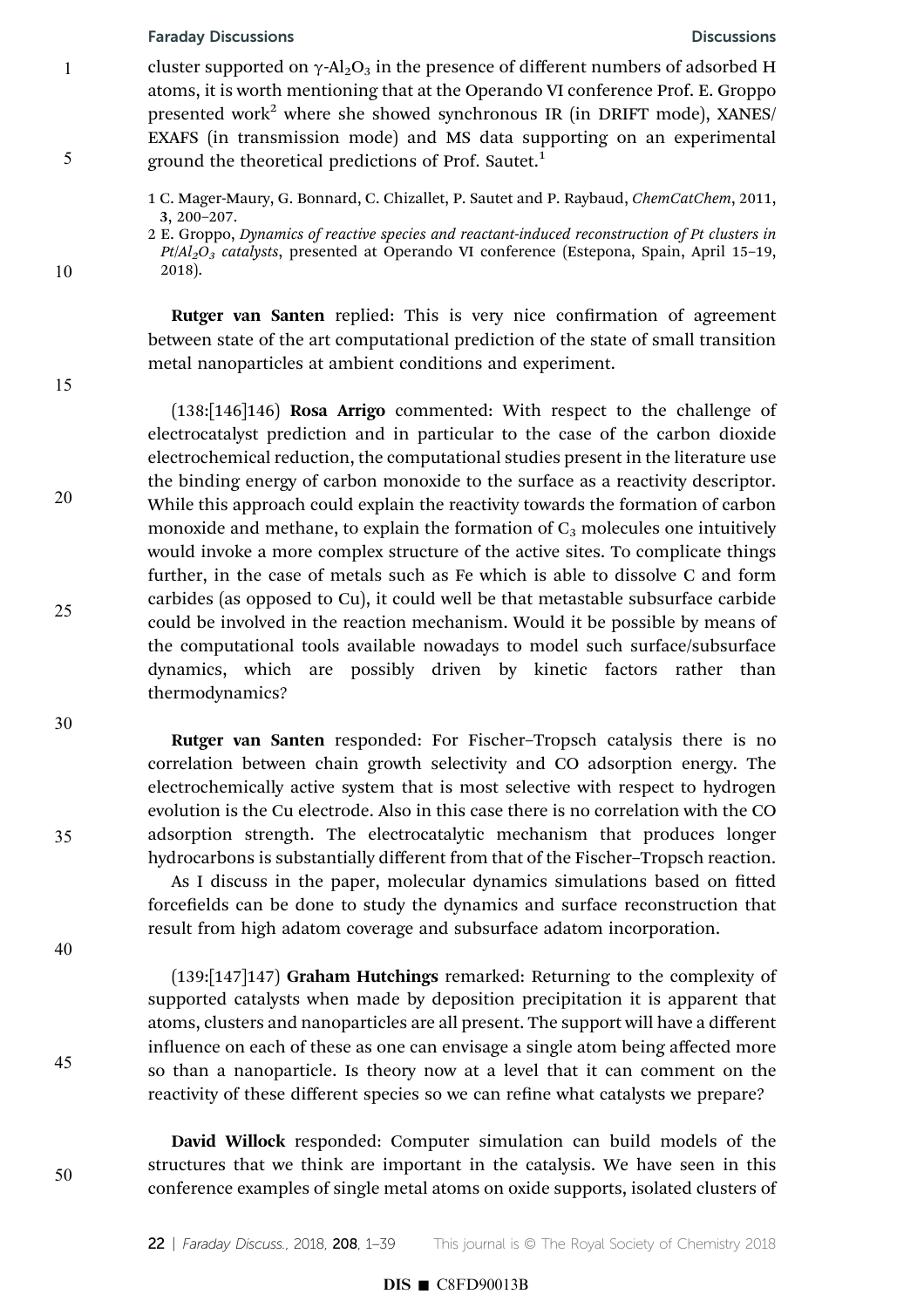5

10

15

20

25

30

### Discussions Faraday Discussions

metal atoms and discussed the chemical composition of particles in response to their environment such as the oxidation of Pt particles. One advantage of modelling is that the structure that is used to represent the "active" site is well defined and we usually only work on one particular type of structure at a time. But by building different models and testing the energetics of catalysed reactions over each model a comparison can be made. This could be used to narrow down which is the more active, the single atoms, the nanoparticles or even nanoparticle/ support interface sites.

Roy Johnston commented: I believe that this is possible provided the varioussized systems can all be calculated at the same level of theory and using the same functionals, basis sets etc. For DFT calculations, this is a realistic goal due to the development of linear scaling DFT (ONETEP).

Rutger van Santen replied: For model systems that are well defined, such as ideal surfaces of non reducible oxides like zeolites, but also reducible oxides, such as  $CeO<sub>2</sub>$  or TiO<sub>2</sub>, to calculate the state and relative energies of adsorbed metal atoms, small clusters and even small nano particles are feasable. Also for non ideal model surfaces, when hydroxylated or containing vacancies this is doable .

The real issue I believe is to predict the state of the surface or particles at particular stages of catalyst preparation. Often a complex solvent is present etc. This is not only computationally a challenge but also relates to a proper understanding of the physical chemistry and inorganic chemistry of these complex systems and critical conditions for particular transformations.

(140:[148]148) Hans-Joachim Freund said: We need to be careful in making statements about predictability of structures based purely on calculations of the ideal system because the state of the support is complex.

David Willock answered: I do agree that the support materials used in catalysis can be complex with different degrees of defects present, stepped surfaces and reactions with the environment that change the surface chemically, for example hydroxylation. This gives us a drive to work with experimentalists to use characterisation to understand the likely chemical state of the surface and probe the structure of the surface. What calculations then do is to link the structural characterisation to the observed reactivity and to attempt to understand what the important features of the surface are that lead to catalytic activity.

(141:[149]149) Wilke Dononelli commented: Related to the question that was asked about the accuracy of theoretical calculations and the use of different levels of theory, I want to add that the theory that has to be chosen depends on the investigated problem. For example DFT might predict very good structures compared to experiment. It could also give good energies compared to experiment. But in some cases it could also fail to predict accurate energetics. In order to predict such precise energies it might be a good choice to go beyond DFT to higher levels of theory.

40

35

45

50

Richard Catlow replied: I fully agree with your comment including the need to go beyond DFT to higher levels of theory; and perhaps the coupled cluster approach offers an opportunity in this respect.

This journal is  $\circ$  The Royal Society of Chemistry 2018 Faraday Discuss., 2018, 208, 1–39 | 23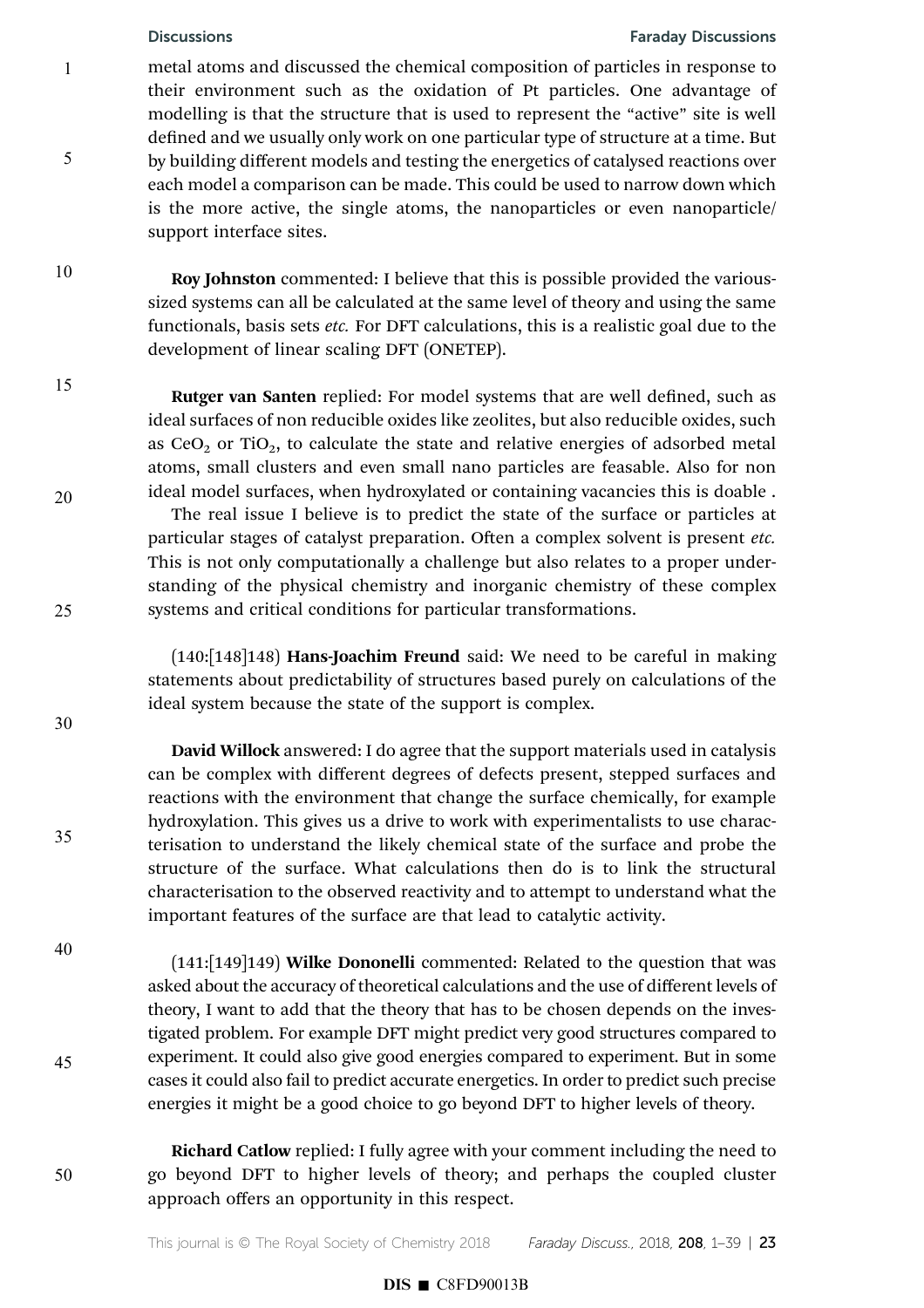1

5

10

15

20

25

30

35

(142:[150]150) Cynthia Friend asked: There has been a focus on studying materials structure using theory more so than studying reactions in the first session. While this is important, catalysis depends on predicting reactivity and kinetics, meaning that complex reaction schemes and knowledge of elementary steps are required. As noted in my previous question, entropy is also very important. This was demonstrated in Prof. van Santen's paper. He had a network with 140 steps. Confinement in pores of the zeolite was important in the transition state. How can experimental work help constrain this problem so it is tractable? What theoretical advances are necessary to better address these issues?

Rutger van Santen responded: See my reply to your earlier question.

(200:[200]200) Julien Marbaix opened a general discussion of the paper by Nora de Leeuw: As we know that the cathode in SOFC can be divided into two layers, conduction and reaction, did you try to integrate the incoming oxygen flow to understand its influence on the conductive layer performance?

Nora de Leeuw answered: We did not study the oxygen migration within the YSZ material as we were interested mainly in the geometric and electronic structures of the Ni clusters on top of the oxide. Here, we focused on the behaviour of the metal atoms: whether they prefer to aggregate or wet the surface, their mobility on the surface, and their interaction with the YSZ surface. However, there are other investigations where the authors have performed a theoretical study of the fuel cell, including the migration of oxygen through the electrolyte.<sup>1,2</sup>

1 X. Wang, K. C. Lau, C. H. Turner and B. I. Dunlap, J. Power Sources, 2010, 195, 4177–4184. 2 S. C. Ammal and A. Heyden, J. Phys. Chem. Lett., 2012, 3, 2767–2772.

(201:[201]201) Rutger van Santen commented: Concerning the Monte Carlo simulations of nickel cluster formation, I have a question about whether the elementary rate constants used are reversible. Is there then a relationship between agglomerisation time and the overall thermodynamics of the process?

Nora de Leeuw responded: We have performed the kinetics simulation without any restriction in the sense that all the elementary reactions were reversible and individual rate constants were calculated independently for each process. The rate constants are derived from the thermodynamics and they are linked.

 $(202:[202]202)$  Bruce Gates asked: What distances do you find between Ni and O atoms on the zirconia support surface, and what happens if the zirconia is hydroxylated? 40

Nora de Leeuw responded: The average distance between Ni clusters and the support surface, in  $\text{Ni}_n/\text{ZrO}_2(111)$  and  $\text{Ni}_n/\text{YSZ}(111)$ , is 1.9 Å. We have not considered a hydroxylated surface, which might affect the Ni binding to the surface. This could be taken up in a future study, but here we had to start from a simpler case in order to gain initial insight into the Ni clustering on the zirconia and YSZ surfaces.

50

45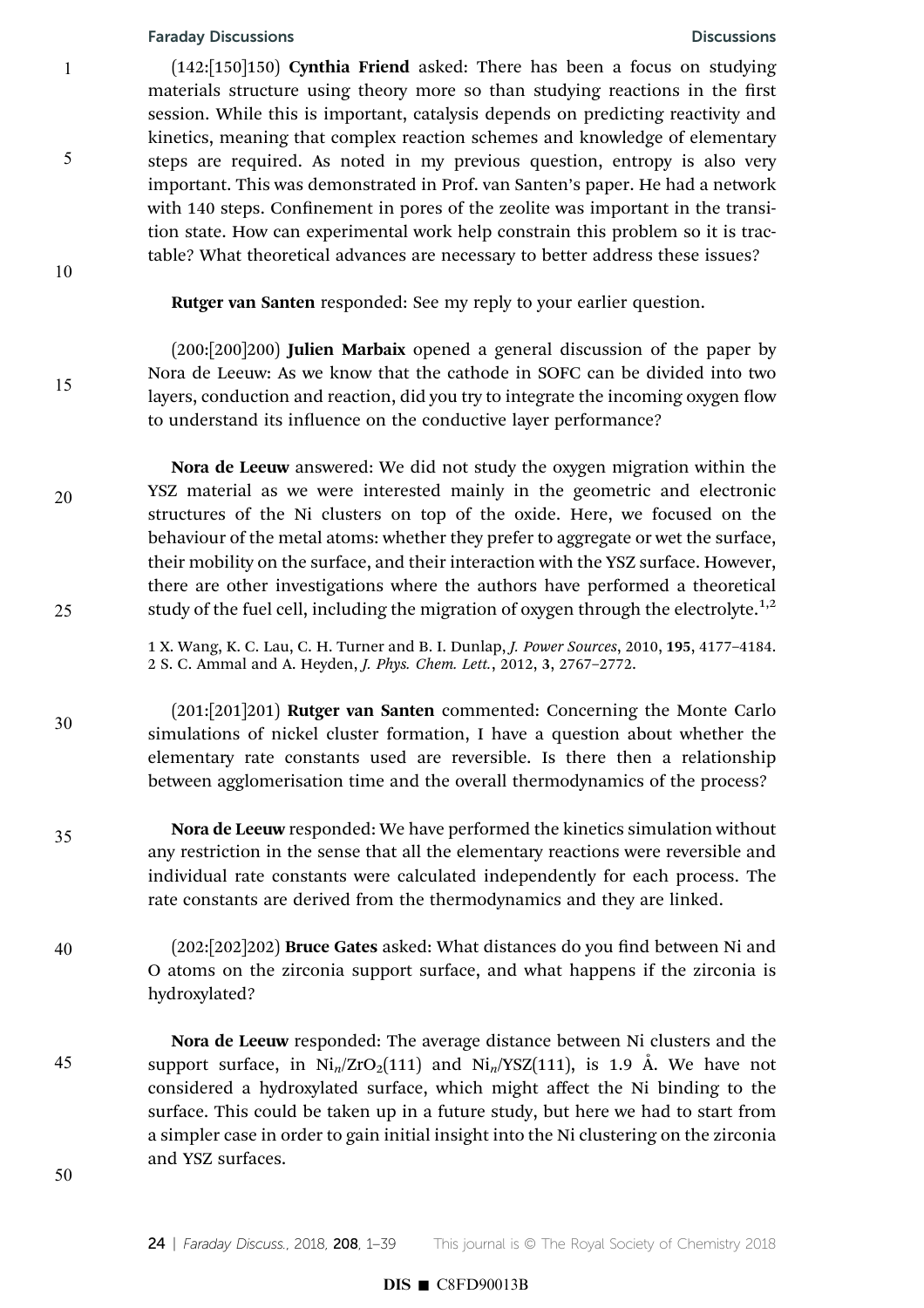5

15

20

25

30

35

40

50

 $(203:\overline{203}]203$  **Parag Shah** queried: As the surface is heated up during the simulations, does the Y segregate or move within the surface?

Nora de Leeuw responded: We have not considered segregation effects in the support. We have considered different positions for the Y atoms and noted that, in the most stable configuration, Y is positioned at the top of the surface and as the next nearest neighbour of the oxygen vacancy. We have provided more details about the Y position in YSZ in our previous paper.<sup>1</sup>

1 A. Cadi-Essadek, A. Roldan and N. H. de Leeuw, J. Phys. Chem. C, 2015, 119, 6581–6591. 10

> (204:[204]204) Andrea Russell asked: In your paper you showed that the rate of sintering of the Ni particles was independent of coverage. Do you think that this observation can be accounted for by the fact that you've only considered a high coverage regime and perhaps the rate is only pseudo zero order and may become dependent on coverage at lower overall Ni coverage?

Nora de Leeuw answered: It is correct that we have neglected the lateral interactions of non-bonded Ni, which is a fair approximation as two nickel atoms form a bond from a relatively large distance. We have considered low initial coverage (5%) for  $Ni_{10}$  (Fig. 10(c) in the paper) and found that the sintering rate is similar to an initial coverage of 10% (Fig. 10(d) in the paper). For a low atomic coverage, a single Ni atom might be too far to bind to another structure. We could have included random movements for further evaluation but that was outside the scope of this paper.

(205:[205]205) Parasuraman Selvam asked: What will happen to the stability and mobility of supported nickel clusters if we start with regular shaped clusters such as tetrahedron (Ni<sub>4</sub>), octahedron (Ni<sub>6</sub>), icosahedron (Ni<sub>12</sub>) or cuboctahedron  $(Ni_{12})$  or anticuboctahedron  $(Ni_{12})$  as the starting geometry rather than 1-10 atoms? In fact, in the realistic situation, we get regular shaped clusters/particles, viz., spherical, cubic or isosahedron/cuboctahedron/anticuboctahedron with 2– 4 nm sizes onto the supported system. Is it not appropriate to start with such clusters for a rational understanding of the metal–support interaction?

Nora de Leeuw responded: We built our Ni clusters' shape by cutting the  $Ni(111)$  surface; a similar approach to previous theoretical studies.<sup>1</sup> Thus, the most stable surface of the cluster is facing the gas phase. We could have also tried other geometries such as tetrahedron  $(Ni<sub>4</sub>)$  but the result would have been the same, *i.e.* that a 3D shape will be more stable than a flat configuration. This is the main outcome of our study: Ni atoms prefer to aggregate rather than wetting the surface.

1 J. Phys. Chem. C, 2009, 113(52), 45

> (206:[206]206) David Willock remarked: In the transition states you show in Fig. 7 of your paper nickel atoms are moving to join a cluster. It looks like the barrier is to do with diffusion of the Ni atom over the surface rather than a barrier to it joining the cluster. Did you look at different directions of approach for the Ni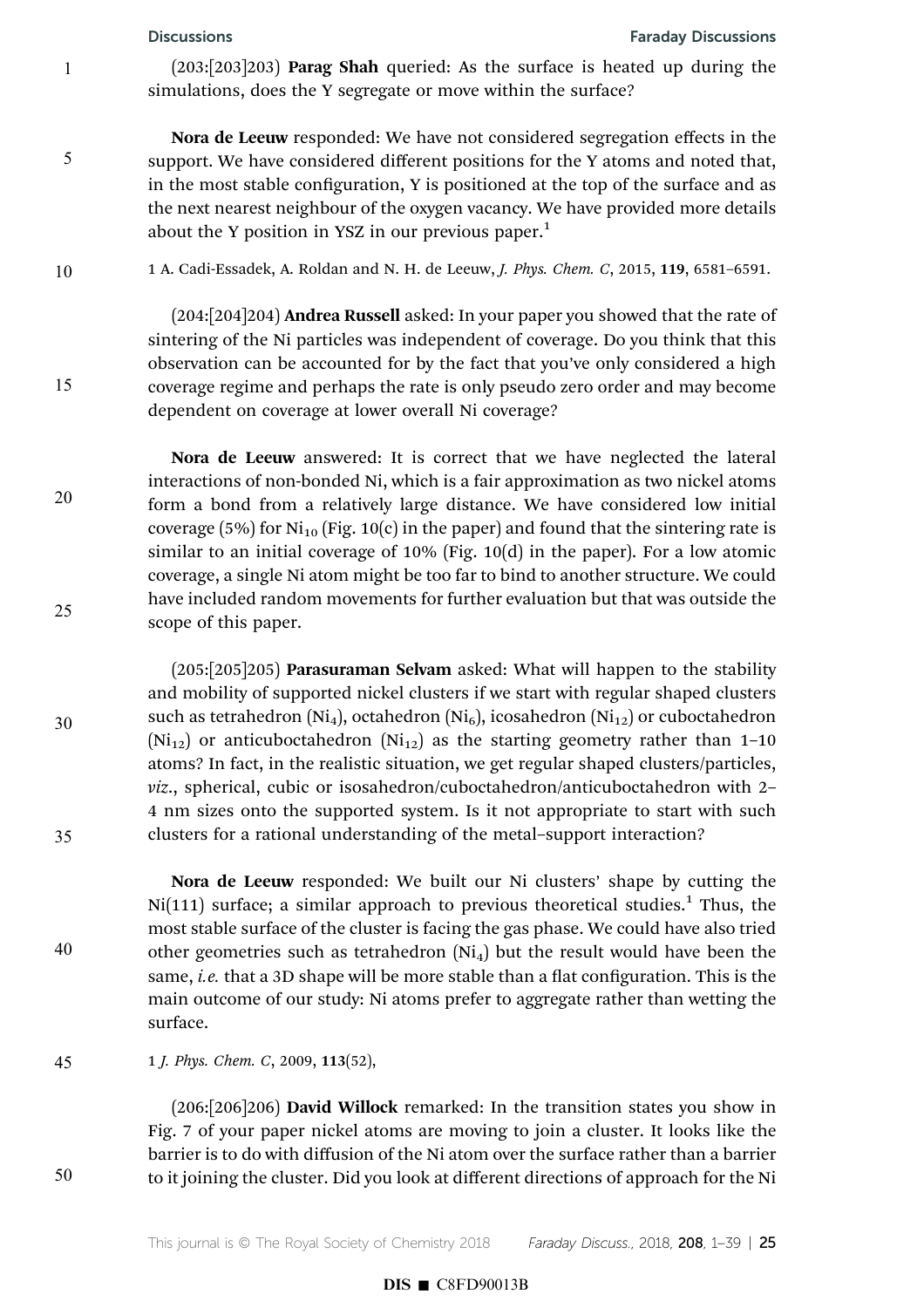1

5

10

15

20

25

30

35

40

45

50

atom across the surface of the oxide? If so, are there easy directions of travel for Ni atoms that will make the formation of large clusters along certain crystallographic directions easier than others?

Nora de Leeuw responded: A single Ni atom will move across the surface following random movements before finding another Ni atom. The symmetry of the  $ZrO<sub>2</sub>$  structure would lead to isotropic paths, *i.e.* same energies. We have considered this fast Ni diffusion on the surface, but have not noted asymmetric growth in certain directions; perhaps because the clusters were as yet too small to show such a phenomenon.

(207:[207]207) Hans-Joachim Freund asked: Have you looked at oxygen vacancies on the clean  $ZrO<sub>2</sub>(111)$  or more reactive surfaces (with respect to recent calculations<sup>1</sup> by G. Pacchioni on nano-ZrO<sub>2</sub>) in comparison to Y stabilized ZrO<sub>2</sub>?

1 G. Pacchioni et al.,

Nora de Leeuw answered: The use of computational tools to describe coalescence phenomena is relatively new and a standard is missing. Furthermore, the gap between experimental particle size and the sizes that can be reached computationally makes benchmarking still rather difficult. The transferability of results is the same as for the comparison of any other computational studies. However, a concerted effort by groups working in the field to identify general trends and define a "standard" method would be very welcome.

 $(208:[208]208)$  Michele Carosso commented: You have shown that the Ni<sub>n</sub> clusters supported on both  $ZrO<sub>2</sub>$  and Y-modified  $ZrO<sub>2</sub>$  present a pyramidal shape where the base is characterized by a partial positive charge while the apex is either charge-neutral or partially negative. This of course is of great interest for catalysis because adsorption at the cluster surface of both electrophilic and nucleophilic substances could be possible at the same time. Is this effect stronger for one of the two supports? Do you expect that a similar effect is present also in combination with other supports?

Nora de Leeuw replied: The effect is similar for both  $ZrO<sub>2</sub>$  and YSZ supports: the average Bader charge of the Ni atoms at the base is  $+0.1$  e while the charge of the Ni atoms at the apex is  $-0.1$  e or nil. Considering other combined supports, as long as the adsorption of the Ni clusters is not favourable, *i.e.* aggregation and formation of a Ni pyramid, we should observe a similar charge distribution to the one observed in  $ZrO<sub>2</sub>$  and YSZ. However, if the Ni cluster adsorption is favourable, i.e. wetting of Ni atoms over the surface, we should observe stronger charge transfer from the metal atoms to the surface. In the latter case, all the adsorbed Ni atoms would have a positive charge.

(209:[209]209) Wilke Dononelli commented: Your results are very interesting, especially the different structures you found for different sizes of nanoparticles on the supports. Giordano *et al.* found a similar tetrahedral structure for  $Ni<sub>4</sub>$  nanoparticles on MgO. $^{\rm 1}$  In addition they found a flat configuration. For gas phase Pt $_{\rm 4}$ clusters, Demirogulo et al. found a slightly bent rhombus configuration as the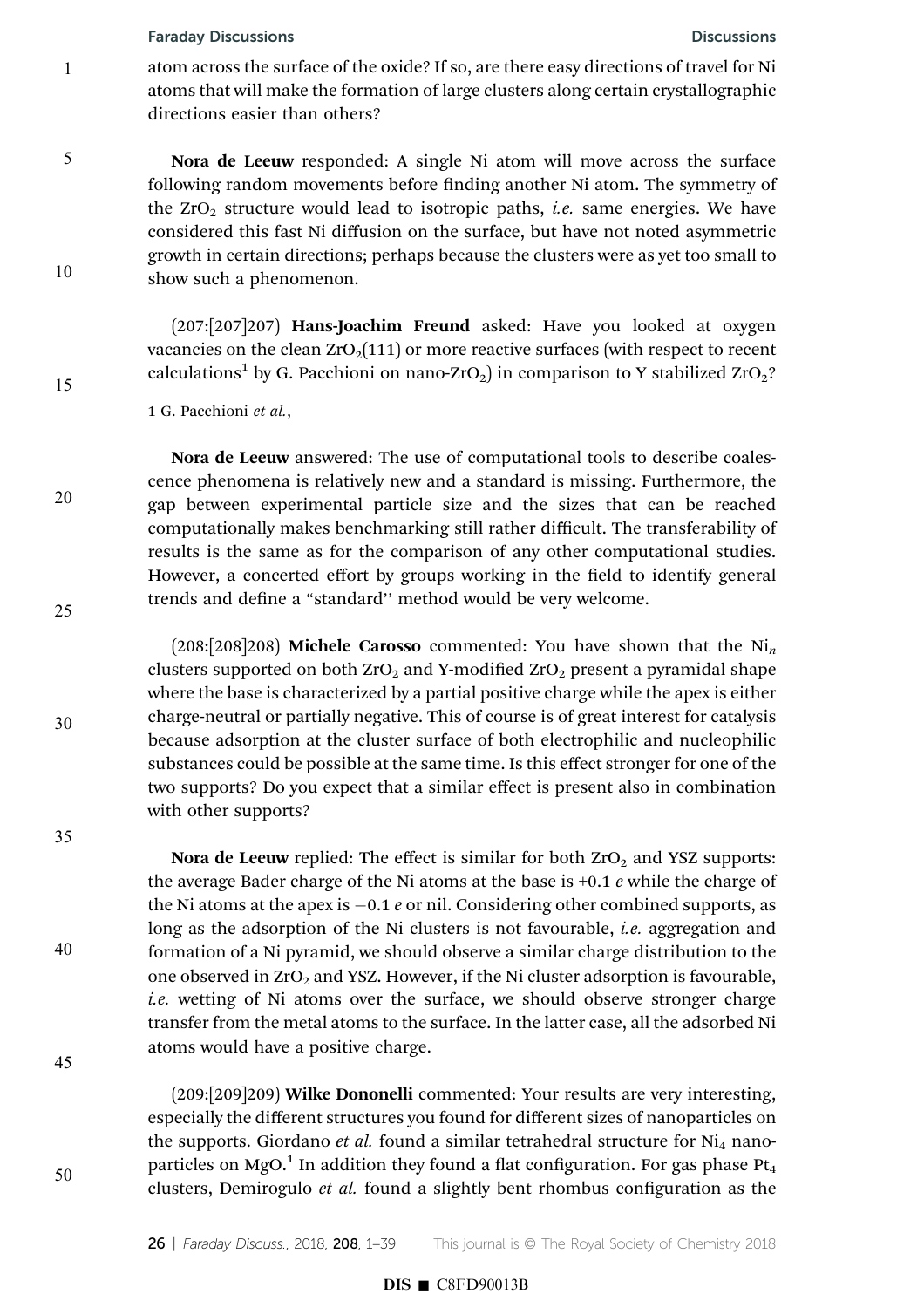5

10

15

20

25

30

35

40

45

global minimum configuration and a planar rectangular configuration for  $\mathrm{Ru}_4.^2$ Do you think that there might be other dominant configurations on your investigated supports, depending on the adsorption position? It would additionally be very interesting to see how the structure of the nanoparticles change when they are used for catalysis and reactants are adsorbed. Did you, for example, look at the change in structure of the tetragonal  $Ni<sub>4</sub>$  or pyramidal  $Ni<sub>10</sub>$  nanoparticles, when these are covered with oxygen?

1 L. Giordano et al., Surf. Sci., 2001, 473, 213–226. 2 Demirogulo et al.,

Nora de Leeuw answered: In our first investigation<sup>1</sup> we scanned all the different adsorption sites of Ni on top of both  $ZrO<sub>2</sub>(111)$  and YSZ(111). We noted that on  $ZrO_2(111)$ , Ni prefers to adsorb on top of  $O_d$  which is the oxygen belonging to the 3rd atomic layer (Fig. 1(a) in the current paper), slightly off the perpendicular. On YSZ(111), the preferential adsorption site is on top of the vacancy and away from the Y atoms. We therefore decided to build  $\mathrm{Ni}_{n}$  clusters around the oxygen vacancy. Then, we considered different cluster shapes. We agree that it would have been interesting to evaluate other adsorption sites to see how the cluster shape would be affected but we chose to focus on the most stable geometries, as the next step of our study will be an investigation of the reactivity at the interface between the cluster and the YSZ surface.

1 A. Cadi-Essadek, A. Roldan, and N. H. de Leeuw, J. Phys. Chem. C, 2015, 119, 6581–6591.

 $(210:[210]210)$  Carlo Lamberti opened discussion of the paper by Wilke Dononelli: There are several examples where the adsorption of carbon monoxide on a surface site exhibits an equilibrium between C-end and O-end adducts:  $M \cdots$  $CO \rightleftarrows M \cdots OC$ , see e.g. the examples reviewed in Table 9 of ref. 1. Did you try to calculate also the adsorption of the CO molecule from the oxygen side?

1 S. Bordiga, C. Lamberti, F. Bonino, A. Travert and F. Thibault-Starzyk, Chem. Soc. Rev., 2015, 44, 7262–7341.

Wilke Dononelli replied: We know from studies of CO adsorption on rutile(110) that CO adsorbed with the oxygen atom at a 5-fold coordinated Ti atom can be a local minimum in the potential energy landscape.<sup>1</sup> We did not consider this configuration in our underlying study of CO adsorption energies on coinage metal nanoparticles. It might be possible to find the configuration with O bound to the coinage metal surface, but it is not reported in the literature. This configuration should be energetically less favourable.

1 H. Spieker and T. Klüner, *Phys. Chem. Chem. Phys.*, 2014, 16, 18743-18748.

- (211:[211]211) Philip Davies commented: In your paper, you mention separate work where you have shown that water catalyses the dissociation of oxygen. Does that statement refer to oxygen dissociation on all 3 of the metals studied here and does this result help explain the well known experimental observation<sup>1,2</sup> that water can enhance the rate of CO oxidation?
- 1 M. Haruta et al., J. Catal., 2001, 201, 221–224. 50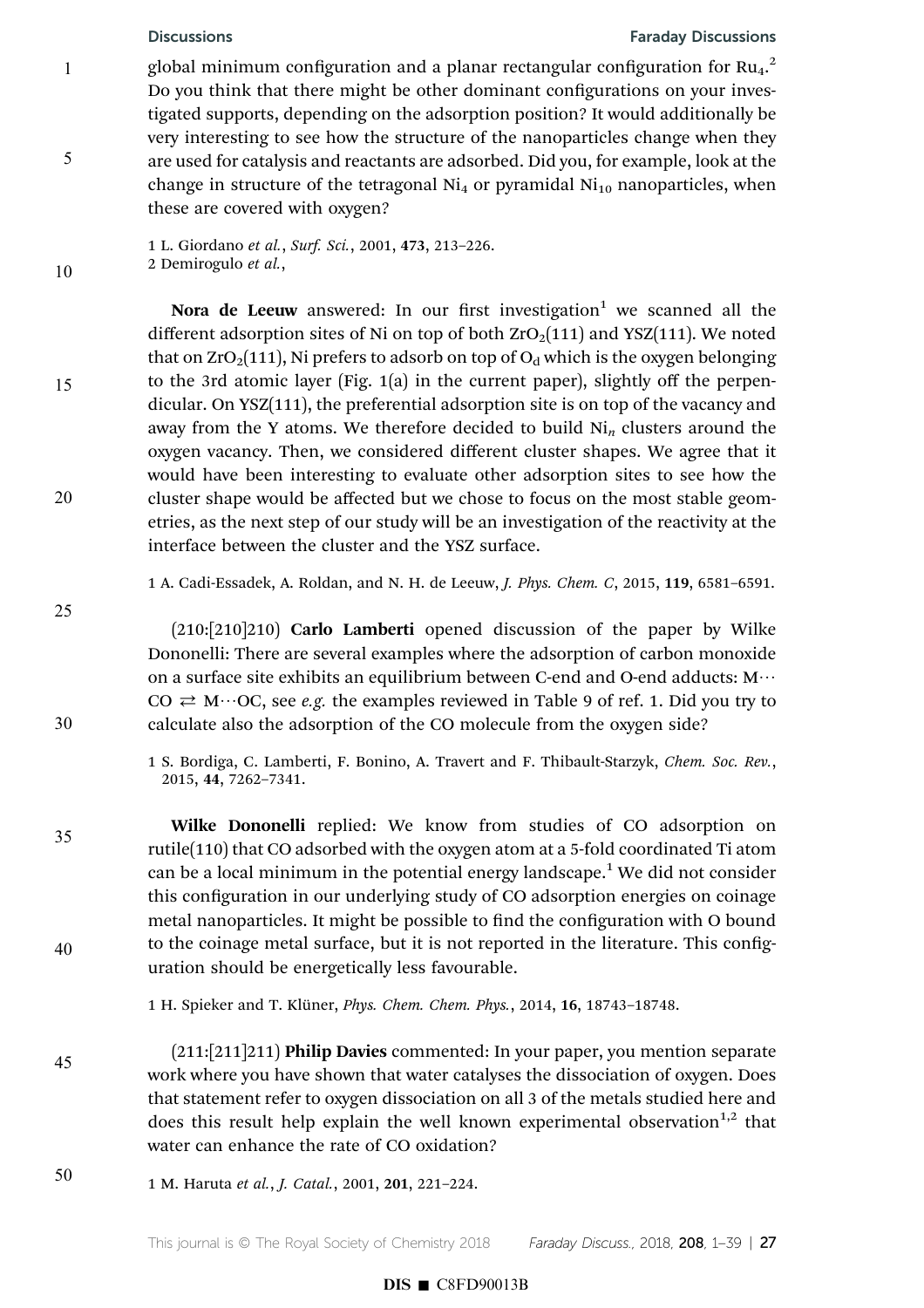1

5

10

15

20

25

30

35

40

45

50

2 D. A. H. Cunningham, W. Vogel and M. Haruta, Catal. Lett., 1999, 63, 43–47.

Wilke Dononelli replied: Until now, we have just studied the role of water towards oxygen activation on Au(321) with and without silver impurities and on Au(310).<sup>1</sup> Here, we found that water can be used to activate molecular oxygen in a catalytic cycle with activation barriers of maximum 0.4 eV. Others also found that water might be a possible key in activating oxygen at gold surfaces.<sup>2</sup> Our calculations indicate that water can enhance the activation of  $O_2$  on gold. On Cu(321) we found an activation barrier of 0.6 eV for the reaction of CO and atomic oxygen. On copper this reaction step seems to be the rate limiting step and not the dissociation of  $O<sub>2</sub>$ . Here, an associative mechanism might be even more favourable, so the role of water in this context was not determined by our calculations and we cannot give any suggestion about the role of water towards CO oxidation on copper.

1 G. Tomaschun, W. Dononelli, Y. Li, M. Bäumer, T. Klüner and L. V. Moskaleva, J. Catal., 2018, accepted manuscript.

2 F. Xu, I. Fampiou, C. R. O'Connor, S. Karakalos, F. Hiebel, E. Kaxiras, R. J. Madix and C. M. Friend, Phys. Chem. Chem. Phys., 2018, 20, 2196–2204.

 $(212:[212]212)$  Francesca Baletto commented: A couple of years ago, we studied the adsorption of CO on various monometallic clusters.<sup>1</sup> We have reported the effect of the addition of Grimme's, DFT-D2 and DFT-D3 corrections, and the optPBE vdW-DF on the site preference of CO. Our study shows clearly the importance of studying the adsorption on the various sites, but it was difficult to say what is the best DFT-functional. It would be quite important to do a close comparison between CCSD(T) and those DFT studies to indicate the best ab initio strategy and to quantify clearly the importance of various adsorption sites.

1 J. B. A. Davis et al., J. Phys. Chem. A, 2015, 119, 9703–9709.

Wilke Dononelli answered: In our study we focused on the atop adsorption at the 6-fold low coordinated metal atoms. In your work, you focused on several adsorption positions. $^1$  The results you present in your work $^1$  are very interesting. You show that not just quantitative values like adsorption energies but even qualitatively the preferred adsorption site changes depending on the used dispersion correction scheme. As you stated before, it would be highly interesting to make a comparison between your DFT energies and CCSD(T), which we have not focused on, yet. This should be part of a follow-up study.

If other adsorption sites are investigated using the QM/QM' embedding used in our paper, more atoms have to be described in the high level region, as the coordination number of the other surface atoms are higher. This will of course result in higher calculation time. Additionally we will have to check carefully how many atoms have to be considered in the high level region in order to converge the energies of the embedded system to CCSD(T) results.

1 J. B. A. Davis et al., J. Phys. Chem. A, 2015, 119, 9703–9709.

(213:[213]213) Francesca Baletto remarked: What are the differences in the adsorption energy for various adsorption sites?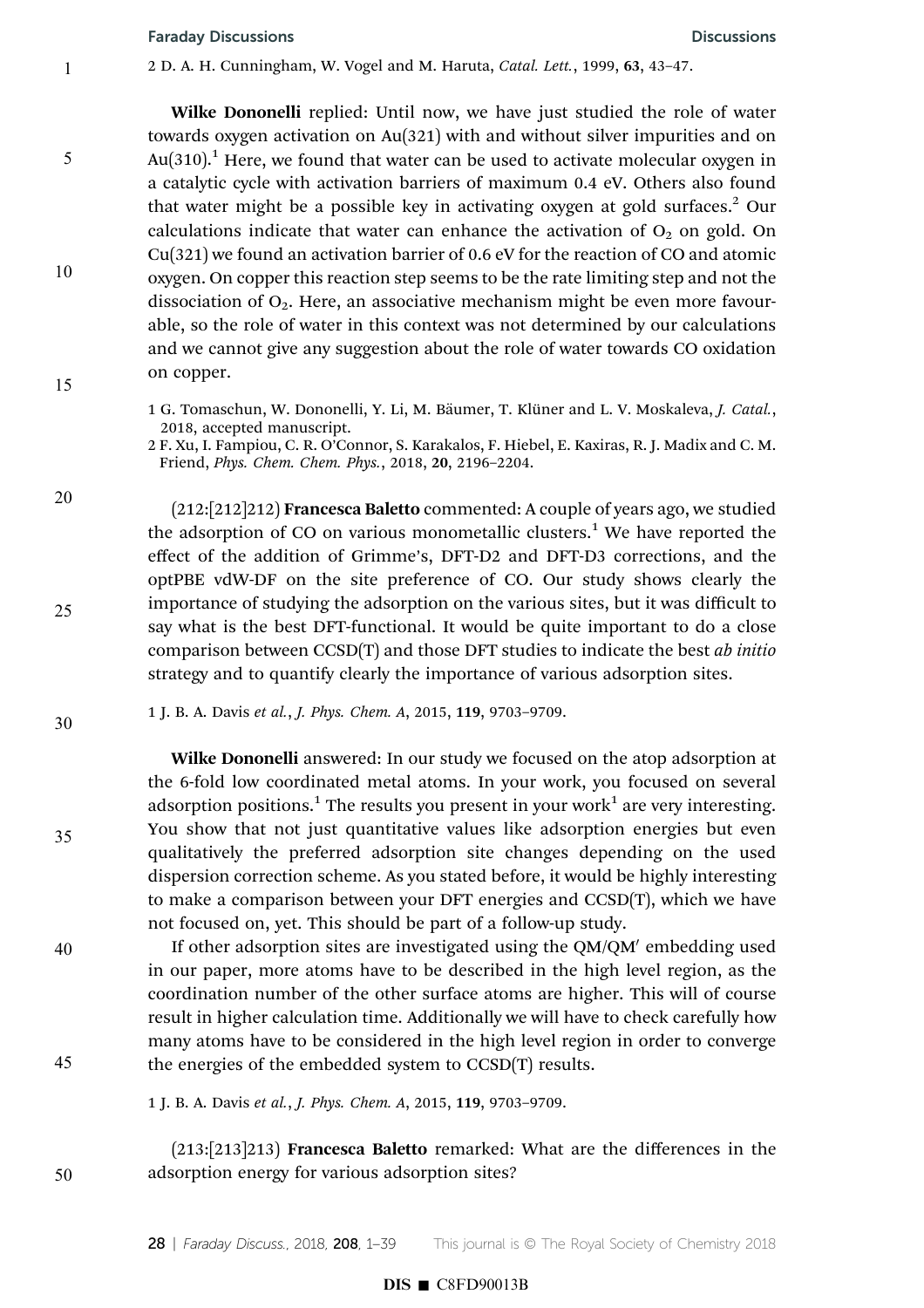5

10

15

20

25

30

35

40

45

50

### Discussions Faraday Discussions

Wilke Dononelli replied: On a  $M_{55}$  nanoparticle two different atop positions and additional positions between two and three metal atoms may be possible adsorption sites. We just focused on the atop adsorption on the 6-fold low coordinated atoms.

(214:[214]214) Richard Catlow asked: Can you discuss how far we can use these coupled cluster calculations as a benchmark for DFT and other calculations on sorption and reactivity in catalytic science?

Wilke Dononelli replied: First let me start by pointing out that experiments should always be a good choice to be the benchmark for our calculations. When DFT is used, depending whether an oxide surface or a metal catalyst is investigated, either a hybrid functional or a pure GGA functional usually gives the best results with respect to experiment. A problem of DFT in this context is the lack of systematic improvement. If a functional is more expensive from a computational point of view it is not always a "better" functional. For example, Janesko et al. showed that some hybrid functionals tend to incorporate unphysical features when used for describing reactions at metal catalysts.<sup>1</sup> In contrast, high level  $ab$ initio methods have the advantage that there is a systematic hierarchy in accuracy. Starting from MP2, over CCSD to CCSD(T) the results should improve. For this reason coupled cluster could serve as a benchmark, especially in the case of relative energies like sorption or activation energies. One of the challenges of coupled cluster theory is the high computational cost.

Nevertheless, being "the gold standard" of quantum chemistry, CCSD(T) calculations definitely can be used as a benchmark for more approximate DFT.

1 B. G. Janesko, T. M. Henderson and G. E. Scuseria, Screened hybrid density functionals for solid-state chemistry and physics, Phys. Chem. Chem. Phys., 2009, 11, 443–454.

 $(215:[215]215)$  Aram Bugaev remarked: When you apply CCSD you face some computational limitations and have to, for example, reduce the basis set, which can have an even more negative effect on your energies than the application of the less precise DFT approach. Have you tried to add not one, but two or maybe even six molecules in order to preserve the initial symmetry of the nanoparticles? How much can it reduce the computational cost?

Wilke Dononelli answered: In the case of the  $M_{13}$  nanoparticles (M = Au, Ag or Cu), we performed CCSD(T) calculations for the entire system. By adding other CO molecules the number of basis functions will increase rapidly, which should be seen as an increase of the calculation time. Of course, the use of symmetry can reduce the calculation time, but we did not consider comparing the calculation time of a symmetric model turning on symmetry operations of the program packages and turning them off again. However, when the system size has to be increased in order to achieve symmetry, the time loss due to enlargement should be greater than the time gain due to symmetry.

In case of  $M_{55}$  nanoparticles (M  $=$  Au, Ag or Cu) we used a QM/QM $^\prime$  embedding scheme in order to get CCSD(T)/PBE results for CO adsorption energies. In this embedding scheme, the adsorbate, the adsorption centre, and the nearest neighbours were considered in the high level region. If another CO molecule was

This journal is  $\circ$  The Royal Society of Chemistry 2018 Faraday Discuss., 2018, 208, 1–39 | 29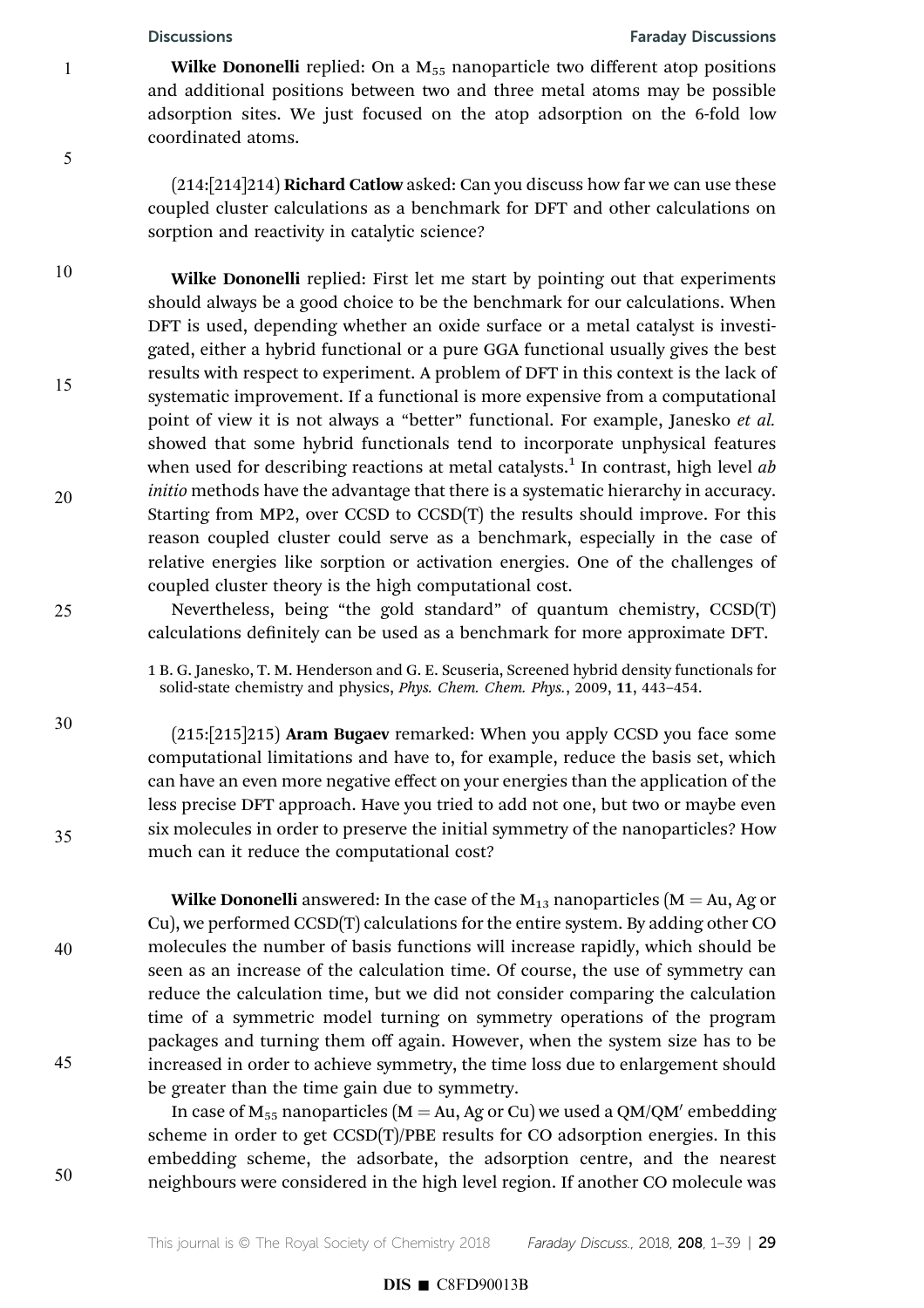1

5

10

15

20

adsorbed on the other side of the nanoparticle within a perfectly symmetric structure, the number of atoms of the high level region had to be twice as high. With a formal scaling of  $N^7$  the calculation time would be  $2^7$  times as long. Even if one naively suggests that an inversion centre or mirror axis would enhance the speed of the calculation by a factor of two, then no speed-up can be achieved by doubling the size of the subsystem. For these systems with 55 metal atoms in our embedding scheme, adding another adsorbate would always result in much higher calculation times.

 $(216:[216]216)$  David Willock commented: In your CCSD(T) calculations the effect of dispersion interactions between the adsorbate and the metal cluster will be taken into account. In the DFT calculations it is now common practice to introduce dispersion using an additional parameterised term (e.g. D2 or D3 corrections). Can you make a comparison of your DFT and CCSD(T) results to make some comment on the accuracy and appropriateness of such dispersion corrections? This seems particularly important for metal nanoparticles for which an atom-by-atom parameterised calculation of dispersion seems difficult to justify.

Wilke Dononelli answered: Thank you for this question. There is an ongoing debate about using semi-empirical corrections like D2 or D3, where in most cases people use additional DFT functionals in order to give a statement about whether dispersion corrections have to be used or not. We calculated the adsorption energy of CO on Au<sub>13</sub> using D3. Without dispersion correction we found  $E_{ads}$  =  $-1.21$  eV at the PBE level of theory. Using D3 we found 1.30 eV. At the CCSD(T) level of theory we found  $-0.88$  eV as shown in our paper. On Au<sub>55</sub> we found  $E_{ads}$  =  $-0.84$  eV for PBE,  $E_{ads} = -0.86$  eV for CCSD(T)/PBE and  $E_{ads} = -1.00$  for PBE-D3. If we claim that CCSD(T) gives good results, then PBE-D3 seems to overestimate the binding strength of CO. An indication for difficulties in the parametrisation you are mentioning may be seen in the differences of the total energies. The total energy of CO in the gas phase using pure PBE or PBE-D3 is virtually identical, whereas the absolute value of the total energy of Au<sub>55</sub> is 17.53 eV ( $\sim$ 11%) higher for PBE-D3 compared with pure PBE. This should not be a statement that dispersion corrections are incorrect in a general sense. For example, others showed that in the case of alcohols or alcoxy species, van der Waals interactions might be favourably described by using semi-empirical dispersion corrections.<sup>1</sup> 25 30 35

> 1 Y. Xu, W. Chen, E. Kaxiras, C. M. Friend and R. J. Madix, J. Phys. Chem. B, 2018, 122, 555– 560.

> (217:[217]217) Alexander Genest remarked: The results of your plane-wave based methods and your atom-centered basis set methods matched perfectly, even though they should not due to the basis set superposition error (BSSE), which affects only the latter approach. Did you correct the results of your atomcentered results for this error? Do you have an estimate for the magnitude of the error?

50

40

45

Wilke Dononelli responded: In our atom-centred based calculations we did not consider the BSSE. As a first step we tried to find a basis set where we find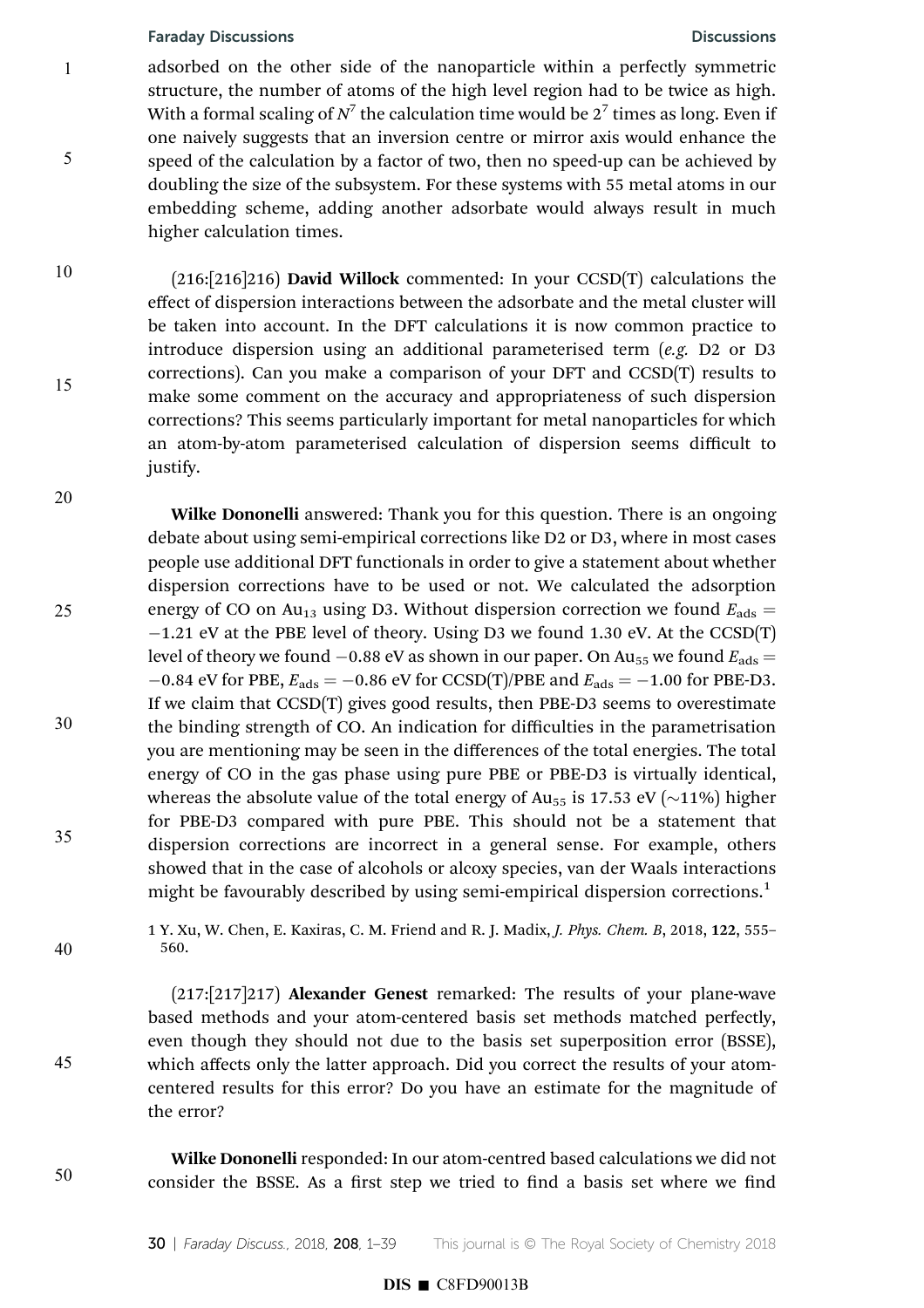5

10

15

20

25

30

### Discussions Faraday Discussions

adsorption energies at the PBE level of theory that were in good agreement with calculations using the PAW method. The adsorption energies calculated using the two different methods only show the same results by chance. Using the counterpoise correction (CP correction) by Boys and Bernadi, we find an adsorption energy of  $-1.01$  eV at the PBE level of theory for CO on  $Au_{13}$  ( $-1.21$  eV without counterpoise correction). Here the BSSE is small. On the other hand the basis set incompleteness error (BSIE) has to be considered as well. Using a bigger def2-qzvp basis set at the PBE level of theory we find  $-1.25$  eV without CP correction and  $-1.29$  eV using CP correction. Unfortunately, we were just able to calculate adsorption energies for bigger def2-qzvp basis sets at the DLPNO-CCSD(T) level of theory. Here we found CO adsorption energies of  $-1.02$  eV on Au<sub>13</sub>,  $-0.49$  eV on Ag<sub>13</sub> and  $-1.15$  eV on Cu<sub>13</sub>. But at the moment, we are not able to claim whether this deviation results from the BSSE or is a fact of the DLPNO Ansatz used for the bigger basis sets. Nevertheless, all results show that PBE tends to overestimate the binding energy of CO on  $M_{13}$  nanoparticles ( $M = Au$ , Ag or Cu).

(218:[218]218) Rutger van Santen commented: The result you report on the independence of the CO bond strength on nanoparticle size for the  $Au_{13}$  and  $Au_{55}$ particles using CCSD(T) calculations are remarkable. In my experience the 13 atom nanoparticle has exceptionally strong bonds along the surface because of low coordination numbers, compared with that of the 55 particle. For this reason, for atop chemisorption the interaction strengths do not necessarily favour bonding to the 13 atom particle. If this reasoning is correct, the main importance of the CCSD(T) calculations is to describe metal bonding in the cluster correctly. One would be able to deduce this by comparing the bandwidths, or differences between HOMO and LUMO levels in the two systems.

An important point is that the attractive part of the chemical bonding within the metal particles is dominated by the s-p valence electrons and the repulsive part by the doubly occupied d-orbitals. It is critical how the contributions of the (occupied) d-valence electrons are accounted for. They give a repulsive contribution to chemical bonding, that most likely is sensitive to correlation. If there is a change in the d-atomic orbital extend, this will affect also the (repulsive) part of the interaction with CO. Did you study different ways to include the d-valence electrons in your study? Also have relativistic effects been accounted for? The vibrational frequency of the CO stretch mode should show an upwards shi compared to the gas phase (strengthening of CO sigma bonds). It most likely correlates with ad-molecule bond strength in your case. Do you actually find this?

40

35

45

50

Wilke Dononelli responded: Thank you for your comment. The first point you raised is that you expect differences in the bandwidth for the two cluster sizes we investigated. Your suggestion is completely correct. In order to estimate the bandwidth in an accurate way, we performed time dependent DFT calculations using the PBE functional (TD-PBE) and evaluated the excitation energies of the nanoparticles. To verify the TD-PBE results we performed equation of motion CCSD (EOM-CCSD) calculations for the smaller  $M_{13}$  nanoparticles. All excitation energies are summarized in Table 1.

For Au and Ag the EOM-CCSD excitation energies are a little bit higher than TD-PBE but still in good agreement. For the smaller  $M_{13}$  nanoparticles the excitation energy ranges from 0.13 eV to 0.20 eV at TD-PBE level of theory whereas the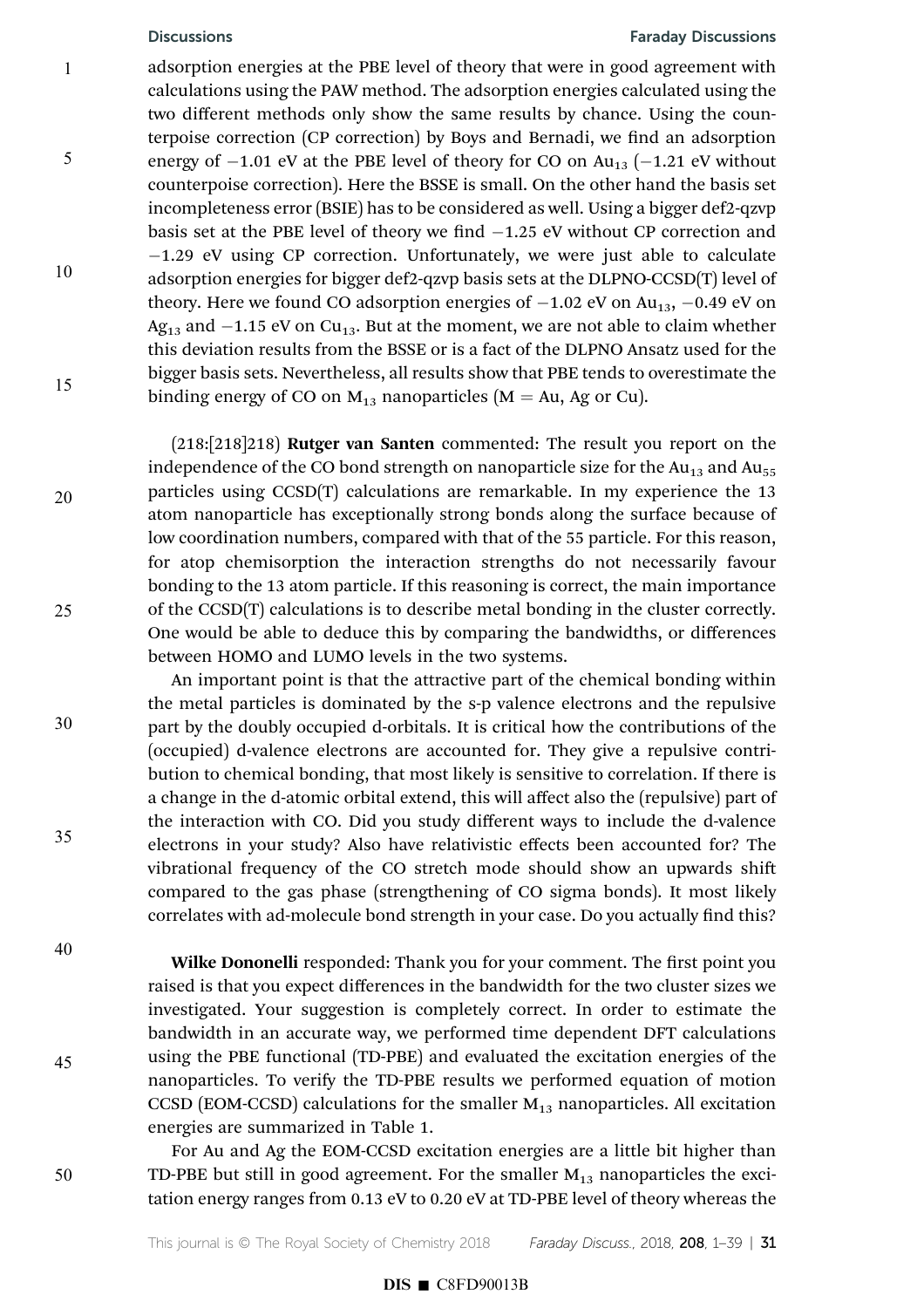Table 1 Excitation energies of  $M_{13}$  and  $M_{55}$  nanoparticles (M = Au, Ag or Cu). Energies in eV 1

|    | Nanoparticle              | $E^*$ in eV |
|----|---------------------------|-------------|
|    | $Au_{13}$ (EOM-CCSD)      | 0.29        |
| 10 | $Au_{13}$ (TD-PBE)        | 0.20        |
|    | Au <sub>55</sub> (TD-PBE) | 0.07        |
|    | $Ag_{13}$ (EOM-CCSD)      | 0.20        |
|    | $Ag_{13}$ (TD-PBE)        | 0.15        |
|    | $Ag_{55}$ (TD-PBE)        | 0.07        |
|    | $Cu13$ (EOM-CCSD)         | 0.12        |
|    | $Cu_{13}$ (TD-PBE)        | 0.13        |
|    | $Cu55$ (TD-PBE)           | 0.07        |
|    |                           |             |

15

energy is 0.07 eV for the bigger  $Au_{55}$ ,  $Ag_{55}$  and  $Cu_{55}$  clusters, respectively. These results indicate that the bigger  $M_{55}$  nanoparticles show a metal-like character, whereas the smaller nanoparticles exhibit a small band gap.

In the second part of your question you are giving good insight into the understanding of the influence of d-orbitals or d-bands to chemical bonding in metal–adsorbate interactions. In our study, we compared VASP calculations using the PAW approach to Gaussian calculations where we used a Hay and Wadt basis set with pseudo potentials. The basis set was chosen in order to give good results with respect to the adsorption energies calculated with VASP at the PBE level of theory. Within these two different approaches, two different ways of including the d-valence electrons were used. Both methods result in similar adsorption energies of CO on the same nanoparticle (using PBE). Relativistic effects have been taken into account by using pseudo potentials. We think that your comment about the repulsive character of doubly occupied d-orbitals of the metal nanoparticles could be correct. In order to investigate the role of electron correlation, a possible way could be to freeze the electrons of the MOs constructed from the d-AOs during the correlation part of the calculation. The resulting adsorption strength should be stronger. The difficulty will be to decide which molecular orbitals have to be considered. Your argument is based on a one-particle picture, which might be difficult to transfer into a many particle perspective. In addition, binding should be a local phenomenon, whereas orbitals in metal nanoparticles exhibit a delocalised character. Despite these difficulties, we will try to examine your comment in future work. 20 25 30 35

To answer your last question, we summarised the wavenumbers of CO stretching vibrations in the gas phase and on the different Au nanoparticles calculated at the PBE level of theory in Table 2. Comparable to metal carbonyl species a red shift of the CO stretching frequency (compared to CO in the gas phase) was observed for all systems in our investigations. However, due to the different nature of the electronic structure of different sized nanoparticles no simple correlation between the bond strength and the shift in frequency can be made.

50

40

45

(219:[219]219) Valerii Bukhtiyarov asked: When you study oxygen adsorption on Group 11 metals, you try to compare the activation energy of adsorption on different clusters. Are there any differences in oxygen adsorption on  $Ag_{13}$  and  $Ag_{55}$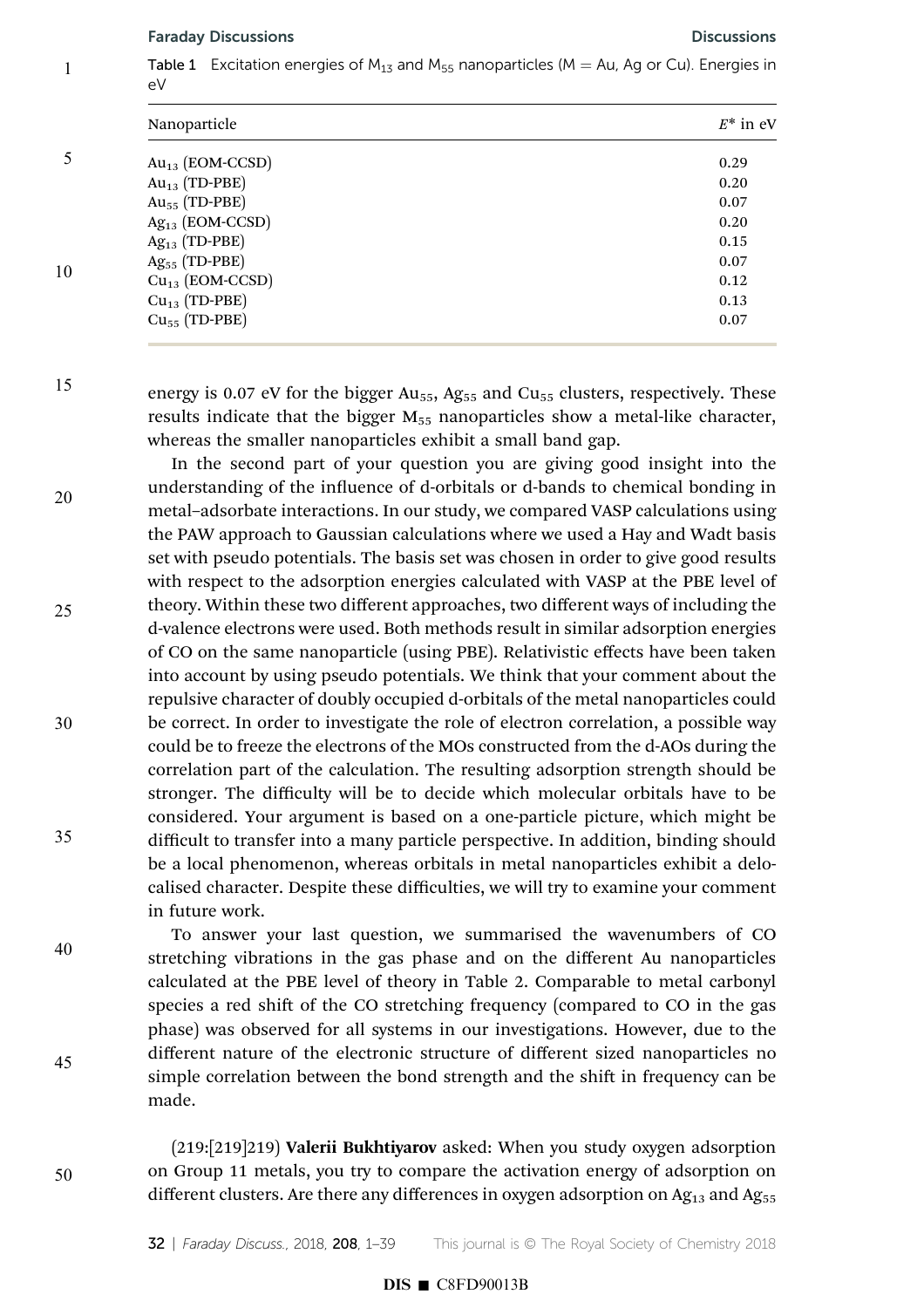Table 2 CO stretching frequencies on different Au surfaces and nanoparticles calculated at the PBE level of theory. Wavenumbers are given in  $cm^{-1}$ 1

|   | Surface/nanoparticle | Wavenumber in $cm^{-1}$ |
|---|----------------------|-------------------------|
| 5 | $CO-Au(321)$         | 2056.9                  |
|   | CO-Au55              | 2058.5                  |
|   | $CO$ -Au $13$        | 2076.7                  |
|   | $CO_{gas}$           | 2122.8                  |
|   |                      |                         |

10

25

30

35

clusters? I mean the activation energy of adsorption or subsequent reactivity of adsorbed oxygen species.

Wilke Dononelli answered: In the underlying study, we compared the dissociation energy of  $O_2$  on  $M_{55}$  (M = Au, Ag or Cu) nanoparticles to dissociation barriers on periodic M(321) surfaces. Additionally, we focused on the adsorption energy of CO on  $M_{13}$ ,  $M_{55}$  and M(321). We did not focus on reaction barriers of oxygen and other molecules on  $M<sub>13</sub>$  nanoparticles or adsorption energies of oxygen on  $M_{13}$  or  $M_{55}$  nanoparticles. Nevertheless, we can use the geometries of the initial state of the  $O_2$  dissociation reaction on the  $M_{55}$  nanoparticles and the M(321) surfaces to calculate the adsorption energies of these geometries as shown in our paper. Here,  $E_{\text{ads}}$  is calculated as: 15 20

> $E_{ads} = E(O_2,adsorbed) - E(O_2,gas phase) - E(surface)$ The adsorption energies are listed in Table 3.

(221:[221]221) Bruce Gates opened discussion of the paper by Arunabhiram Chutia: What happens when the isolated positively charged/negatively charged gold species on the support surface are probed with CO?

Arunabhiram Chutia replied: Based on whether the CO probe molecule is adsorbed on the isolated positively or negatively charged Au species it may display different electronic properties, *i.e.*, if CO is adsorbed on a negatively charged Au species then the antibonding  $\pi^*$  orbitals of CO will be populated weakening the  $C=O$  bonding. On the other hand, if  $CO$  is adsorbed on a positively charged species it may give an opposite effect. Therefore, a calculation of vibrational frequency for CO adsorbed on negatively charged Au may give a lower frequency compared with CO adsorbed on a positively charged Au species. This is certainly something we will be considering as we extend our work further.

Table 3 PBE adsorption energies for  $O_2$  on  $M_{55}$  and M(321) surfaces (M = Au, Ag or Cu). Energies are given in eV

| 45 | Surface/nanoparticle | $E_{\text{ads}}$ in eV |
|----|----------------------|------------------------|
|    | Au $(321)$           | $-0.15$                |
|    | $Au_{55}$            | $-0.25$                |
|    | Ag(321)              | $-0.43$                |
|    | $Ag_{55}$            | $-0.42$                |
| 50 | Cu(321)              | $-1.24$                |
|    | Cu <sub>55</sub>     | $-1.56$                |
|    |                      |                        |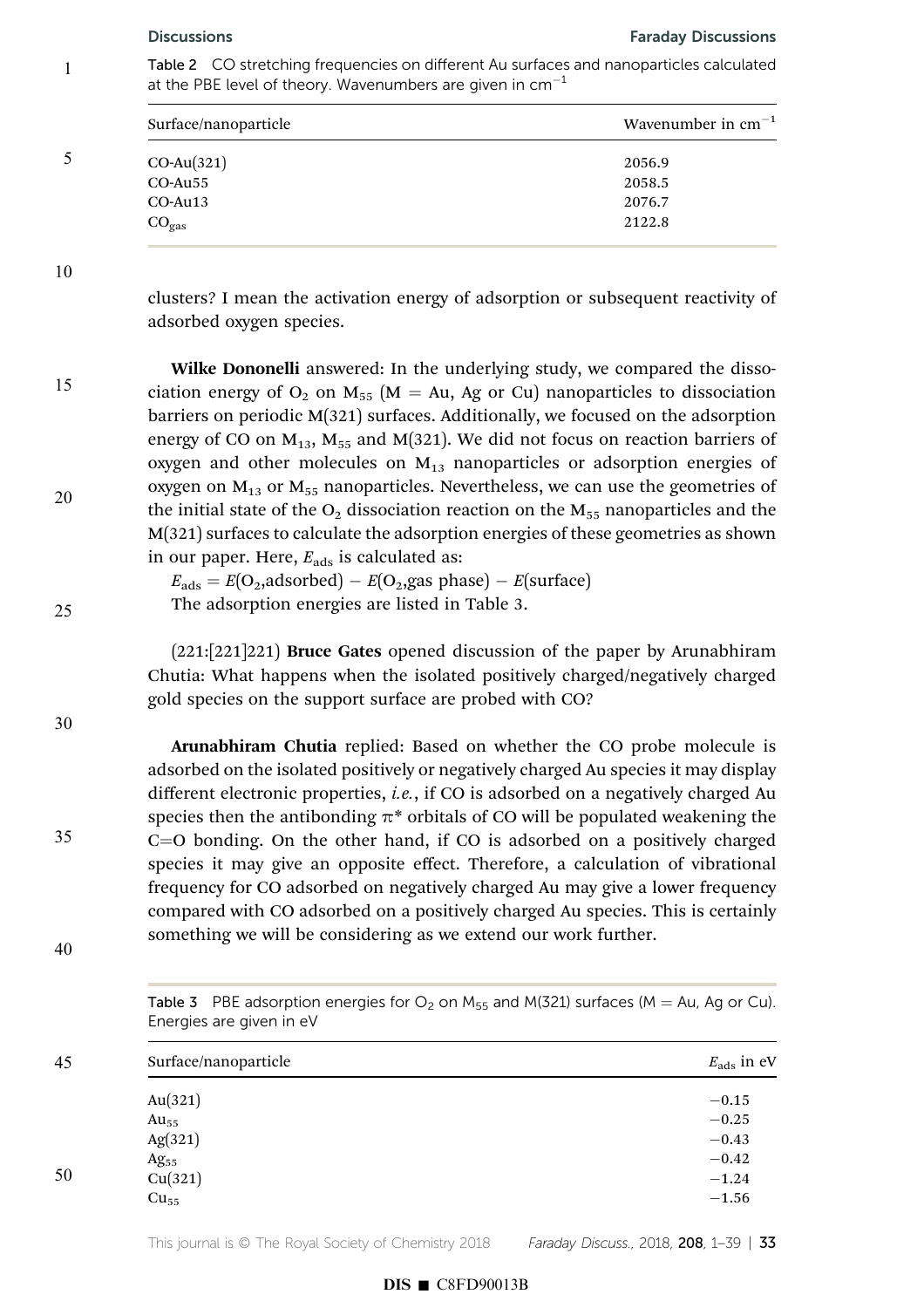1

5

10

15

20

25

30

35

40

45

50

 $(222:[222]222)$  Carlo Lamberti commented: I found very interesting the indepth knowledge of the electronic density of states (DOS), both occupied and non-occupied, of the gold on ceria system that you report in your study, and how it can be significantly influenced by the adsorption site. It would be very interesting to perform some experiments (XPS, XANES, XES) to confirm your calculations. In this regard, are you already in contact with some experimental group?

Arunabhiram Chutia replied: Thanks for your comment. In one of our previous studies on the interaction of Cu and CuO clusters with  $CeO<sub>2</sub>(110)$  surface, we reported our theoretical studies in conjunction with XAFS experiments<sup>1</sup> but for this study we have not yet contacted any experimental groups. However, we would be open to such a collaboration so that a direct comparison between experiments and our calculations on  $Au/Au_2$  clusters on  $CeO<sub>2</sub>$  surfaces could be done.

1 A. Chutia, E. K. Gibson, M. R. Farrow, P. P. Wells, D. O. Scanlon, N. Dimitratos, D. J. Willock and C. R. A. Catlow, Phys. Chem. Chem. Phys., 2017, 19, 27191–27203.

(224:[224]224) Parasuraman Selvam asked: Have you considered the surface coordination for the interaction? If so, what is the influence on the reduction of cerium ions as compared to other low-index planes, viz., (100) and (111)?

In the case of defect formation, two electrons from the oxide ions are transferred to two cerium ions neighbouring the vacancy site, so that the cerium ions are reduced from tetravalent to trivalent state. After formation of the vacancies, reactive sites that are present can interact with gold atom/atoms allowing reduction or a partial negative charge. Alternatively, it may also cause partial reoxidation of the ceria surface. How do you view the partial positive charge on gold atom/atoms?

Arunabhiram Chutia answered: This study was performed on Au adatoms adsorbed on  $CeO<sub>2</sub>(110)$  surface only. Previously however, the adsorption of Au on the other low index surfaces were reported and in those cases similar reduction of the Ce ions has been observed. In our study we have seen  $Au^+$ ,  $Au^-$  and  $Au^{\delta-}$ species when an Au atom is adsorbed on  $CeO<sub>2</sub>(110)$  with and without O-defects. Our observations of these species are based on our analyses on partial density of states for Au s orbitals and Bader charges, which clearly showed that the Au adatom on pristine  $CeO<sub>2</sub>$  transferred its s electrons to reduce a surface Ce ion on the surface giving rise to Au<sup>+</sup> species. On the other hand, when Au atoms were adsorbed on an O-vacancy, we show two cases: first, the Au adatom is partially reduced giving rise to a  $Au^{\delta-}$  species, and secondly an Au- species when it was fully reduced. However, in our analysis no  $Au^{\delta+}$  species were observed for the Au adatom on CeO $_2$  with and without O-defects. If there were any Au $^{\delta+}$  species , then we would have seen a small fraction of the occupied s orbital signature above the Fermi energy.

(225:[225]225) Wilke Dononelli commented: In our own work we looked at the Mulliken atomic charges of the gold atoms in  $Au_{13}$  and  $Au_{55}$  clusters. Here we found highly positive charges of +5.7 e and +6.1 e at the central atoms of  $Au_{13}$  and Au<sub>55</sub>, respectively. All surface atoms are negatively charged. What would you suggest? How does this charge distribution change when the nanoparticles are

# $DIS \blacksquare$  C8FD90013B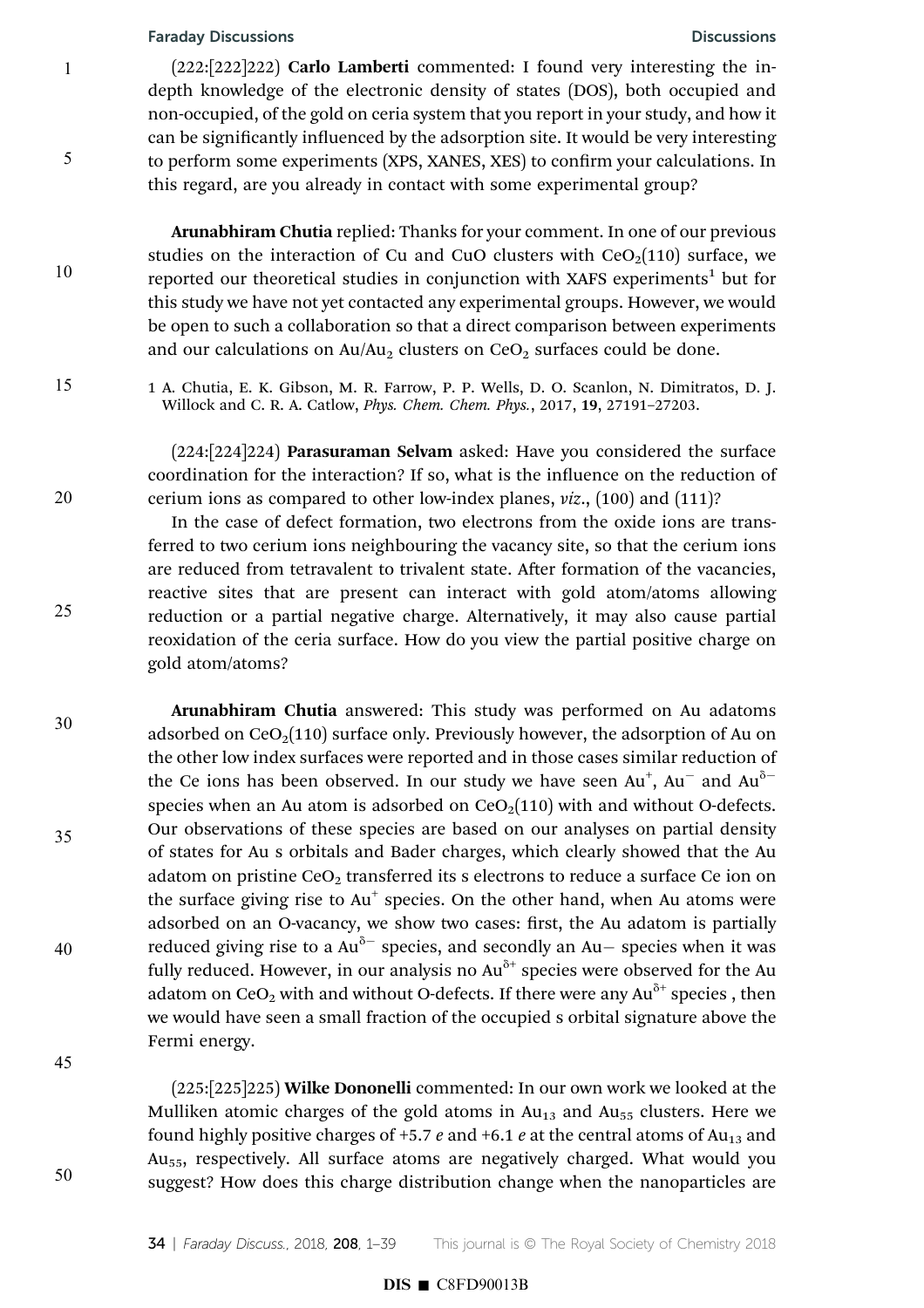### Discussions Faraday Discussions

adsorbed on an oxide surface like  $CeO<sub>2</sub>$ ? Could you please additionally comment on what is the explanation for this charge transfer you saw in your examples?

Arunabhiram Chutia answered: In our studies on the interaction of Au adatoms and Au<sub>2</sub> clusters with the CeO<sub>2</sub>(110) surface we analysed Bader charges and we saw that, in the Au<sub>2</sub> case, the Au atom close to the  $CeO<sub>2</sub>(110)$  surface has a positive charge  $(+0.274 \text{ } e)$  and a negative charge  $(-0.308 \text{ } e)$  for the noninteracting Au atom away from the surface leading to a  $Au^{\delta+}Au^{\delta-}$  like species. From this analysis we concluded that the Au atom closer to the surface may share its electron partially with the other Au atom and simultaneously partially reduce a Ce ion on the surface. However, for bigger clusters such as those of  $Au_{13}$  and  $Au_{55}$  interacting with  $CeO<sub>2</sub>$  the distribution of charge may display a different behaviour. Previously, Tereschchuk et al. used the DFT+U method and analysed Bader charges to report the interaction of 13 atom clusters of Au, Pd, Ag and Pt with CeO<sub>2</sub> and they concluded that the topmost layer of these pyramidal  $TM_{13}$ clusters interacting with the  $CeO<sub>2</sub>(111)$  surface had a slightly negative charge  $(-0.16 \text{ } e \text{ for Au})$ , the middle layer is almost zero  $(+0.03 \text{ } e \text{ for Au})$  displaying bulk like behaviour, and the layer in direct contact with the O atoms of the  $CeO<sub>2</sub>(111)$ surface was positively charged  $(+2.54$  e for Au) indicating charge transfer.<sup>1</sup> We looked into the electron transfer phenomenon in Au (or  $Au<sub>2</sub>$ ) interacting with the  $CeO<sub>2</sub>(110)$  surface and found that, based on the initial geometry, we can observe interesting Au species such as  $Au^{+}$ ,  $Au^{-}$ ,  $Au^{\delta-}$  and  $Au^{\delta+}$ - $Au^{\delta-}$  due to electron transfer, which could be clearly understood in terms of the electronic configuration of Au atom ( $[Xe]4f^{14}5d^{10}6s^1$ ). Since Au has one electron in its valence sorbital, it can either donate or gain an electron, which gives rise to  $Au<sup>+</sup>$  or  $Au$ species, respectively. There is also a possibility that the Au atom is partially reduced due to its interaction with the  $CeO<sub>2</sub>(110)$  surface with an O-vacancy and in such a case we see an  $Au^{\delta-}$  species. We confirmed these observations by our analysis of Bader charges and partial density of states. 5 10 15 20 25 30

> It is always difficult to link the calculated charges from any method to a formal oxidation state of the Au atom unless good model compounds have been considered. In an earlier work for  $Au_{10}$  on Fe<sub>2</sub>O<sub>3</sub>(001) Willock and co-workers used AuCl and AuCl<sub>3</sub> molecular species calculated at a consistent level of theory to estimate the Bader charge of  $Au(I)$  and  $Au(III)$ , respectively. This gave Bader charges of 0.33 e for Au(1+) and 0.81 e for Au(3+) so that the calculated charges always seem to underestimate the formal oxidation state, presumably as the bond is partially covalent.<sup>2</sup> With this in mind, the charges you quote seem rather large and would imply a formal oxidation state for the Au atoms at the centre of your cluster which would be outside of the normal range for Au.

1 P. Tereschchuk, R. L. H. Freire, C. G. Ungureanu, Y. Seminovski, A. Kiejna and J. L. F. Da Silva, Phys. Chem. Chem. Phys., 2015, 17, 13520–13530. 2 Kara L. Howard and David J. Willock, Faraday Discuss. 2011, 152, 135–151.

(226:[226]226) Aram Bugaev asked: You have obtained a very interesting result that the binding energy of gold on ceria surface is higher on top of the oxygen vacancy. However, it would be even more interesting to analyse this result from the point of catalytic application. For example, it has been shown that addition of platinum nanoparticles affects the reducibility of the ceria.<sup>1</sup> In our recent work,

35

40

45

50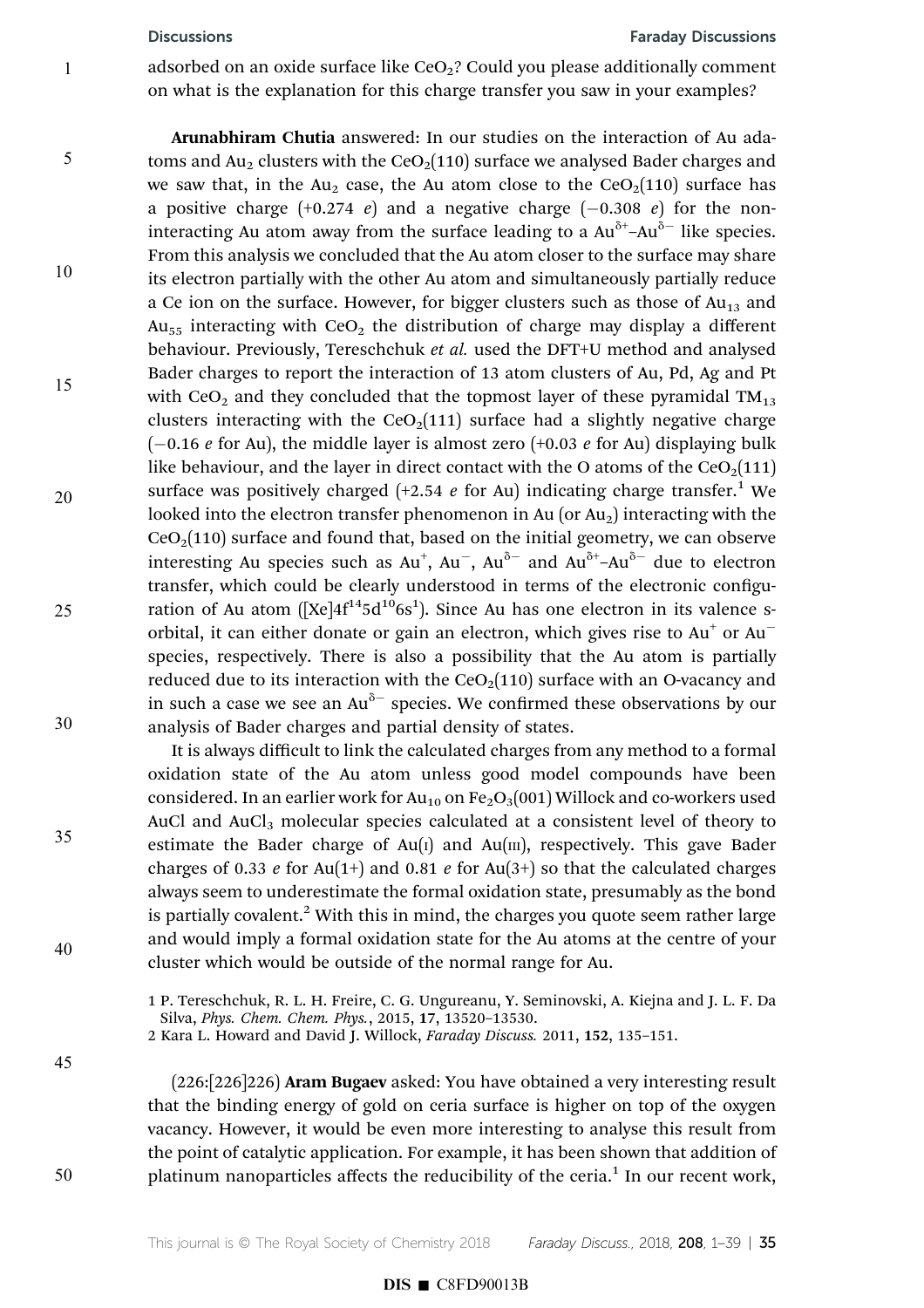1

5

10

we have also shown that there is a critical temperature above which the metal/ ceria interface does not play a dominant role in the catalytic oxidation of carbon monoxide.<sup>2</sup>

From the results, that you have shown for gold it can be concluded that reduction of ceria should be favorable at the gold/ceria interface. In addition, it would be interesting to see also the energy barriers of removing an oxygen atom and correlate them with the experimental data.

1 G. N Vayssilov, Y. Lykhach, A. Migani, T. Staudt, G. P Petrova, N. Tsud, T. Skála, A. Bruix, F. Illas, K. C. Prince, V. Matolín, K. M. Neyman and J. Libuda, Nat. Mater., 2011, 10, 310.

2 A. A. Guda, A. L. Bugaev, R. Kopelent, L. Braglia, A. V. Soldatov, M. Nachtegaal, O. V. Safonova and G. Smolentsev, J. Synchrotron Radiat., 2018, 25, doi: 10.1107/ S1600577518005325.

Arunabhiram Chutia responded: Thanks for your comments. We can see from our calculations that the adsorption energy of Au on top of an O-vacancy is stronger ( $-1.992$  eV) compared with the most stable site on CeO<sub>2</sub>(110) surface without O-defects  $(-1.132 \text{ eV})$ , which, as you mentioned, also means that the reduction of the  $CeO<sub>2</sub>$  surface can be significantly enhanced by Au atom adsorption. So far as the energy barriers for removing an O-atom is concerned, Hernandez et al. previously proposed a detailed mechanism on this.<sup>1</sup> They found formation energies of O-vacancies are between 0.53–1.07 eV (depending on the initial adsorption site) and since these values are lower than the formation energy for the vacancy on the clean surface (2.56 eV) it can be expected that the presence of Au will result in a higher concentration of vacancies. Willock and co-workers also looked at this effect for  $Au_{10}$  on  $Fe<sub>2</sub>O<sub>3</sub>(0001)$  and found lower O defect formation energies with the Au cluster present than for the clean surface. They analyzed charges to show that for defects formed near the metal/support interface, the electrons that are left behind can be partially accommodated on the metal cluster and it is likely that this will be a general observation when metal nanoparticles are deposited on reducible oxides.<sup>2</sup> 15 20 25 30

> 1 N. C. Hernández, R. Grau-Crespo, N. H. de Leeuw and J. F. Sanz, *Phys. Chem. Chem. Phys.*, 2009, 11, 5246–5252.

(227:[227]227) Cynthia Friend opened a general discussion of the papers by Nora de Leeuw, Wilke Dononelli and Arunabhiram Chutia: Should there be an "industry standard" by which we benchmark calculations? The nice study on gold clusters comparing various DFT methods to the CCST is an example. However, as there are so many different "flavors" of DFT and also different details in the mode, can we reliably compare results across different groups? What is a good compromise, given that the methodology is rapidly evolving?

45

50

35

40

Arunabhiram Chutia replied: As you mentioned, methodologies are rapidly evolving and there are attempts to attain a very high level of chemical accuracy, which of course comes at a considerable computational cost. Therefore, a good compromise is to compare our results obtained from our calculations at different levels of theory with reliable experimental data and then choose the appropriate theory for our studies. Perhaps in this direction there is also a very strong need for

# $DIS \blacksquare$  C8FD90013B

<sup>2</sup> S. W. Hoh, L. Thomas, G. Jones and D. J. Willock, Res. Chem. Intermed., 2015, 41(12), 9587– 9601.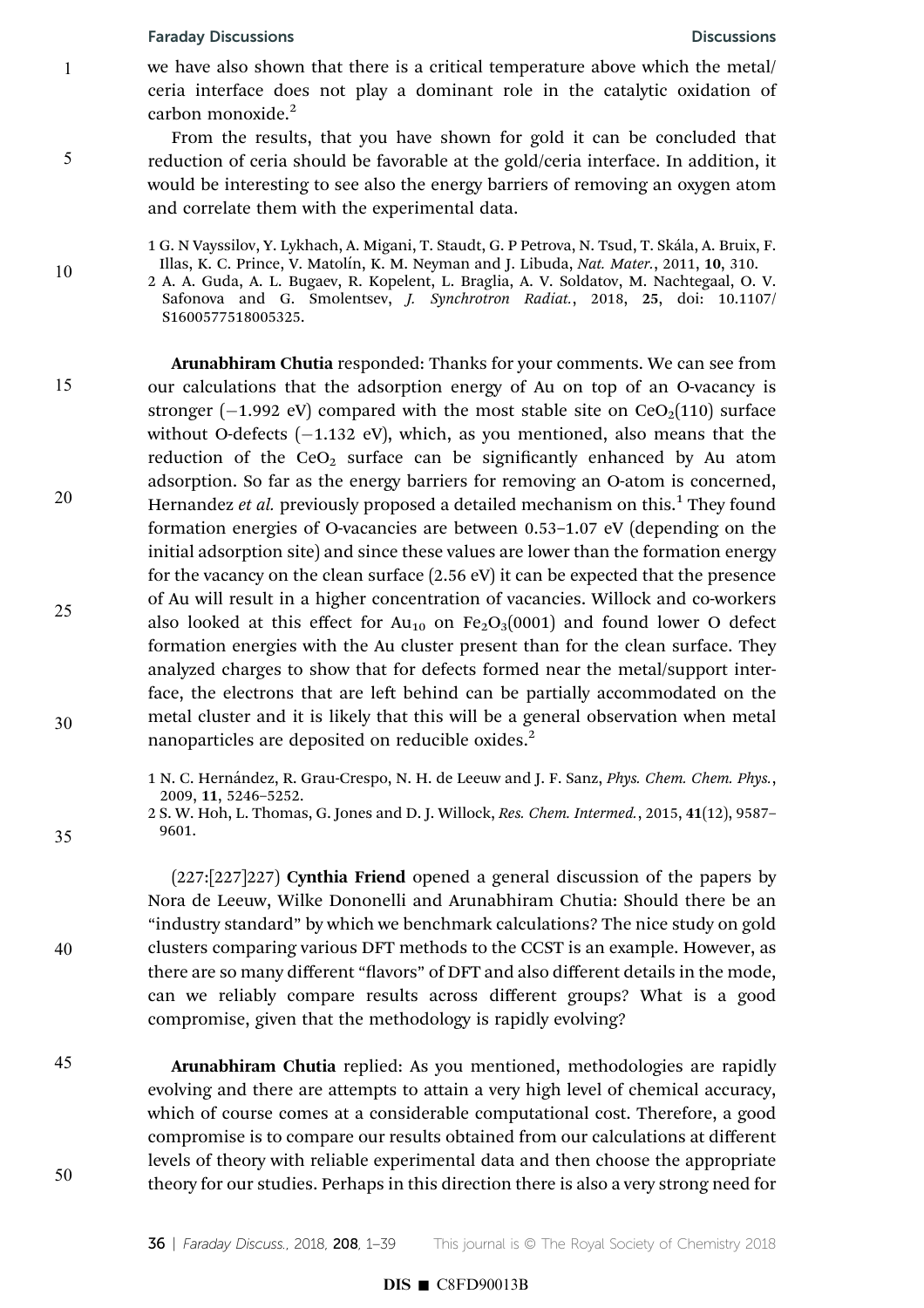5

10

## Discussions Faraday Discussions

both theoreticians and experimentalists to work together to design benchmarking experiments. It may also be very helpful if experiments can guide us in modelling. For example, we recently reported studies in which Inelastic Neutron Spectroscopy (INS) and XAFS experiments guided us in predicting reliable models and performing DFT based theoretical calculations to study the geometrical and electronic properties of catalytically interesting species on metal, metal oxide surfaces and in zeolites. $1-3$ 

1 A. Chutia, E. K. Gibson, M. R. Farrow, P. P. Wells, D. O. Scanlon, N. Dimitratos, D. J. Willock and C. R. A. Catlow, Phys. Chem. Chem. Phys., 2017, 19, 27191–27203.

2 A. Chutia, I. P Silverwood, M. R. Farrow, D. O. Scanlon, P. P. Wells, M. Bowker, S. F. Parker and C. R. A. Catlow, Surf. Sci., 2016, 653, 45–54.

3 A. J. O'Malley, S. F. Parker, A. Chutia, M. R. Farrow, I. P. Silverwood, V. García-Sakai and C. R. A. Catlow, Chem. Commun., 2016, 52, 2897–2900.

Wilke Dononelli responded: Let me start again by saying that the standard as a benchmark for theoretical calculations should be experiments. But sometimes experiments are not available or cannot be defined for "perfect" systems, like the ones that are used for most theoretical investigations. It will not be easy to find a standard or benchmark in the landscape of DFT. Some functionals are very good in describing reactions on oxide surfaces, but these might fail in describing reactions at metal nanoparticles. Coupled cluster on the other hand might be a good choice as a benchmark method. This does not mean that coupled cluster will always give results that are more accurate with respect to experiment than DFT. But there is an intrinsic accuracy within coupled cluster theory, like I have stated before. By considering higher cluster amplitudes, the result should always become more accurate, because it will converge towards the limit of the full configuration interaction, which gives the exact energy of a system (in the basis set limit). A problem of coupled cluster theory is the high computational cost. For example, CCSD(T) scales formally as  $N^7$ , where N is the system size. On the other hand, standard LDA or GGA (DFT) implementations scale like  $N^3$ - $N^4$ . The high computational cost of coupled cluster theory makes it unavailable at the moment for most standard applications, where more than 20 heavy transition metal atoms and reactants or adsorbates have to be described, but workarounds are available. These could be embedding techniques as shown in our work, expansion techniques like the method of increments as used by Paulus<sup>1</sup> and Staemmler<sup>2</sup> for oxide surfaces or Voloshina<sup>3</sup> for metal surfaces, and local variations like  $\textup{LCCSD}(T)$  by Werner $^4$  or DLPNO-CCSD $(T)$  by Neese.<sup>5</sup> But these workarounds still have to be checked carefully for each individual system of interest. 15 20 25 30 35

40

1 C. Müller, B. Herschend, K. Hermansson and B. Paulus, J. Chem. Phys., 2008 128, 214701. 2 V. Staemmler, J. Phys. Chem. A, 2011, 115(25), 7153–7160.

4 H.-J. Werner and M. Schütz, *J. Chem. Phys.*, 2011 135, 144116.

45

 $(228:[228]228)$  Francesca Baletto asked: In the near future of first-principle calculations applied to investigate metallic nanoparticle properties, what is your suggestion about the use of DFT+U in comparison with other schemes, such as CCSD(T), TD-DFT and GW?

50

<sup>3</sup> E. Voloshina, Phys. Rev. B, 2012, 85, 045444.

<sup>5</sup> M. Saitow, U. Becker, C. Riplinger, E. F. Valeev and F. Neese, J. Chem. Phys., 2017, 146, 164105.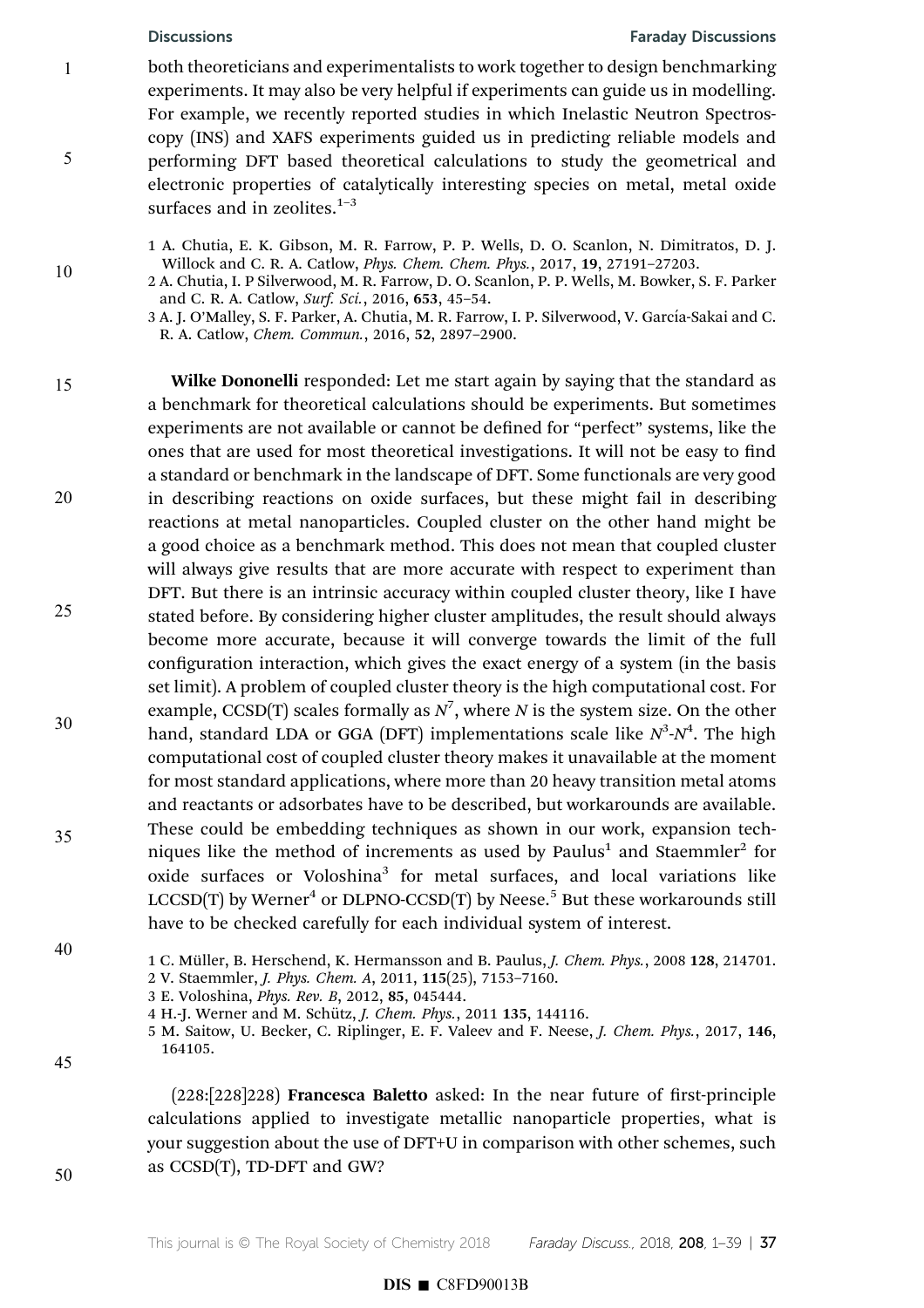Arunabhiram Chutia responded: The DFT+U methodology takes into account strong on-site Coulomb interaction of localised electrons and has been widely used to explore the electronic structure of materials with f-electrons and metal oxides. A recent study by Beridze et al. suggested that use of DFT+U, with the Hubbard U parameter derived by *ab initio* methods could be a good choice over  $CCSD(T)$ ; the reason being that even though the  $CCSD(T)$  method gives a very accurate electron correlation energy, this method is however computationally very expensive and can be used to study small clusters.<sup>1</sup> However, as we heard from our previous speaker (Dononelli *et al.*), with a combination of  $CCSD(T)$  and DFT methods employing the QM/QM scheme, we can perform more accurate calculations and in the near future this could be perhaps routinely done. On the other hand, if we are interested in studying the excited states of these materials then we can employ the TDDFT+U method. In this regard it is also worth mentioning that recently, Tancogne-Dejean et al. reported the implementation of self-consistent DFT+U and TDDFT+U methods.<sup>2</sup> So far as the GW method is concerned, similar to other Green's function approaches, it replaces the unknown XCpotential by a self-energy and in recent years it has been able to calculate transport properties of single molecules, and correctly predicted the band gap of a large number of semiconductors. In terms of the computational cost, it is also expensive, however, in due course we may be able to use this method more routinely. Finally, the choice of methods greatly depend on which properties of materials we are looking at. 1 5 10 15 20

1 G. Beridze et al., J. Phys. Chem. A, 2014, 118, 11797–11810. 25

2 N. Tancogne-Dejean et al., Phys Rev. B, 2017, 96, 245133.

Wilke Dononelli replied: We know from studies of CO adsorption on rutile(110) that CO adsorbed with the oxygen atom at a 5-fold coordinated Ti atom can be a local minimum in the potential energy landscape.<sup>1</sup> We did not consider this configuration on our underlying study of CO adsorption energies on coinage metal nanoparticles. It might be possible to find the configuration with O bound to the coinage metal surface, but it is not reported in the literature. This configuration should be energetically less favourable.

1 H. Spieker and T. Klüner, *Phys. Chem. Chem. Phys.*, 2014, 16, 18743-18748.

Nora de Leeuw responded: DFT+U and GW are usually used to improve the calculated band gap of semiconductors and insulators, in comparison with the experimental results. CCSD(T) and TD-DFT are employed to study excited states. Neither of those properties are in the scope of our paper as we are interested in the electronic and geometric structures, and the mobility of the Ni clusters on the oxide surfaces. Additionally, the next step is to study the reverse water gas shift reaction at the interface between the cluster and the oxide surfaces: this does not require any of the latter techniques that are more time consuming than DFT.

(230:[230]230) Cynthia Friend commented: In order to evaluate whether water produced in situ can promote  $O_2$  dissociation, the short lifetimes of both  $O_2$  and water need to be considered. Dioxygen specifically is very weakly bound and will have a short surface lifetime under reaction conditions. Kinetic modeling that

50

30

35

40

45